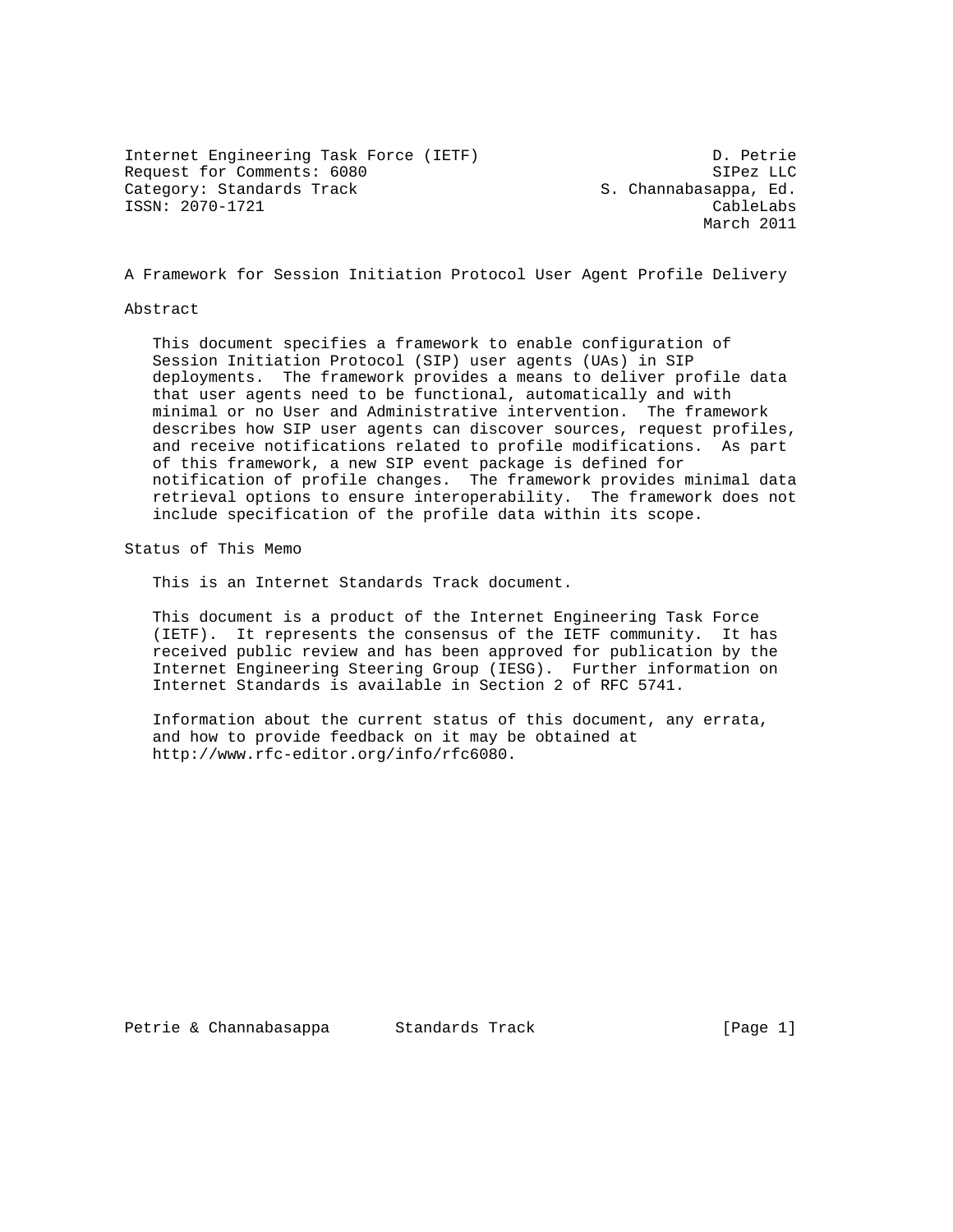Copyright Notice

 Copyright (c) 2011 IETF Trust and the persons identified as the document authors. All rights reserved.

 This document is subject to BCP 78 and the IETF Trust's Legal Provisions Relating to IETF Documents (http://trustee.ietf.org/license-info) in effect on the date of publication of this document. Please review these documents carefully, as they describe your rights and restrictions with respect to this document. Code Components extracted from this document must

 include Simplified BSD License text as described in Section 4.e of the Trust Legal Provisions and are provided without warranty as described in the Simplified BSD License.

 This document may contain material from IETF Documents or IETF Contributions published or made publicly available before November 10, 2008. The person(s) controlling the copyright in some of this material may not have granted the IETF Trust the right to allow modifications of such material outside the IETF Standards Process. Without obtaining an adequate license from the person(s) controlling the copyright in such materials, this document may not be modified outside the IETF Standards Process, and derivative works of it may not be created outside the IETF Standards Process, except to format it for publication as an RFC or to translate it into languages other than English.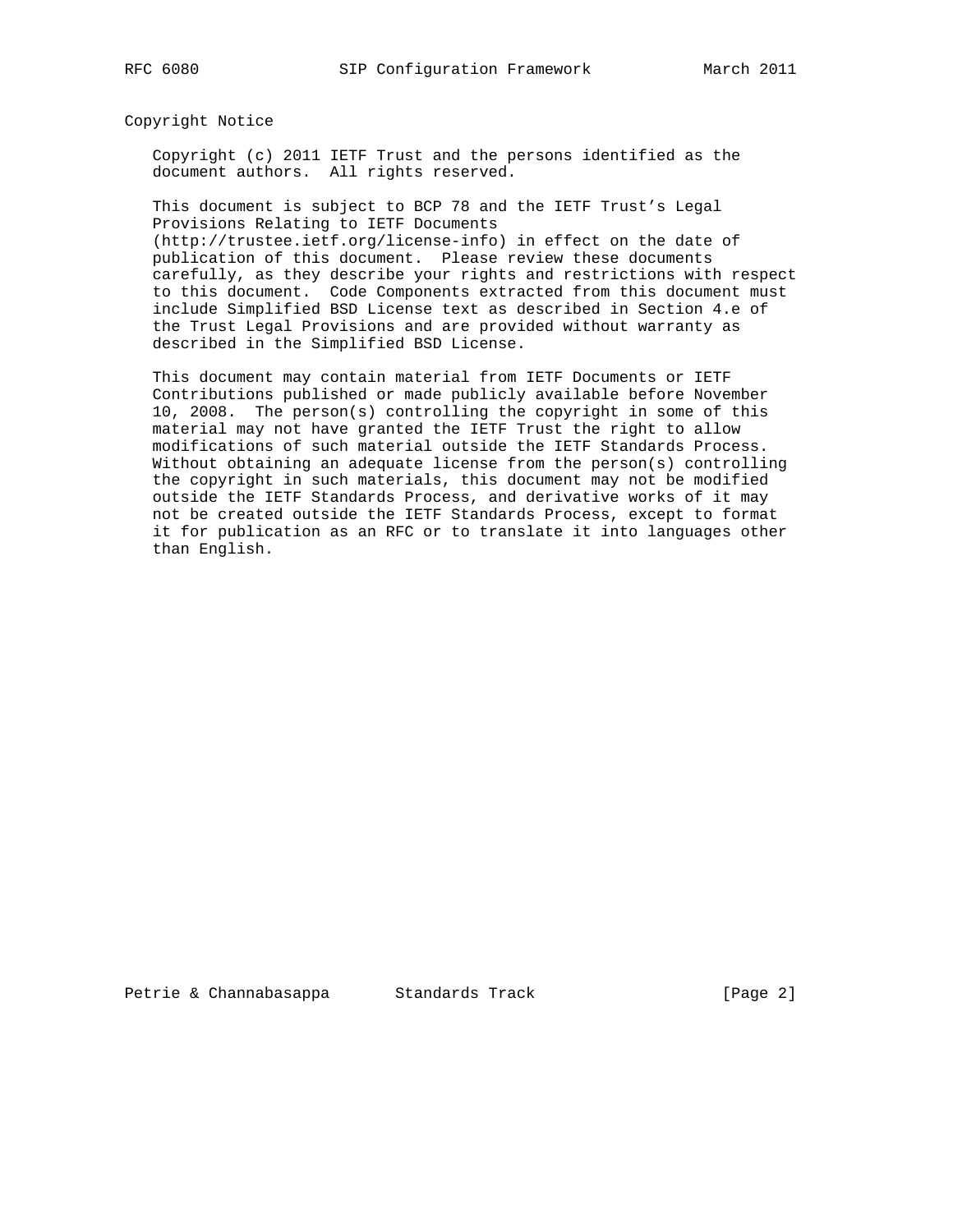# Table of Contents

| 1.               |                                                    |  |  | 4              |
|------------------|----------------------------------------------------|--|--|----------------|
| 2.               |                                                    |  |  | $\overline{4}$ |
| $\overline{3}$ . |                                                    |  |  | 5              |
| 3.1.             |                                                    |  |  | $6\phantom{1}$ |
| 3.2.             |                                                    |  |  | 7              |
| 3.3.             |                                                    |  |  | $\mathsf{Q}$   |
| 3.4.             | Profile Delivery Stages                            |  |  | $\overline{9}$ |
| 3.5.             | Supported Device Types 10                          |  |  |                |
|                  |                                                    |  |  |                |
| 4.1.             | Simple Deployment Scenario 10                      |  |  |                |
| 4.2.             | Devices Supporting Multiple Users from Different   |  |  |                |
|                  | Service Providers 12                               |  |  |                |
| 5.               | Profile Delivery Framework 14                      |  |  |                |
| 5.1.             | Profile Delivery Stages 14                         |  |  |                |
| 5.2.             | Securing Profile Delivery 22                       |  |  |                |
| 5.3.             | Additional Considerations 24                       |  |  |                |
| 5.4.             |                                                    |  |  |                |
| б.               | Event Package Definition 33                        |  |  |                |
| 6.1.             |                                                    |  |  |                |
| 6.2.             | Event Package Parameters 33                        |  |  |                |
| 6.3.             |                                                    |  |  |                |
| 6.4.             |                                                    |  |  |                |
| 6.5.             | Subscription Duration 37                           |  |  |                |
|                  |                                                    |  |  |                |
| 6.6.             | Notifier Processing of SUBSCRIBE Requests 37       |  |  |                |
| 6.7.             | Notifier Generation of NOTIFY Requests 38          |  |  |                |
| 6.8.             | Subscriber Processing of NOTIFY Requests 38        |  |  |                |
| 6.9.             | Handling of Forked Requests 39                     |  |  |                |
|                  | 6.10. Rate of Notifications 39                     |  |  |                |
|                  |                                                    |  |  |                |
| 7.               |                                                    |  |  |                |
| 7.1.             | Example 1: Device Requesting Profile 39            |  |  |                |
| 7.2.             | Example 2: Device Obtaining Change Notification 42 |  |  |                |
| 8.               |                                                    |  |  |                |
| 8.1.             |                                                    |  |  |                |
| 8.2.             | Registry of SIP Configuration Profile Types 46     |  |  |                |
|                  | 9. Security Considerations 47                      |  |  |                |
| 9.1.             | Local-Network Profile 48                           |  |  |                |
| 9.2.             |                                                    |  |  |                |
| 9.3.             |                                                    |  |  |                |
|                  |                                                    |  |  |                |
|                  |                                                    |  |  |                |
|                  | 11.1. Normative References 52                      |  |  |                |
|                  | 11.2. Informative References                       |  |  | . 53           |
|                  |                                                    |  |  |                |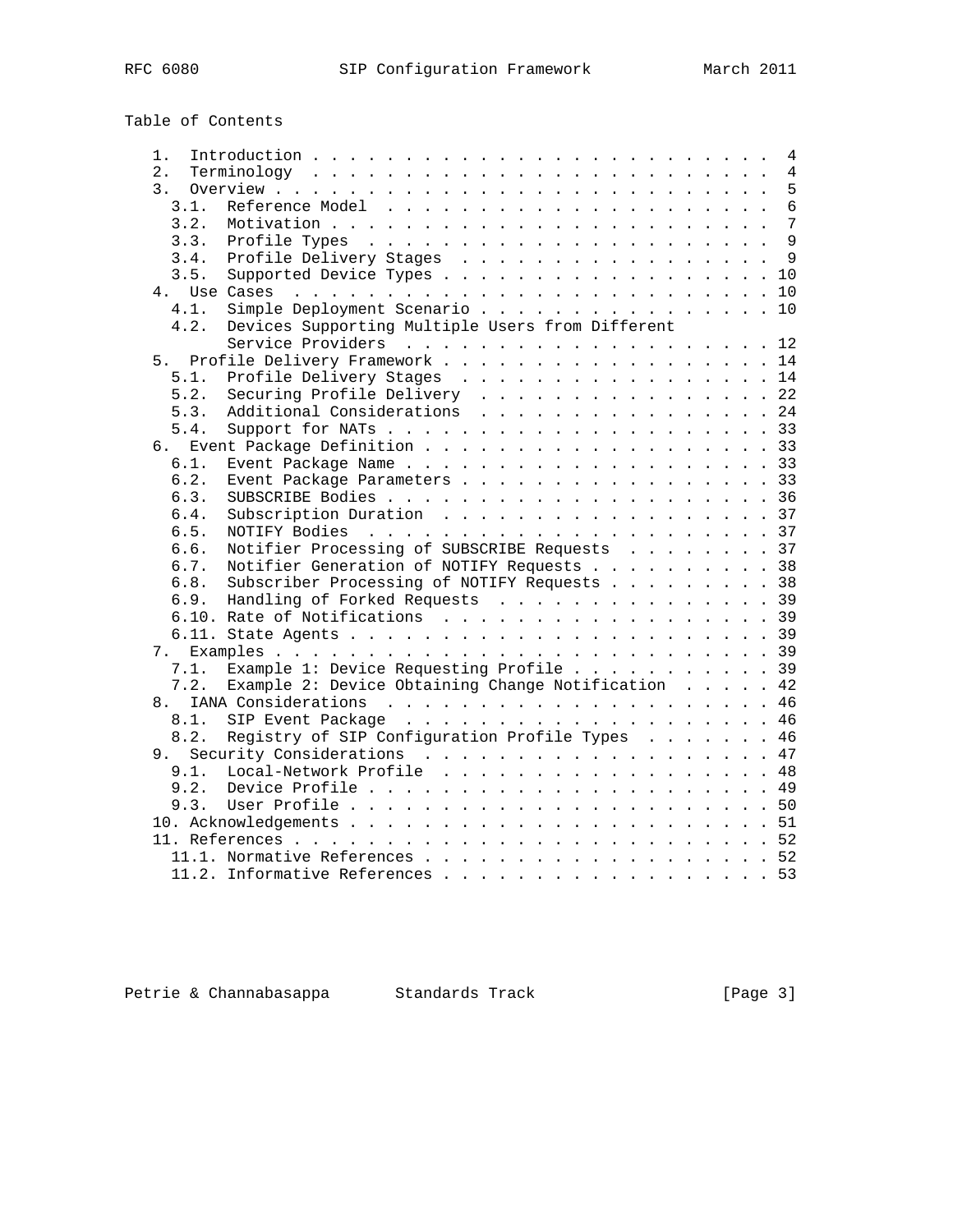# 1. Introduction

 SIP user agents require configuration data to function properly. Examples include information specific to local networks, devices, and users. A configuration data set specific to an entity is termed a profile. For example, device profile contains the configuration data related to a device. The process of providing devices with one or more profiles is termed "profile delivery". Ideally, this profile delivery process should be automatic and require minimal or no user intervention.

 Many deployments of SIP user agents require dynamic configuration and cannot rely on pre-configuration. This framework provides a standard means of providing dynamic configuration that simplifies deployments containing SIP user agents from multiple vendors. This framework also addresses change notifications when profiles change. However, the framework does not define the content or format of the profile, leaving that to future standardization activities.

 This document is organized as follows. The normative requirements are contained in Section 5 (framework operations) and Section 6 (the event package definition). The rest of the document provides introductory and supporting explanations. Section 3 provides a high level overview of the abstract components, profiles, and the profile delivery stages. Section 4 provides some motivating use cases. Section 7 follows with illustrative examples of the framework in use.

### 2. Terminology

 The key words "MUST", "MUST NOT", "REQUIRED", "SHALL", "SHALL NOT", "SHOULD", "SHOULD NOT", "RECOMMENDED", "MAY", and "OPTIONAL" in this document are to be interpreted as described in RFC 2119 [RFC2119].

 This document also reuses the SIP terminology defined in [RFC3261] and [RFC3265], and it specifies the usage of the following terms.

 Device: software or hardware entity containing one or more SIP user agents. It may also contain applications such as a DHCP client.

Device Provider: the entity responsible for managing a given device.

 Local Network Provider: the entity that controls the local network to which a given device is connected.

 SIP Service Provider: the entity providing SIP services to users. This can refer to private or public enterprises.

Petrie & Channabasappa Standards Track [Page 4]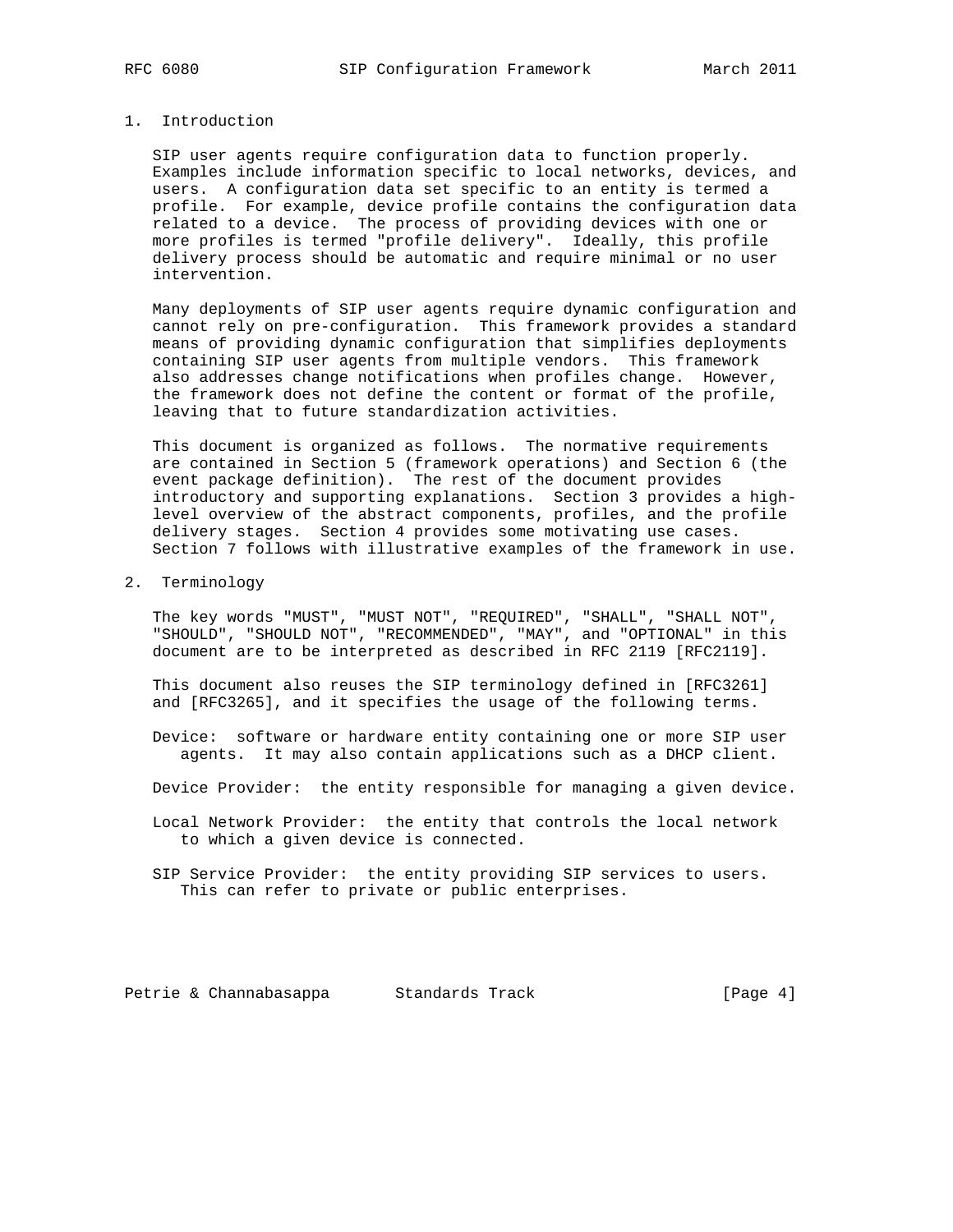- Profile: configuration data set specific to an entity (e.g., user, device, local network, or other).
- Profile Type: a particular category of profile data (e.g., user, device, local network, or other).
- Profile Delivery Server (PDS): the source of a profile, it is the logical collection of the Profile Notification Component (PNC) and the Profile Content Component (PCC).
- Profile Notification Component (PNC): the logical component of a Profile Delivery Server that is responsible for enrolling devices and providing profile notifications.
- Profile Content Component (PCC): the logical component of a Profile Delivery Server that is responsible for storing, providing access to, and accepting profile content.
- Profile Delivery Stages: the processes that lead a device to obtain profile data, and any subsequent changes, are collectively called profile delivery stages.
- Bootstrapping: Bootstrapping is the process by which a new (or factory reset) device, with no configuration or minimal "factory" pre-configuration, enrolls with the PDS. The device may use a temporary identity and credentials to authenticate itself to enroll and receive profiles, which may provide more permanent identities and credentials for future enrollments.
- 3. Overview

 This section provides an overview of the configuration framework. It presents the reference model, the motivation, the profile delivery stages, and a mapping of the concepts to specific use cases. It is meant to serve as a reference section for the document, rather than providing a specific logical flow of material, and it may be necessary to revisit these sections for a complete appreciation of the framework.

 The SIP UA Profile Delivery Framework uses a combination of SIP event messages (SUBSCRIBE and NOTIFY; [RFC3265]) and traditional file retrieval protocols, such as HTTP [RFC2616], to discover, monitor, and retrieve configuration profiles. The framework defines three types of profiles (local-network, device, and user) in order to separate aspects of the configuration that may be independently managed by different administrative domains. The initial SUBSCRIBE message for each profile allows the UA to describe itself (both its implementation and the identity requesting the profile), while

Petrie & Channabasappa Standards Track [Page 5]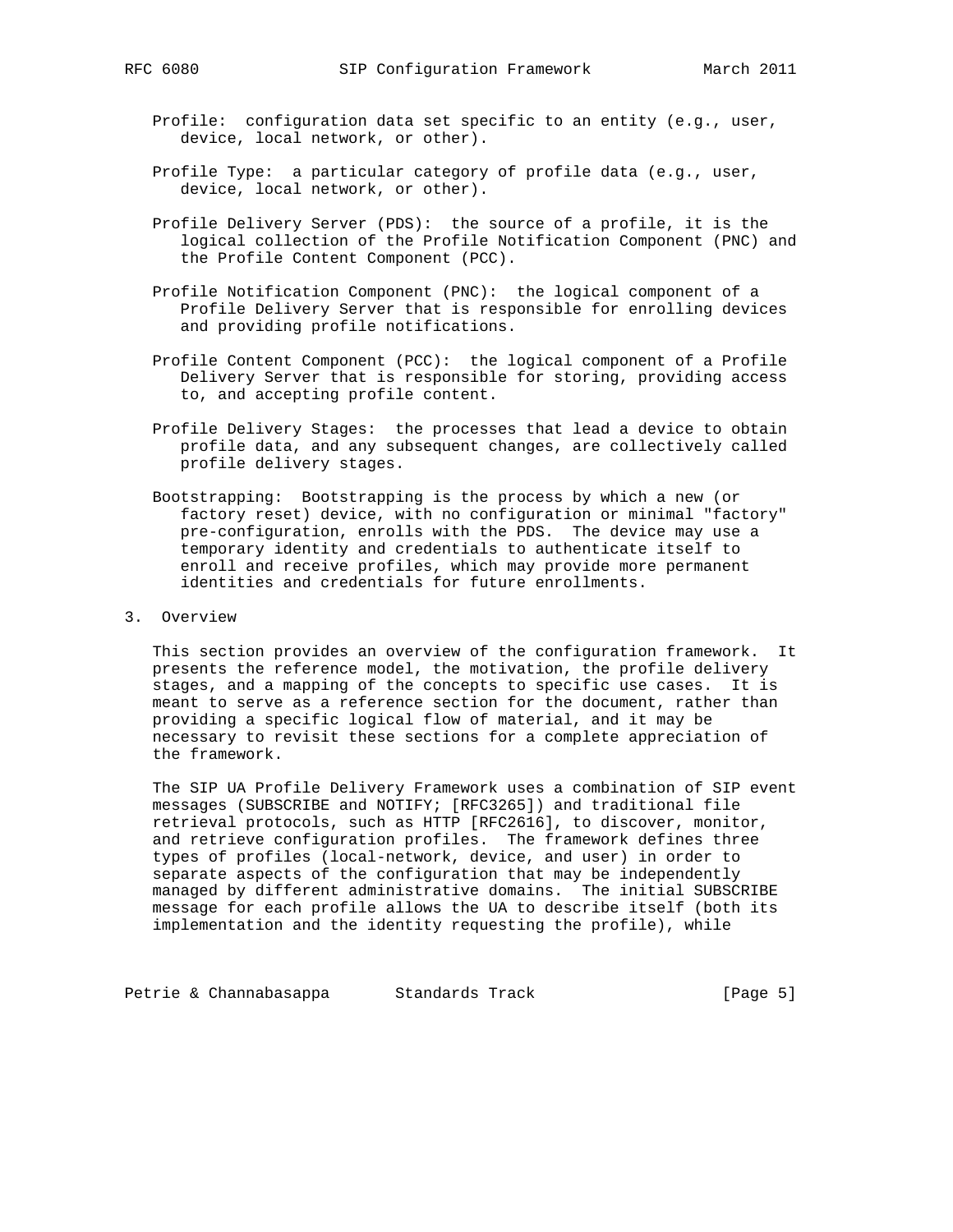requesting access to a profile by type, without prior knowledge of the profile name or location. Discovery mechanisms are specified to help the UA form the Subscription URI (the Request-URI for the SIP SUBSCRIBE). The SIP User Agent Server (UAS) handling these subscriptions is the Profile Delivery Server (PDS). When the PDS accepts a subscription, it sends a NOTIFY to the device. The initial NOTIFY from the PDS for each profile may contain profile data or a reference to the location of the profile, to be retrieved using HTTP or similar file retrieval protocols. By maintaining a subscription to each profile, the UA will receive additional NOTIFY messages if the profile is later changed. These may contain a new profile, a reference to a new profile, or a description of profile changes, depending on the Content-Type [RFC3261] in use by the subscription. The framework describes the mechanisms for obtaining three different profile types, but does not describe the data model they utilize (the data model is out of scope for this specification).

### 3.1. Reference Model

 The design of the framework was the result of a careful analysis to identify the configuration needs of a wide range of SIP deployments. As such, the reference model provides for a great deal of flexibility, while breaking down the interactions to their basic forms, which can be reused in many different scenarios.

 The reference model for the framework defines the interactions between the Profile Delivery Server (PDS) and the device. The device needs the profile data to function effectively in the network. The PDS is responsible for responding to device requests and providing the profile data. The reference model is illustrated in Figure 1.

|           |     | Profile Delivery Server |
|-----------|-----|-------------------------|
| Device    |     |                         |
| --------+ | PNC | PCC                     |
|           |     |                         |
|           |     |                         |

 PNC = Profile Notification Component PCC = Profile Content Component

Figure 1: Framework Reference Model

The PDS is subdivided into two logical components:

 o Profile Notification Component (PNC), responsible for enrolling devices for profiles and providing profile change notifications.

Petrie & Channabasappa Standards Track (Page 6)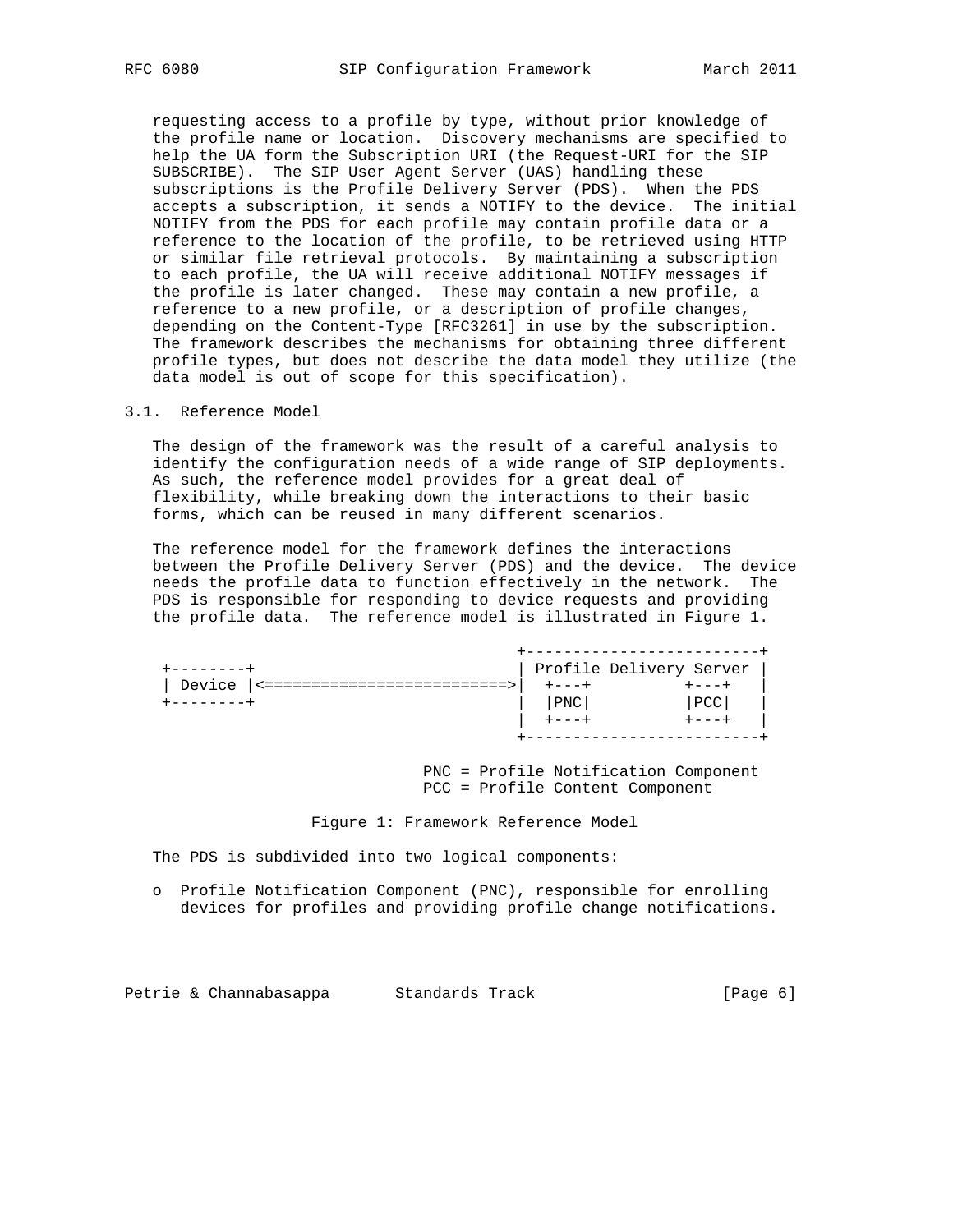- - o Profile Content Component (PCC), responsible for storing, providing access to, and accepting modifications related to profile content.

# 3.2. Motivation

 The motivation for the framework can be demonstrated by applying the reference model presented in Section 3.1 to two scenarios that are representative of the two ends of a spectrum of potential SIP deployments.

 In the simplest deployment scenario, a device connects through a network that is controlled by a single provider who provides the local network, manages the devices, and offers services to the users. The provider propagates profile data to the device that contains all the necessary information to obtain services in the network (including information related to the local network and the users). This is illustrated in Figure 2. An example is a simple enterprise network that supports SIP-based devices.



Figure 2: Simple Deployment Model

 In more complex deployments, devices connect via a local network that is not controlled by the SIP service provider, such as devices that connect via available public WiFi hot spots. In such cases, local network providers may wish to provide local network information such as bandwidth constraints to the devices.

 Devices may also be controlled by device providers that are independent of the SIP service provider who provides user services, such as kiosks that allow users to access services from remote

Petrie & Channabasappa Standards Track [Page 7]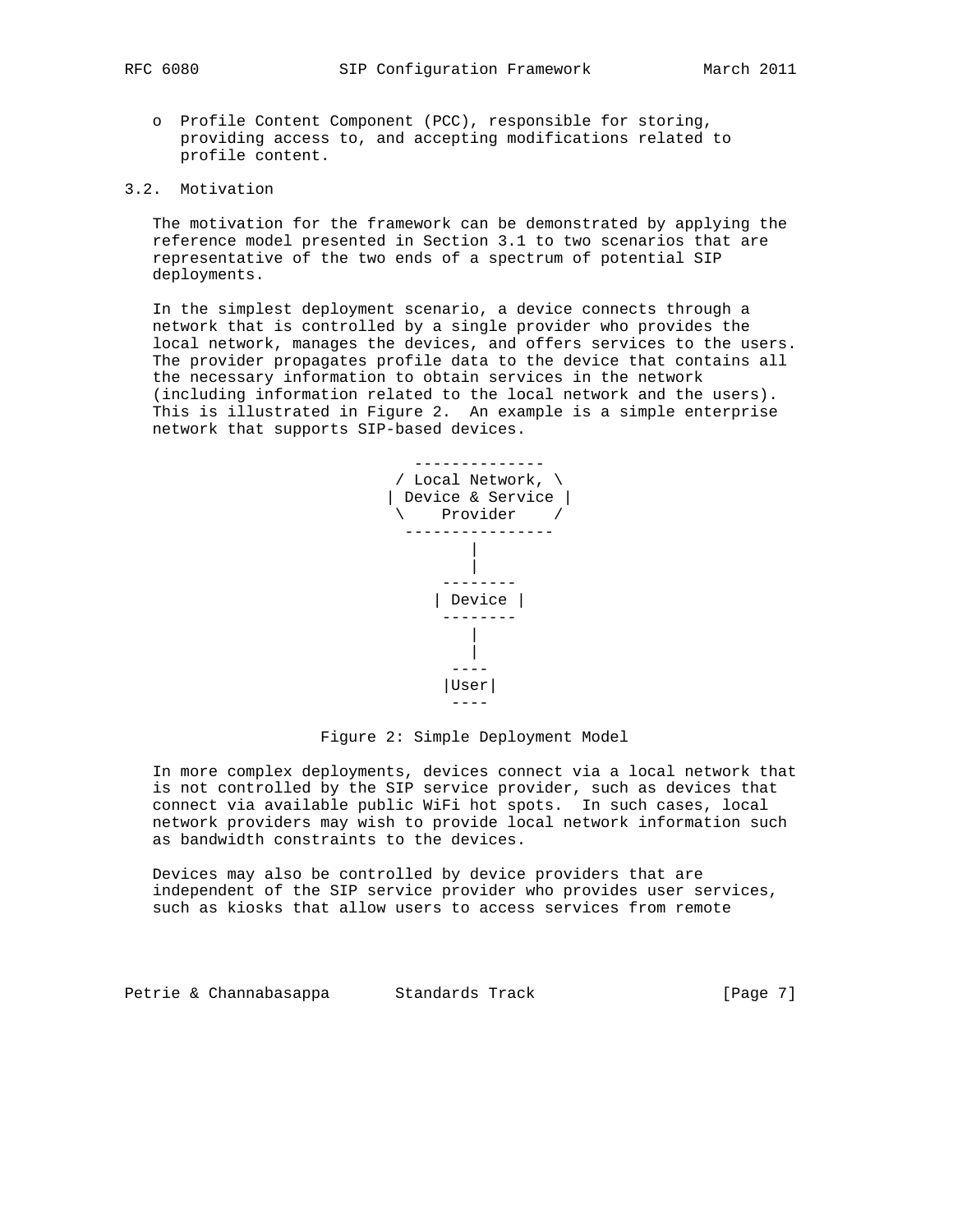locations. In such cases, the profile data may have to be obtained from different profile sources: local network provider, device provider, and SIP service provider. This is indicated in Figure 3.



Figure 3: Complex Deployment Model

 In either case, Providers need to deliver to the device, profile data that is required to participate in their network. Examples of profile data include the list of codecs that can be used and the SIP proxies to which to connect for services. Pre-configuration of such information is one option if the device is always served by the same set of Providers. In all other cases, the profile delivery needs to be automated and consistent across Providers. Given the presence of

Petrie & Channabasappa Standards Track (Page 8)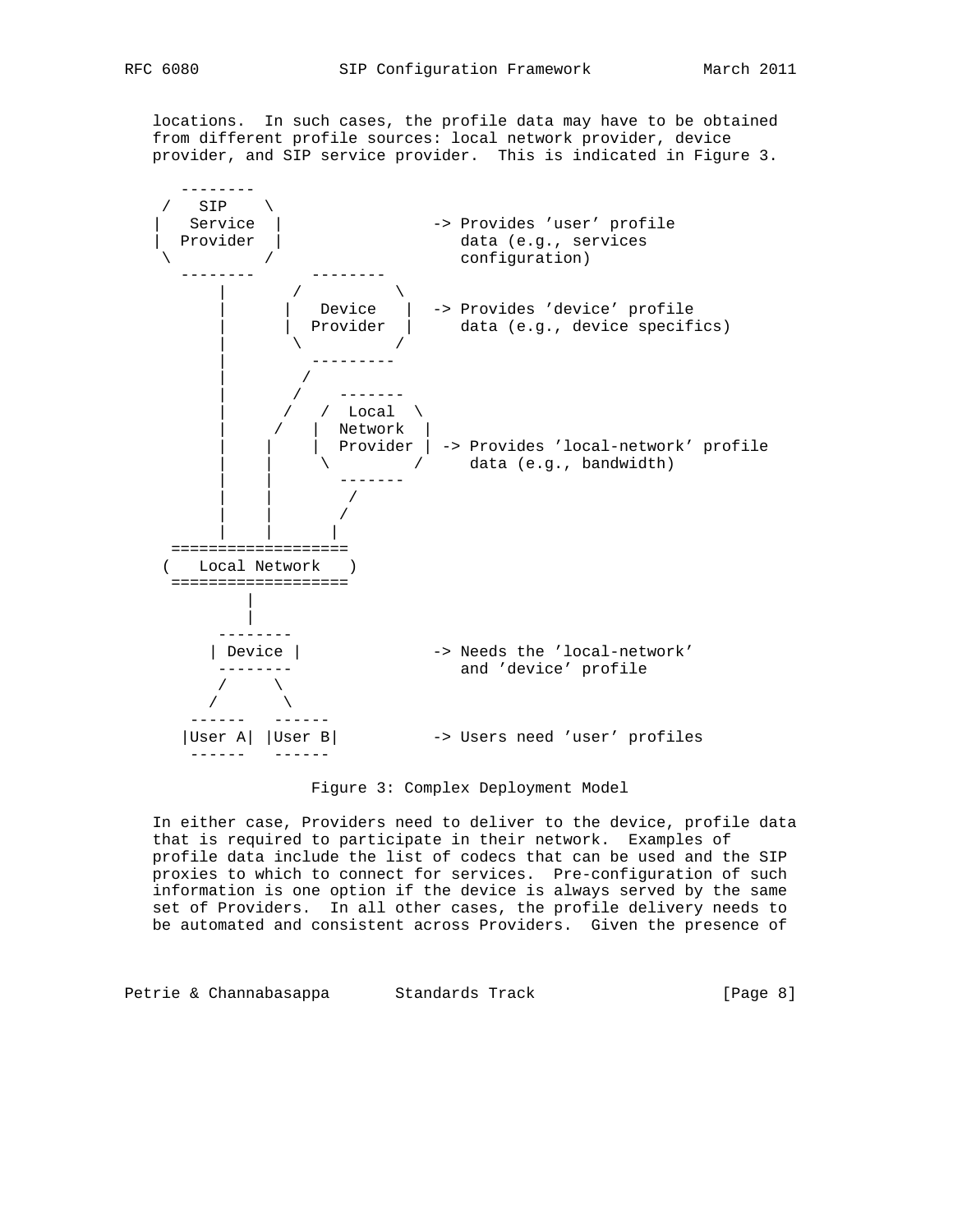a number of large deployments where pre-configuration is neither desired nor optimal, there is a need for a common configuration framework such as the one described in this document.

 Further, the former deployment model can be accomplished by the device obtaining profile data from a single provider. However, the latter deployment model requires the device to obtain profile data from different providers. To address either deployment or any variation in between, one needs to allow for profile delivery via one or more Providers. The framework accomplishes this by specifying multiple profile types and a set of profile delivery stages to obtain them. These are introduced in the subsections to follow.

### 3.3. Profile Types

 The framework handles the presence of potentially different Providers by allowing for multiple profile types. Clients request each profile separately, and obtain them from the same, or different, Providers. A deployment can also choose to pre-configure the device to request only a subset of the specified profile types. The framework specifies three basic profile types, as follows:

- Local Network Profile: contains configuration data related to the local network to which a device is directly connected, provided by the local network provider.
- Device Profile: contains configuration data related to a specific device, provided by the device provider.
- User Profile: contains configuration data related to a specific User, as required to reflect that user's preferences and the particular services to which it is subscribed. It is provided by the SIP service provider.
- Additional profile types may also be specified by future work within the IETF. The data models associated with each profile type are out of scope for this document.

# 3.4. Profile Delivery Stages

 The framework specified in this document requires a device to explicitly request profiles. It also requires one or more PDSs, which provide the profile data. The processes that lead a device to obtain profile data, and any subsequent changes, can be explained in three stages, termed the profile delivery stages.

Petrie & Channabasappa Standards Track [Page 9]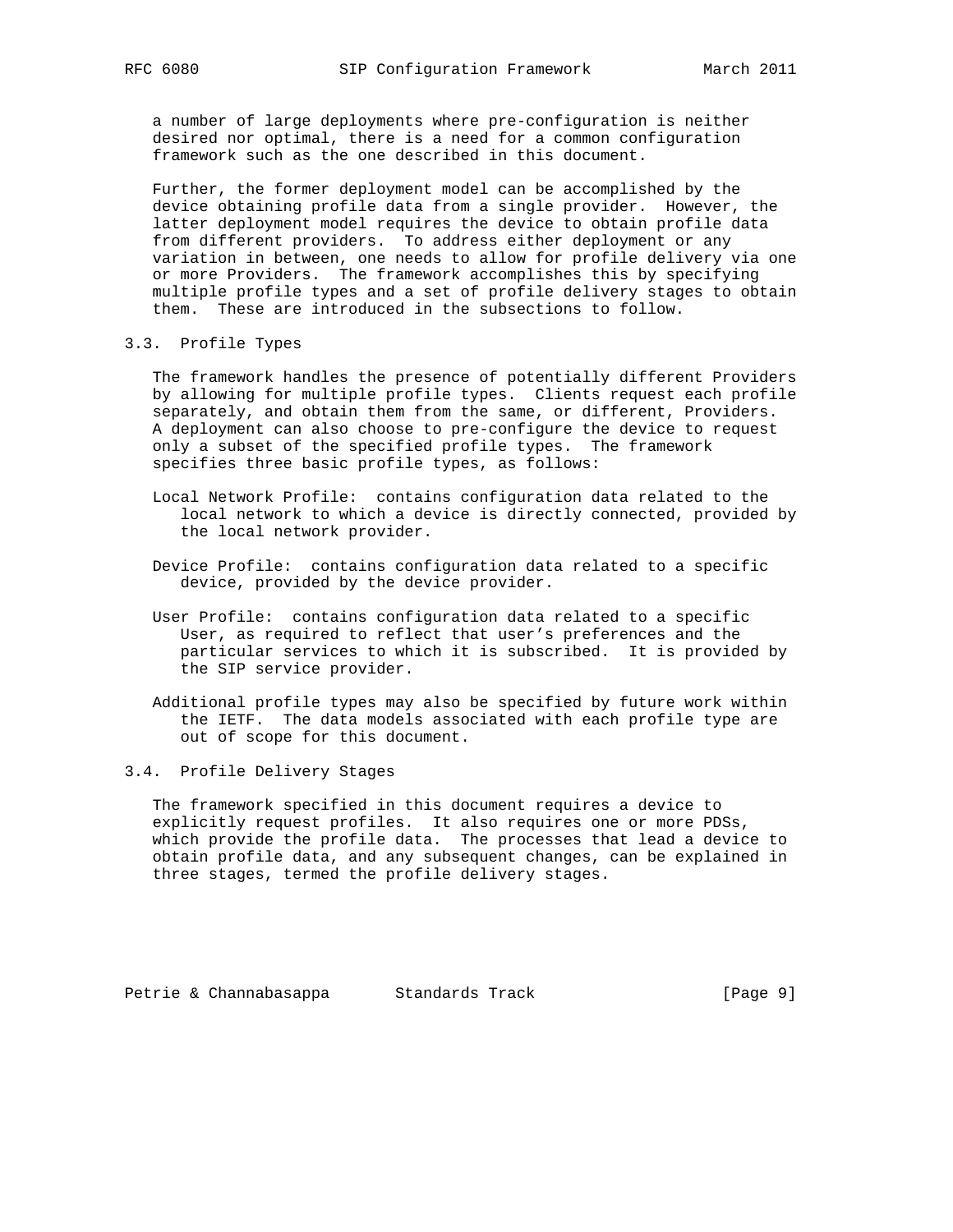- Profile Enrollment: the process by which a device requests, and if successful, enrolls with a PDS capable of providing a profile. A successful enrollment is indicated by a notification containing the profile information (contents or content indirection information). Depending on the request, this could also result in a subscription to notification of profile changes.
- Profile Content Retrieval: the process by which a device retrieves profile contents, if the profile enrollment resulted in content indirection information.
- Profile Change Notification: the process by which a device is notified of any changes to an enrolled profile. This may provide the device with modified profile data or content indirection information.
- 3.5. Supported Device Types

 The examples in this framework tend to associate devices with entities that are accessible to end-users. However, this is not necessarily the only type of device that can utilize the specified framework. Devices can be entities such as SIP Phones or soft clients, with or without user interfaces (that allow for device configuration), entities in the network that do not directly communicate with any users (e.g., gateways, media servers, etc.) or network infrastructure elements (e.g., SIP servers). The framework is extensible for use with such device types. However, it is to be noted that some of these other device types (e.g., network elements) may also be configurable using other mechanisms. The use of this framework in conjunction with other mechanisms (specified outside of this document), is out of scope.

4. Use Cases

 This section provides a small, non-comprehensive set of representative use cases to further illustrate how this framework can be utilized in SIP deployments. The first use case is simplistic in nature, whereas the second is relatively complex. The use cases illustrate the effectiveness of the framework in either scenario.

For security considerations, please refer to Sections 5 and 9.

4.1. Simple Deployment Scenario

 Description: Consider a deployment scenario (e.g., a small private enterprise) where a participating device implements this framework and is configured, using previously obtained profile data, to request only the device profile. Assume that the device operates in the same

Petrie & Channabasappa Standards Track [Page 10]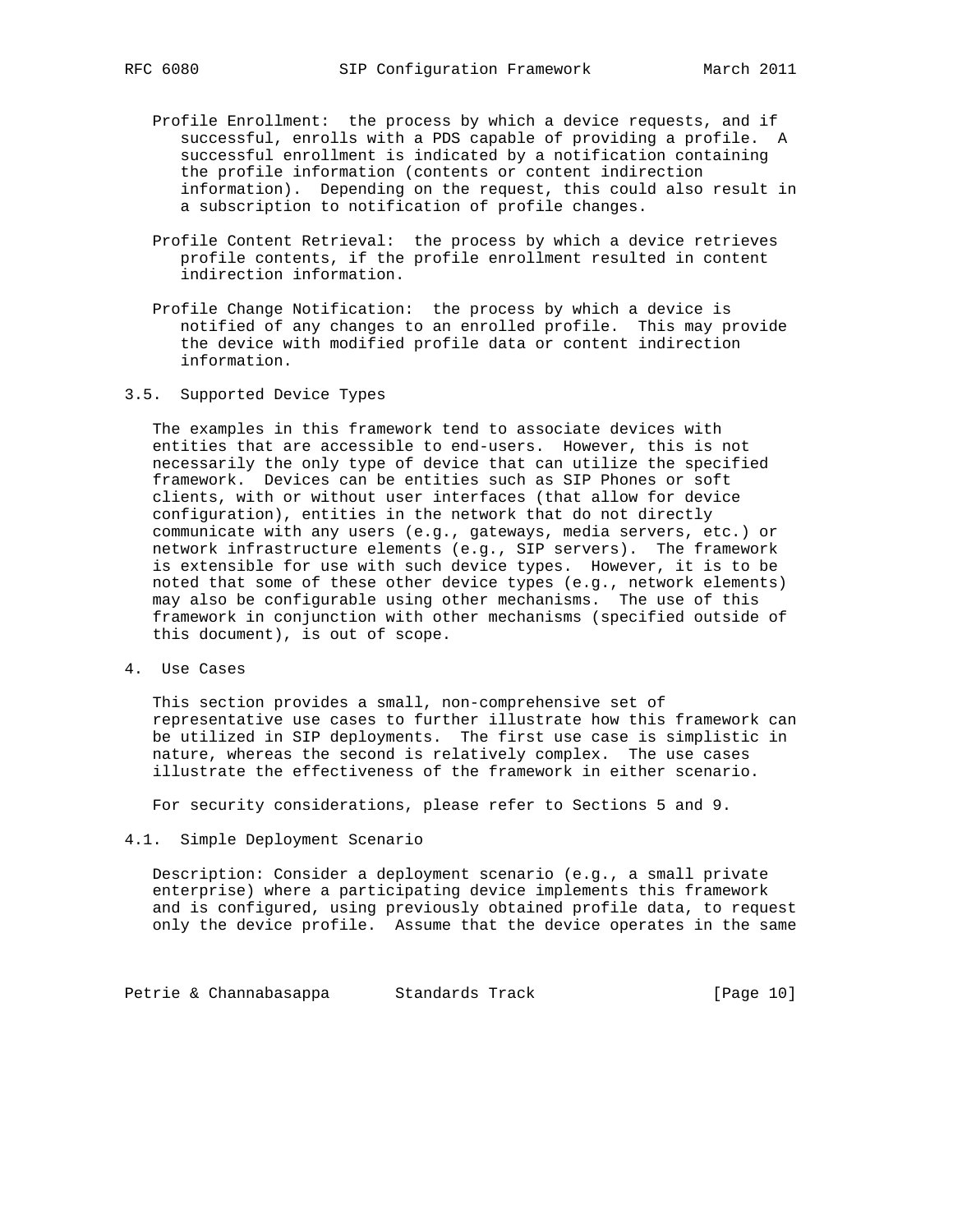network as the PDS (i.e., there is no NAT) and it obtains its IP configuration using DHCP. Typical communication between the device and the PDS will traverse one or more SIP proxies, but is not required, and is omitted in this illustration.

 Figure 4 illustrates the sequence of events that includes device start-up and a successful profile enrollment for the device profile that results in device profile data. It then illustrates how a change in the profile data is delivered via Profile Change Notification.



### Figure 4: Use Case 1

The following is an explanation of the interactions in Figure 4.

- (A) Upon initialization, the device obtains IP configuration parameters such as an IP address using DHCP.
- (B) The device requests profile enrollment for the device profile. Successful enrollment provides it with a notification containing the device profile data.
- (C) Due to a modification of the device profile, a profile change notification is sent across to the device, along with the modified profile.

|  |  | Petrie & Channabasappa | Standards Track |  | [Page 11] |  |  |
|--|--|------------------------|-----------------|--|-----------|--|--|
|--|--|------------------------|-----------------|--|-----------|--|--|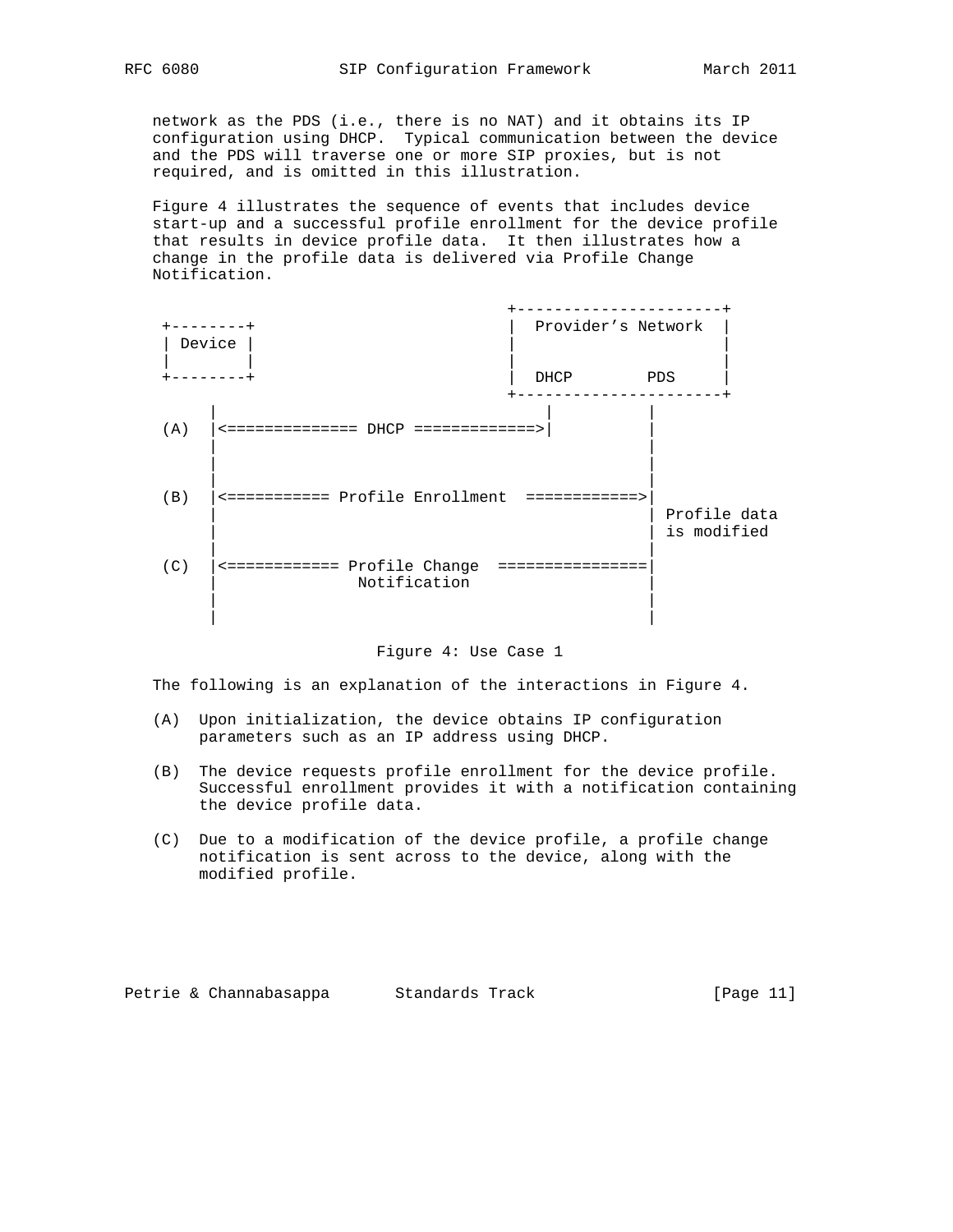- 
- 4.2. Devices Supporting Multiple Users from Different Service Providers

 Description: Consider a single device that allows multiple users to obtain services from different SIP service providers, e.g., a kiosk at an airport.

The following assumptions apply:

- o Provider A is the device and local network provider for the device, and the SIP service provider for user A; Provider B is the SIP service provider for user B.
- o Profile enrollment always results in content indirection information requiring profile content retrieval.
- o Communication between the device and the PDSs is facilitated via one or more SIP proxies (only one is shown in the illustration).

 Figure 5 illustrates the use case and highlights the communications relevant to the framework specified in this document.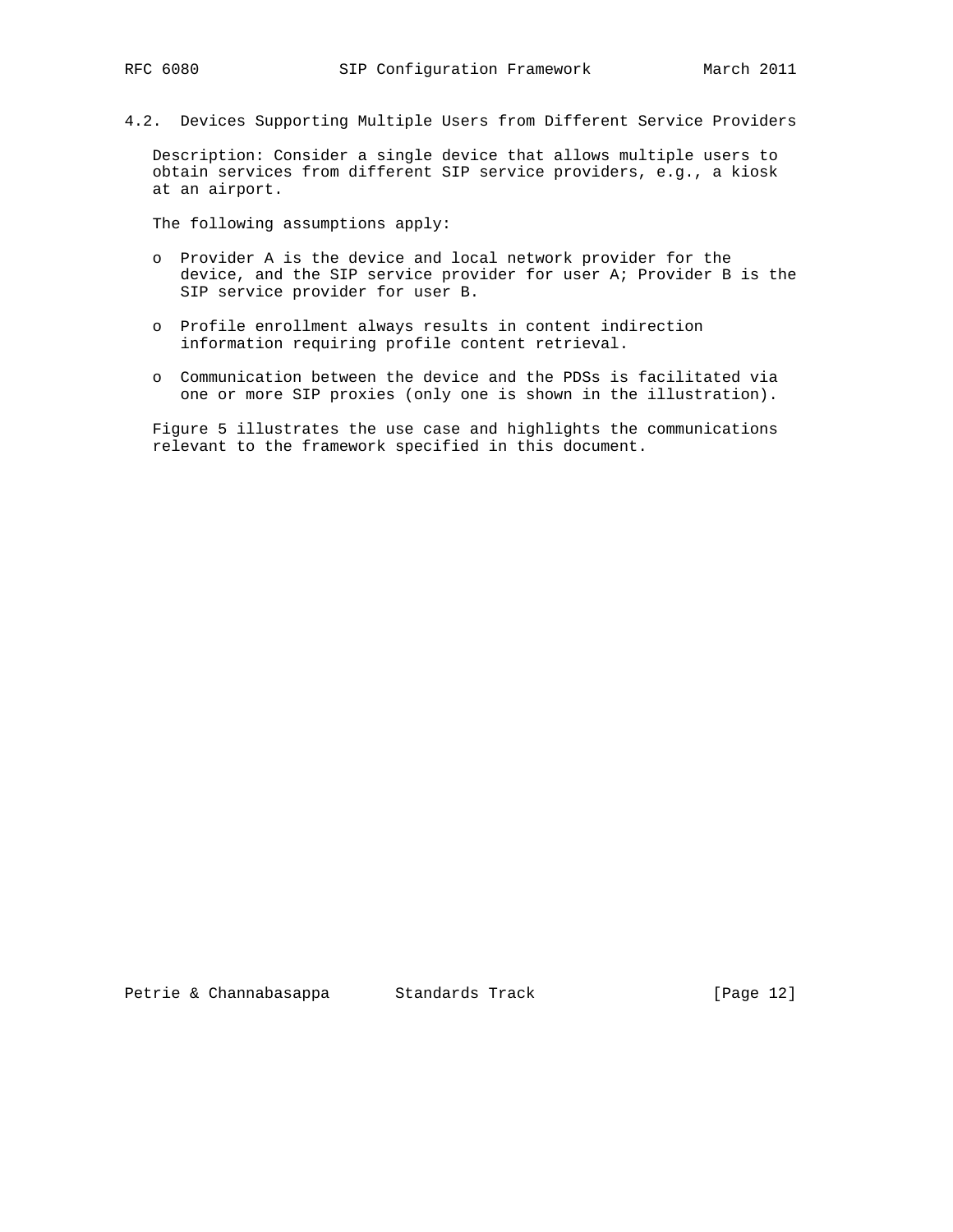User User<br>A B<br>---------+ A B +----------------------+ +----------------------+ +--------+ | Provider | | Provider | | Device | | | A | | | B | | | | | | | | +--------+ | DHCP PROXY PDS | | PROXY PDS | +----------------------+ +----------------------+ | | | | | | (A)  $|$  <====DHCP====> | | | | | | | | | | | Profile Enrollment (B)  $\vert$  < local-network profile >  $\vert$  < = = = = >  $\vert$  | | <<Profile content retrieval>> | | Profile Enrollment | (C)  $| ==$  device profile ==>  $| == == |$  | | <<Profile content retrieval>> | . . . Profile Enrollment | (D)  $| \leq$  user profile (A) =>  $| \leq$  ====> | | | | | | | <<Profile content retrieval>> **.** The contract of the contract of the contract of the contract of the contract of the contract of the contract of [[User A obtains services]] . . . | Profile Enrollment  $(E)$  |  $\leq$ ============ user profile (B) ==========> |  $\leq$ =========>> | | | | <<Profile content retrieval>> | [[User B obtains services]] Figure 5: Use Case 2

Petrie & Channabasappa Standards Track [Page 13]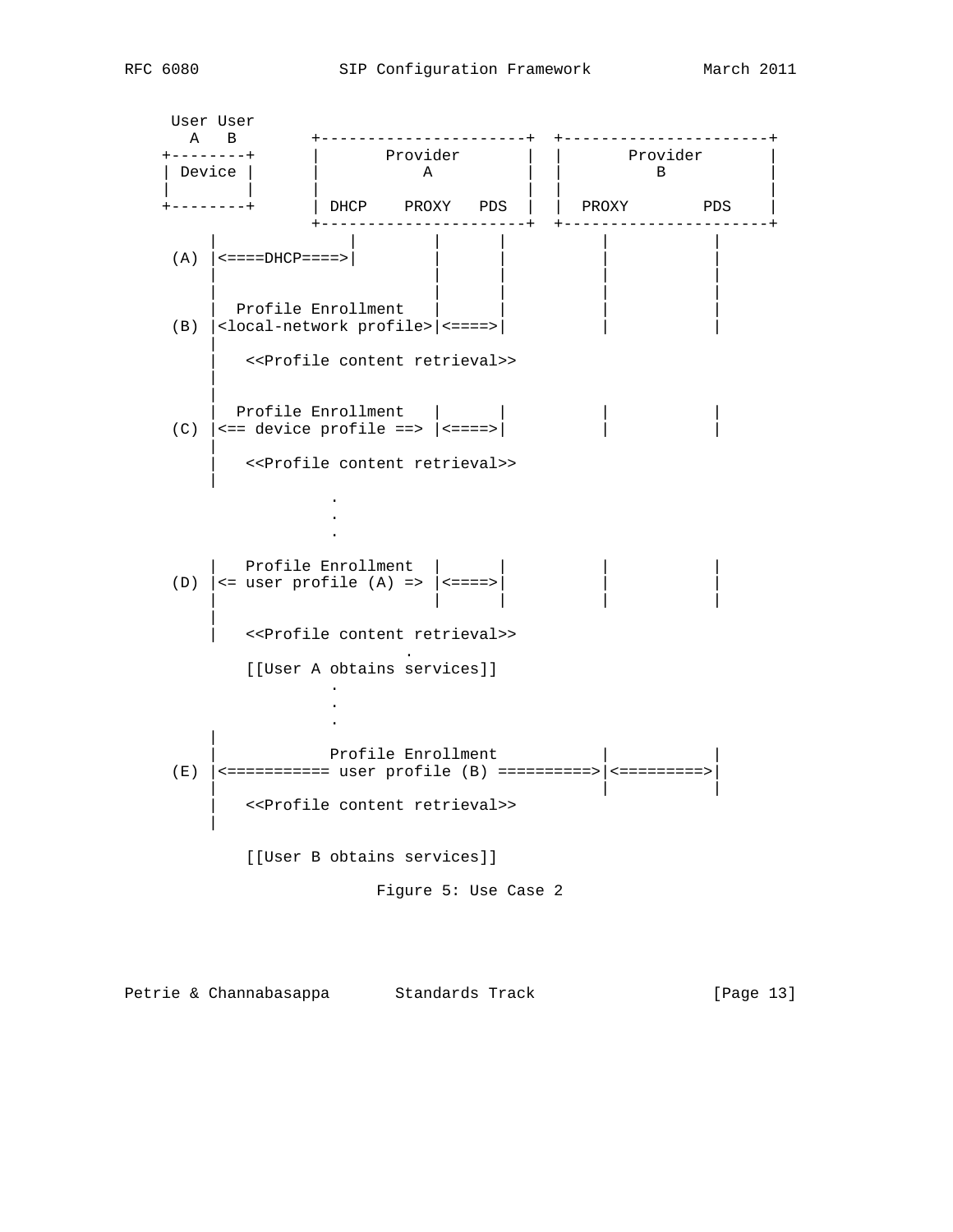The following is an explanation of the interactions in Figure 5.

- (A) Upon initialization, the device obtains IP configuration parameters using DHCP. This also provides the local domain information to help with local-network profile enrollment.
- (B) The device requests profile enrollment for the local network profile. It receives an enrollment notification containing content indirection information from Provider A's PDS. The device retrieves the profile (this contains useful information such as firewall port restrictions and available bandwidth).
- (C) The device then requests profile enrollment for the device profile. It receives an enrollment notification resulting in device profile content retrieval. The device initializes the user interface for services.
- (D) User A with a pre-existing service relationship with Provider A attempts communication via the user interface. The device uses the user supplied information (including any credential information) and requests profile enrollment for user A's profile. Successful enrollment and profile content retrieval results in services for user A.
- (E) At a different point in time, user B with a service relationship with Provider B attempts communication via the user interface. It enrolls and retrieves user B's profile and this results in services for user B.

 The discovery mechanisms for profile enrollment described by the framework, or the profile data themselves, can result in outbound proxies that support devices behind NATs, using procedures specified in [RFC5626].

5. Profile Delivery Framework

 This section specifies the profile delivery framework. It provides the requirements for the three profile delivery stages introduced in Section 3.4 and presents the associated security requirements. It also presents considerations such as back-off and retry mechanisms.

5.1. Profile Delivery Stages

 The three profile delivery stages -- enrollment, content retrieval, and change notification -- apply separately to each profile type specified for use with this framework. The following subsections provide the requirements associated with each stage.

Petrie & Channabasappa Standards Track [Page 14]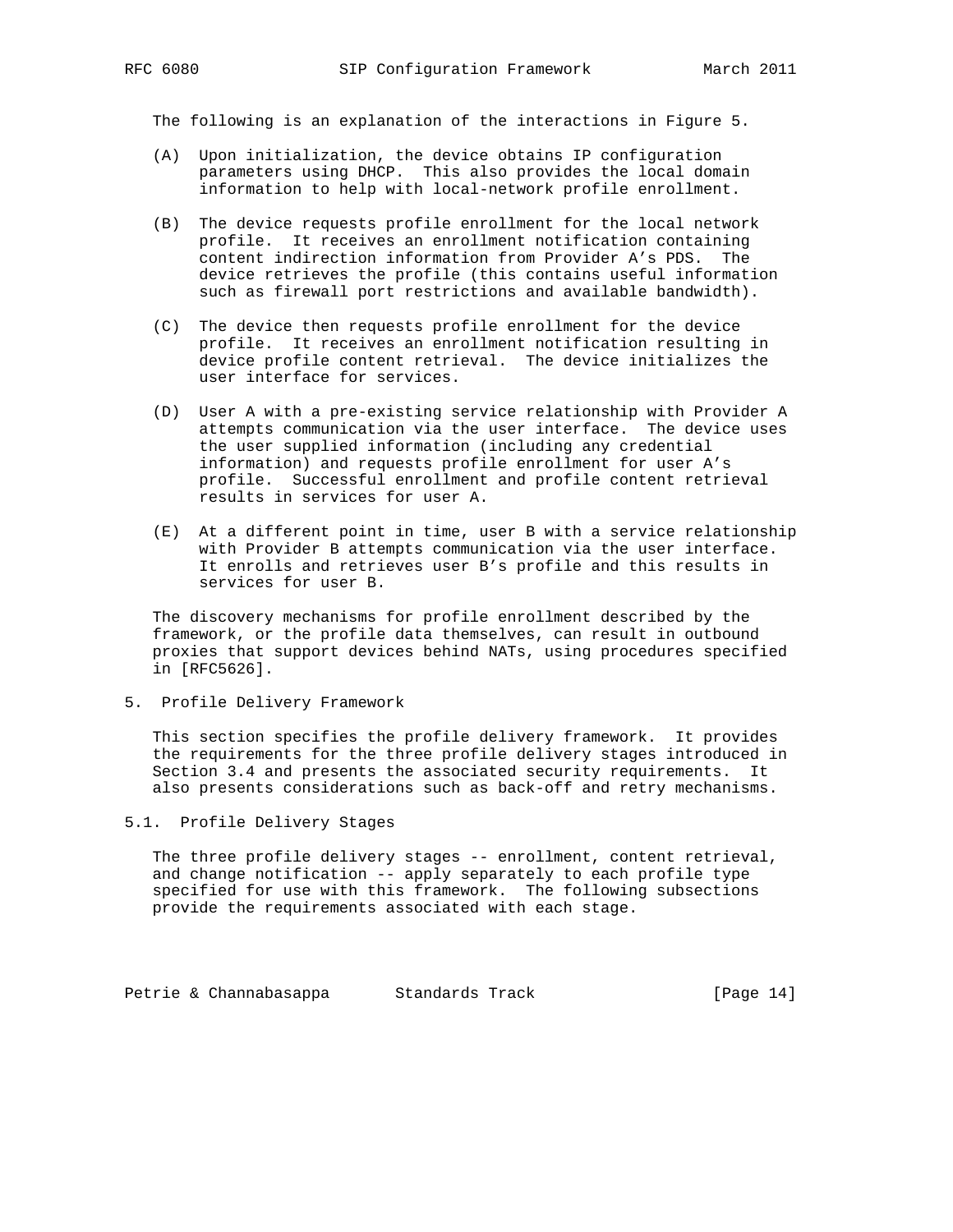# 5.1.1. Profile Enrollment

 Profile enrollment is the process by means of which a device requests, and receives, profile data. Each profile type specified in this document requires an independent enrollment request. However, a particular PDS can support enrollment for one or more profile types.

 PDSs and devices MUST implement all of the three profile types. A device that has not been configured otherwise SHOULD try to obtain all the three profile types, in the order specified by this framework. The exceptions are bootstrapping when it SHOULD request the device profile type (see Section 5.3.1) or when it has been explicitly configured with a different order via mechanisms such as previously retrieved profile data or pre-configuration or manual configuration.

 Profile enrollment consists of the following operations, in the specified order.

Enrollment request transmission

 Profile enrollment is initiated when the device transmits a SIP SUBSCRIBE request [RFC3265] for the 'ua-profile' event package, specified in Section 6. The profile being requested is indicated using the 'profile-type' parameter. The device MUST transmit the SIP SUBSCRIBE message via configured outbound proxies for the destination domain, or in accordance with RFC 3263 [RFC3263].

 The device needs certain data to create an enrollment request, form a Request-URI, and authenticate to the network. This includes the profile provider's domain name and device or user identities and credentials. Such data can be "configured" during device manufacturing, by the user, or via profile data enrollment (see Section 5.3.1). The data can also be "discovered" using the procedures specified by this framework. The "discovered" data can be retained across device resets (but not across factory resets) and such data is referred to as "cached". Thus, data can be configured, discovered, or cached. The following requirements apply.

 \* If the device is configured with a specific domain name (for the local network provider or device provider), it MUST NOT attempt "discovery" of the domain name. This is the case when the device is pre-configured (e.g., via a user interface) to be managed by specific entities.

Petrie & Channabasappa Standards Track [Page 15]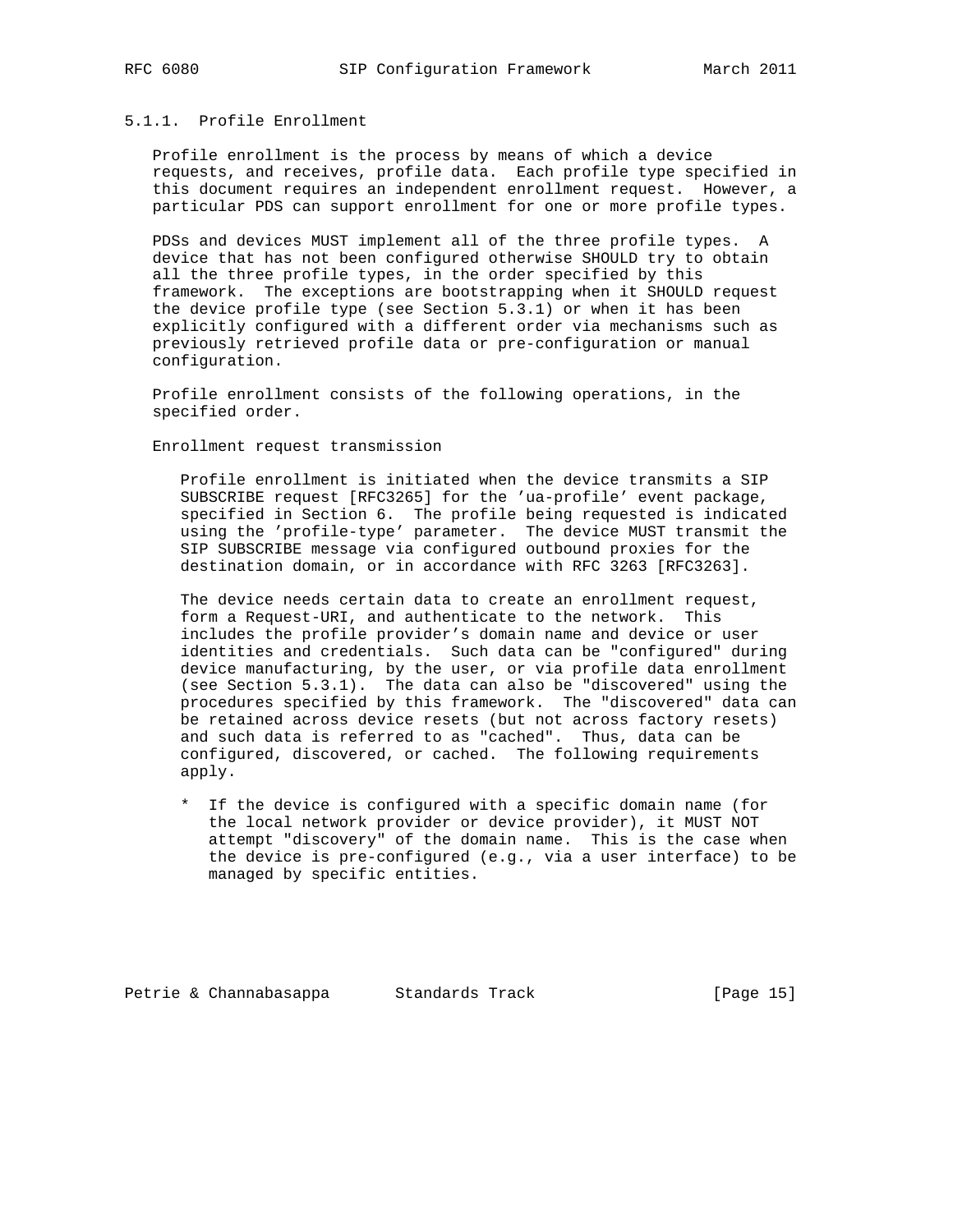- \* The device MUST only use data associated with the provider's domain in an enrollment request. As an example, when the device is requesting a local-network profile in the domain 'example.net', it cannot present a user Address of Record (AoR) associated with the local domain 'example.com'.
- \* The device SHOULD adhere to the following order of data usage: configured, cached, and discovered. An exception is when the device is explicitly configured to use a different order.

 Upon failure to obtain the profile using any methods specified in this framework, the device MAY provide a user interface to allow for user intervention. This can result in temporary, one-time data to bootstrap the device. Such temporary data is not considered to be "configured" and SHOULD NOT be cached across resets. The configuration obtained using such data MAY provide the configuration data required for the device to continue functioning normally.

 Devices attempting enrollment MUST comply with the SIP-specific event notification specified in [RFC3265], the event package requirements specified in Section 6.2, and the security requirements specified in Section 5.2.

# Enrollment request admittance

 A PDS or a SIP proxy will receive a transmitted enrollment request. If a SIP infrastructure element receives the request, it will relay it to the authoritative proxy for the domain indicated in the Request-URI (the same way it would handle any other SUBSCRIBE message). The authoritative proxy is required to examine the request (e.g., event package) and transmit it to a PDS capable of addressing the profile enrollment request.

 A PDS receiving the enrollment request SHOULD respond to the request, or proxy it to a PDS that can respond. An exception to responding or proxying the request is when a policy prevents response (e.g., recognition of a denial-of-service (DoS) attack, an invalid device, etc.). The PDS then verifies the identity presented in the request and performs any necessary authentication. Once authentication is successful, the PDS MUST either admit or reject the enrollment request, based on applicable authorization policies. A PDS admitting the enrollment request indicates it via a 2xx-class response, as specified in [RFC3265].

 Refer to Sections 6.6 and 5.2 for more information on subscription request handling and security requirements, respectively.

Petrie & Channabasappa Standards Track [Page 16]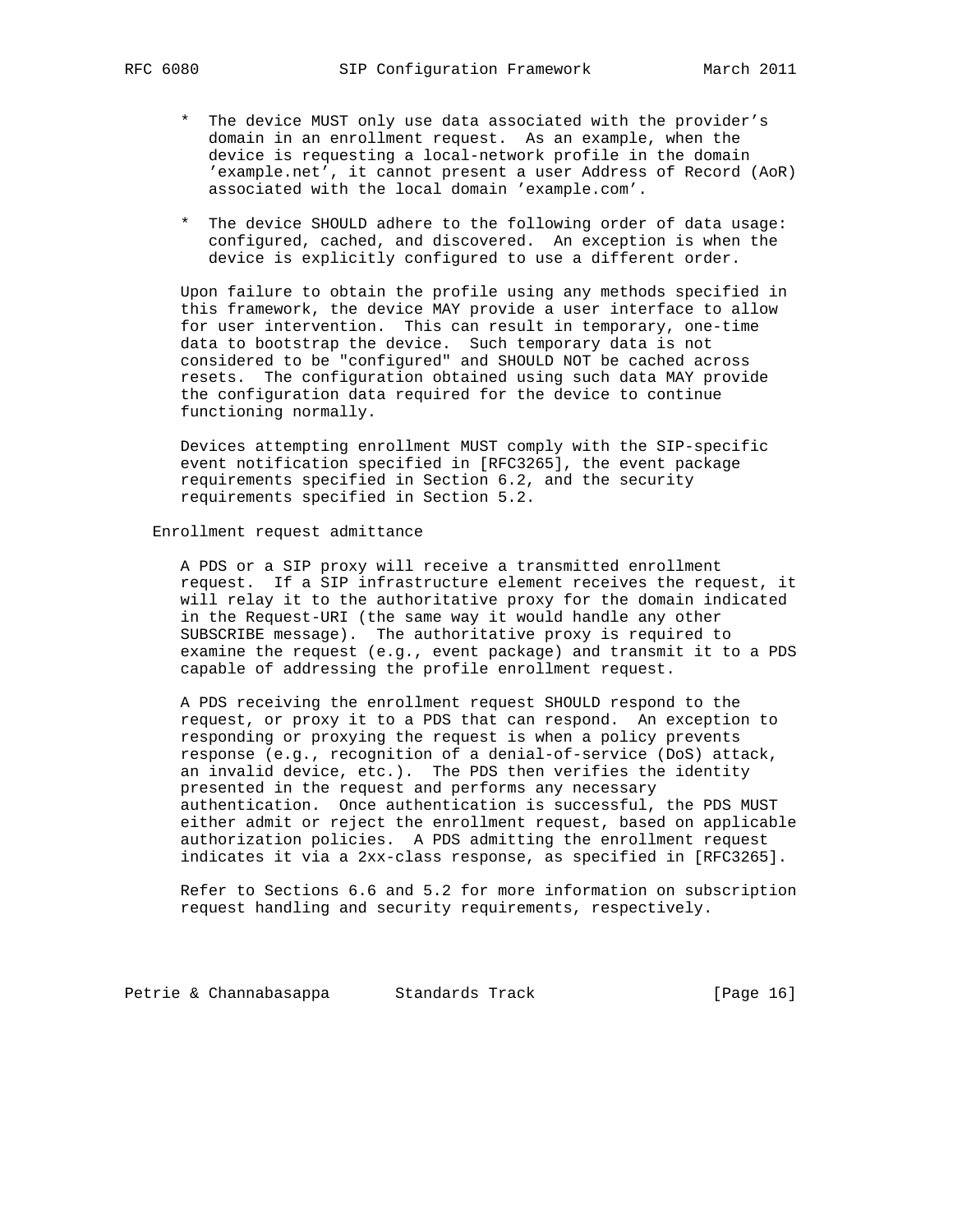# Enrollment request acceptance

 A PDS that admits the enrollment request verifies applicable policies, identifies the requested profile data and prepares a SIP NOTIFY message to the device. Such a notification can either contain the profile data or contain content indirection information that results in the device performing profile content retrieval. The PDS then transmits the prepared SIP notification. When the device successfully receives and accepts the SIP notification, profile enrollment is complete.

 When it receives the SIP NOTIFY message, indicating successful profile enrollment, the device SHOULD make the new profile effective within the specified time frame, as described in Section 6.2. The exception is when the profile data is delivered via content indirection, and the device cannot obtain the profile data within the specified time frame.

 Once profile enrollment is successful, the PDS MUST consider the device enrolled for the specific profile, for the duration of the subscription.

### 5.1.2. Content Retrieval

 A successful profile enrollment leads to an initial SIP notification, and may result in subsequent change notifications. Each of these notifications can either contain profile data or content indirection information. If it contains content indirection information, the device is required to retrieve the profile data using the specified content retrieval protocols. This process is termed "profile content retrieval". For information regarding the use of the SIP NOTIFY message body, please refer to Section 6.5.

 Devices and PDSs implementing this framework MUST implement two content retrieval protocols: HTTP and HTTPS, as specified in [RFC2616] and [RFC2818], respectively. Future enhancements or usage of this framework may specify additional or alternative content retrieval protocols. For security requirements and considerations, please refer to Section 5.2.

### 5.1.3. Change Notification

 Profile data can change over time. Changes can be initiated by various entities (e.g., via the device, back-office components, and end-user web interfaces) and for various reasons (e.g., change in user preferences and modifications to services). Profiles may also be shared by multiple devices simultaneously. When a profile is changed, the PDS MUST inform all the devices currently enrolled for

Petrie & Channabasappa Standards Track [Page 17]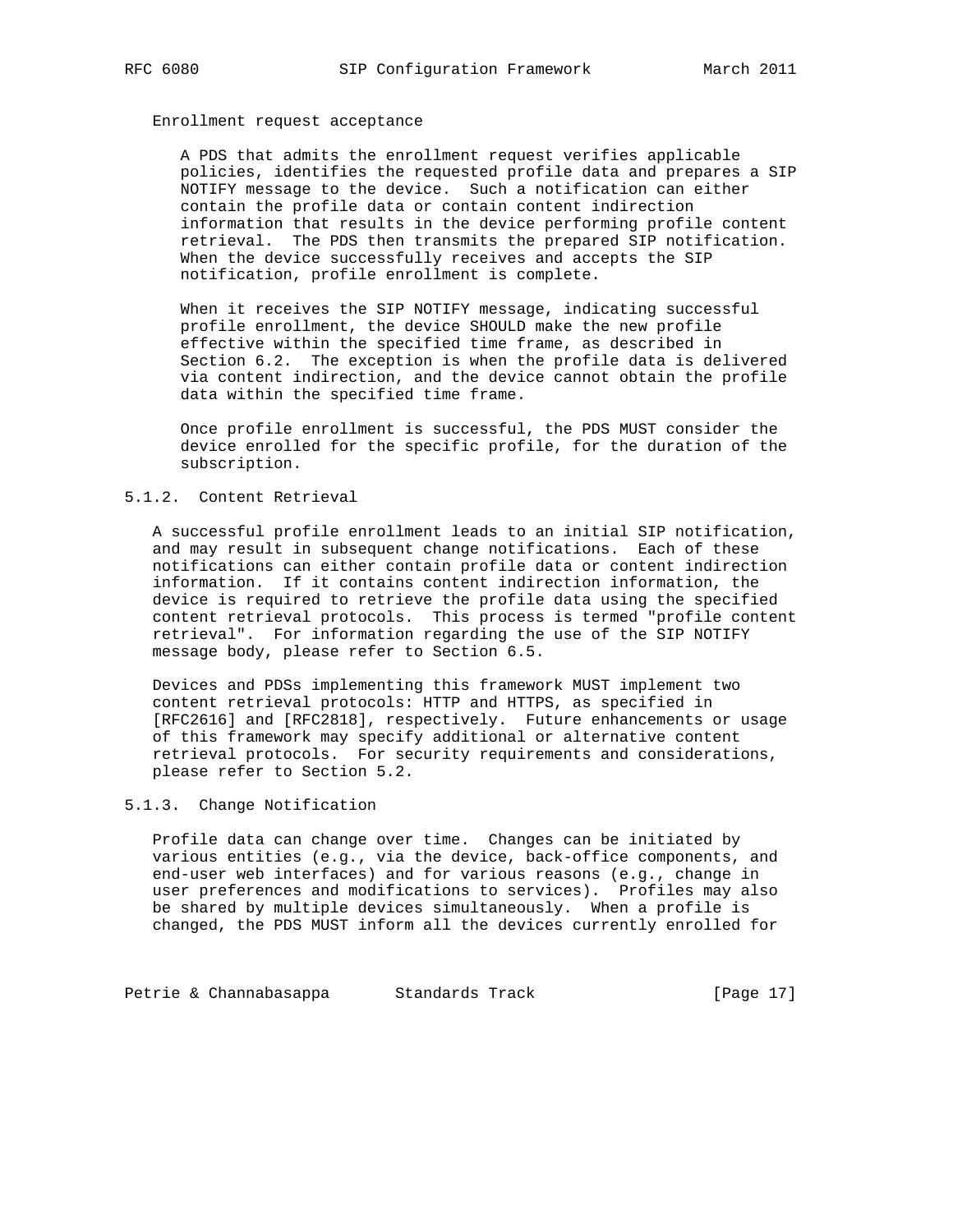the specific profile. This process of informing a device of any changes to the profile that it is currently enrolled for is termed change notification.

 The PDS provides change notification using a SIP notification (the SIP NOTIFY message, as specified in [RFC3265]). The SIP notification may provide the changes, a revised profile, or content indirection, which contains a pointer to the revised data. When a device successfully receives a profile change notification for an enrolled profile, it MUST act upon the changes prior to the expiration of the 'effective-by' parameter.

For NOTIFY content, please refer to Section 6.5.

## 5.1.4. Enrollment Data and Caching

 The requirements for the contents of the SIP SUBSCRIBE used to request profile enrollment are described in this section. The data required can be configured, cached, or discovered -- depending on the profile type. If the data is not configured, the device MUST use relevant cached data or proceed with data discovery. This section describes the requirements for creating a SIP SUBSCRIBE for enrollment, the caching requirements and how data can be discovered.

# 5.1.4.1. Local-Network Profile

 To create a Subscription URI to request the local-network profile, a device needs the local network domain name, the device identifier, and optionally a user AoR with associated credentials (if one is configured). Since the device can be potentially initialized in a different local network each time, it SHOULD NOT cache the local network domain, the SIP Subscription URI or the local-network profile data across resets. An exception to this is when the device can confirm that it is reinitialized in the same network (using means outside the scope of this document). Thus, in most cases, the device needs to discover the local network domain name. The device discovers this by establishing IP connectivity in the local network (such as via DHCP or pre-configured IP information). Once established, the device MUST attempt to use the local network domain obtained via pre-configuration, if available. If it is not pre configured, it MUST employ dynamic discovery using DHCPv4 ([RFC2132], Domain Name option) or DHCPv6 ([RFC4704]). Once the local network domain is obtained, the device creates the SIP SUBSCRIBE for enrollment as described below.

Petrie & Channabasappa Standards Track [Page 18]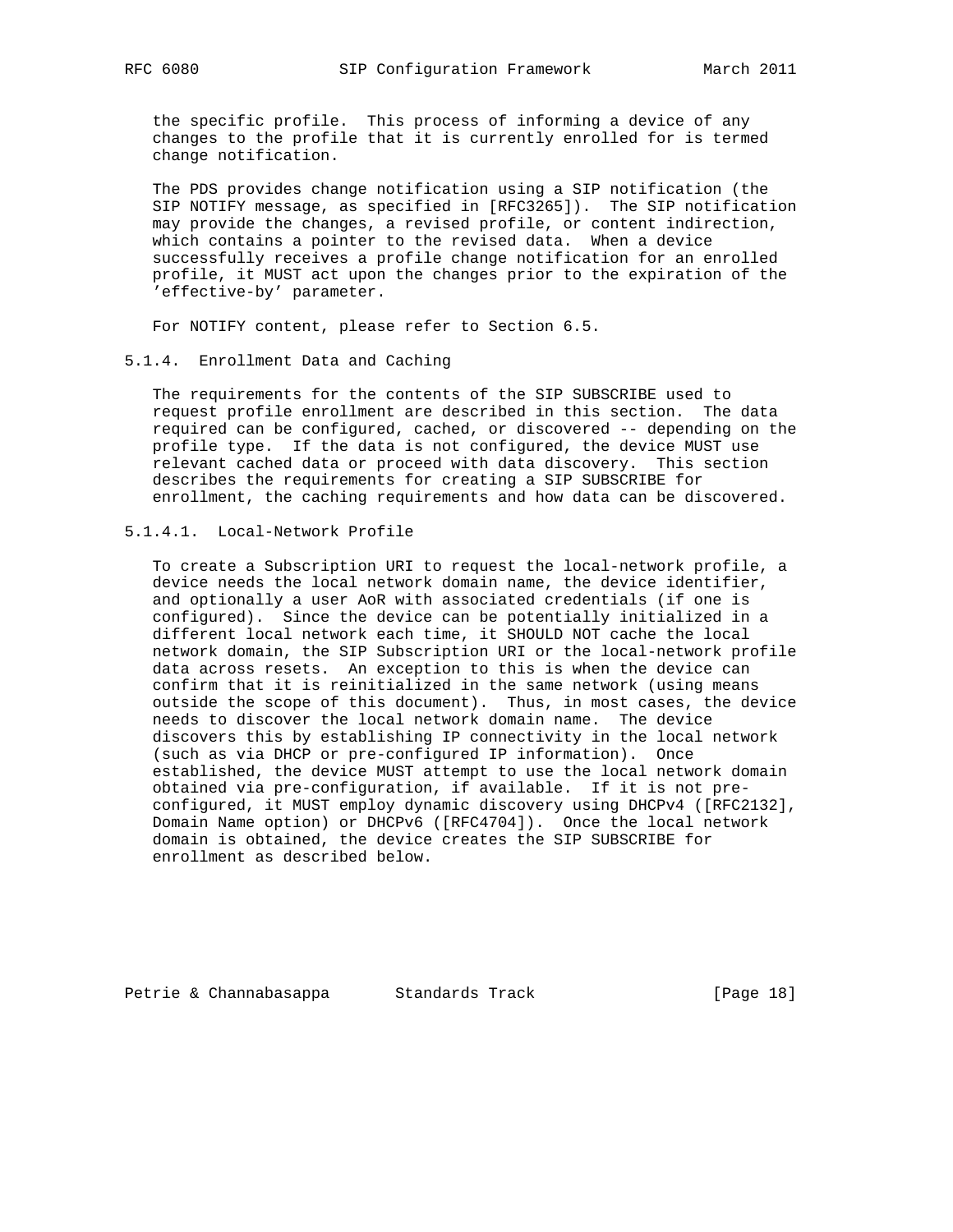- o The device MUST NOT populate the user part of the Request-URI. The device MUST set the host portion of the Request-URI to the dot-separated concatenation of "\_sipuaconfig" and the local network domain (see example below).
- o If the device has been configured with a user AoR for the local network domain (verified as explained in Section 5.2) the device MUST use it to populate the From field, unless configured not to (due to privacy concerns, for example). Otherwise, the device MUST set the From field to a value of "anonymous@anonymous.invalid".
- o The device MUST include the +sip.instance parameter within the Contact header, as specified in [RFC5626]. The device MUST ensure that the value of this parameter is the same as that included in any subsequent profile enrollment request.

 For example, if the device requested and received the local domain name via DHCP to be: airport.example.net, then the local-network profile SUBSCRIBE Request-URI would look like:

sip:\_sipuaconfig.airport.example.net

 The local-network profile SUBSCRIBE Request-URI does not have a user part so that the URI is distinct between the "local" and "device" URIs when the domain is the same for the two. This provides a means of routing to the appropriate PDS in domains where there are distinct servers.

 The From field is populated with the user AoR, if available. This allows the local network provider to propagate user-specific profile data, if available. The "+sip.instance" parameter within the Contact header is set to the device identifier or specifically, the SIP UA instance. Even though every device may get the same (or similar) local-network profile, the uniqueness of the "+sip.instance" parameter provides an important capability. Having unique instance ID fields allows the management of the local network to track devices present in the network and consequently also manage resources such as bandwidth allocation.

5.1.4.2. Device Profile Type

 Once associated with a device, the device provider is not expected to change frequently. Thus, the device is allowed to, and SHOULD, cache the Subscription URI for the device profile upon successful enrollment. Exceptions include cases where the device identifier has changed (e.g., new network card), device provider information has changed (e.g., user initiated change), or the device cannot obtain

Petrie & Channabasappa Standards Track [Page 19]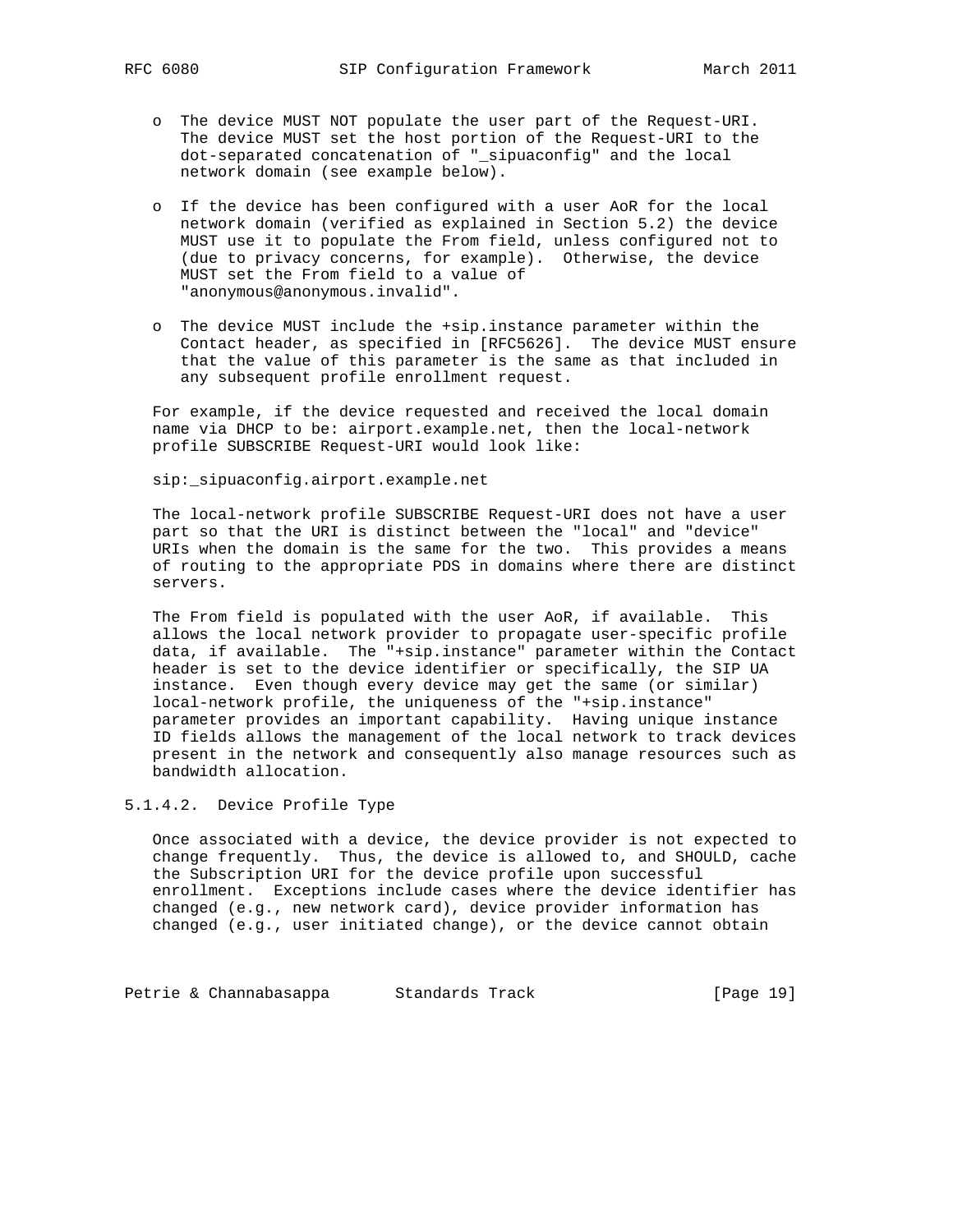its profile using the Subscription URI. Thus, when available, the device MUST use a cached Subscription URI. If no cached URI is available then it needs to create a Subscription URI. To create a Subscription URI, the device needs a device identity and the device provider's domain name. Unless already configured, the device needs to discover the necessary information and form the Subscription URI. In such cases, the following requirements apply for creating a Subscription URI for requesting the device profile:

- o The device MUST populate the user part of the Request-URI with the device identifier. The device MUST set the host portion of the Request-URI to the domain name of the device provider. The device identifier format is explained in detail later in this section.
- o The device MUST set the From field to a value of anonymous@<device provider's domain>.
- o The device MUST include the "+sip.instance" parameter within the Contact header, as specified in [RFC5626]. The device MUST use the same value as the one presented while requesting the local network profile.

 Note that the discovered AoR for the Request-URI can be overridden by a special, provisioned, AoR that is unique to the device. In such cases, the provisioned AoR is used to form the Request-URI and to populate the From field.

 If the device is not configured with an AoR, and needs a domain name to populate the Request-URI and the From field, it can either use a configured domain name, if available, or discover it. The options to discover are described below. The device MUST use the results of each successful discovery process for one enrollment attempt, in the order specified below.

- o Option 1: Devices that support DHCP MUST attempt to obtain the domain name of the outbound proxy during the DHCP process, using the DHCP option for SIP servers defined in [RFC3361] or [RFC3319] (for IPv4 and IPv6, respectively).
- o Option 2: Devices that support DHCP MUST attempt to obtain the local IP network domain during the DHCP process (refer to [RFC2132] and [RFC4704]).
- o Option 3: Devices MUST use the local network domain name (configured or discovered to retrieve the local-network profile), prefixing it with the label "\_sipuaconfig".

Petrie & Channabasappa Standards Track [Page 20]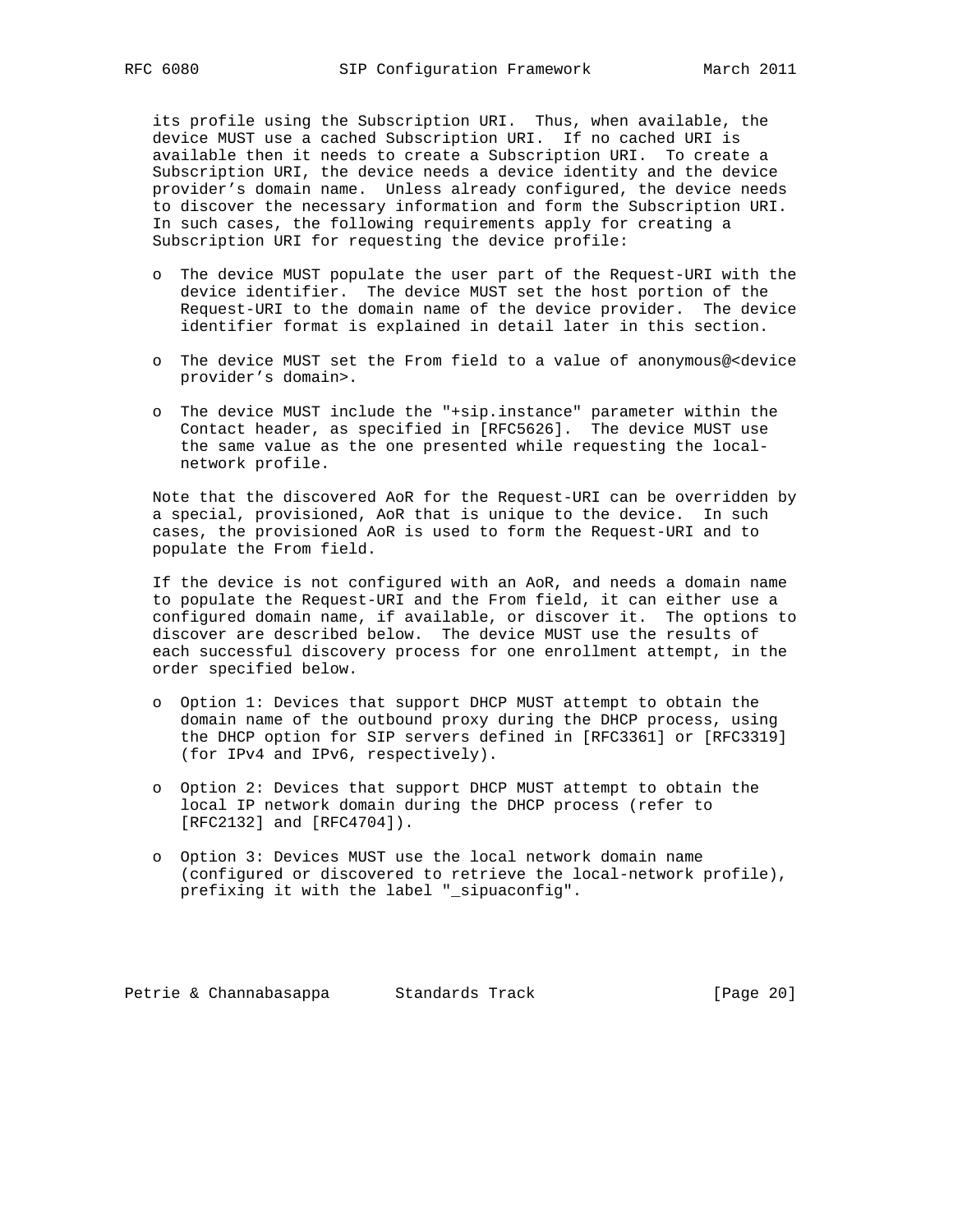If the device needs to create a Subscription URI and needs to use its device identifier, it MUST use the UUID-based (Universally Unique Identifier) URN representation as specified in [RFC4122]. The following requirements apply:

- o When the device has a non-alterable Media Access Control (MAC) address, it SHOULD use the version 1 UUID representation with the timestamp and clock sequence bits set to a value of '0'. This will allow for easy recognition, and uniqueness of MAC-address based UUIDs. An exception is the case where the device supports independent device configuration for more than one SIP UA. An example would be multiple SIP UAs on the same platform.
- o If the device cannot use a non-alterable device identifier, it SHOULD use an alternative non-alterable device identifier. For example, the International Mobile Equipment Identity (IMEI) for mobile devices.
- o If the device cannot use a non-alterable MAC address, it MUST use the same approach as defining a user agent instance ID in [RFC5626].
- o Note: when the URN is used as the user part of the Request-URI, it MUST be URL escaped since the colon (":") is not a legal character in the user part of an addr-spec ([RFC4122]), and must be escaped.

 For example, the instance ID: urn:uuid:f81d4fae-7ced-11d0-a765-00a0c91e6bf6@example.com

 would be escaped to look as follows in a URI: sip:urn%3auuid%3af81d4fae-7ced-11d0-a765-00a0c91e6bf6@ example.com

 The ABNF ([RFC5234]) for the UUID representation is provided in [RFC4122].

5.1.4.3. User Profile Type

 To create a Subscription URI to request the user profile on behalf of a user, the device needs to know the user's AoR. This can be statically or dynamically configured on the device (e.g., user input, or propagated as part of the device profile). Similar to device profiles, the content and propagation of user profiles may differ, based on deployment scenarios (i.e., users belonging to the same domain may -- or may not -- be provided the same profile). To create a Subscription URI, the following rules apply:

Petrie & Channabasappa Standards Track [Page 21]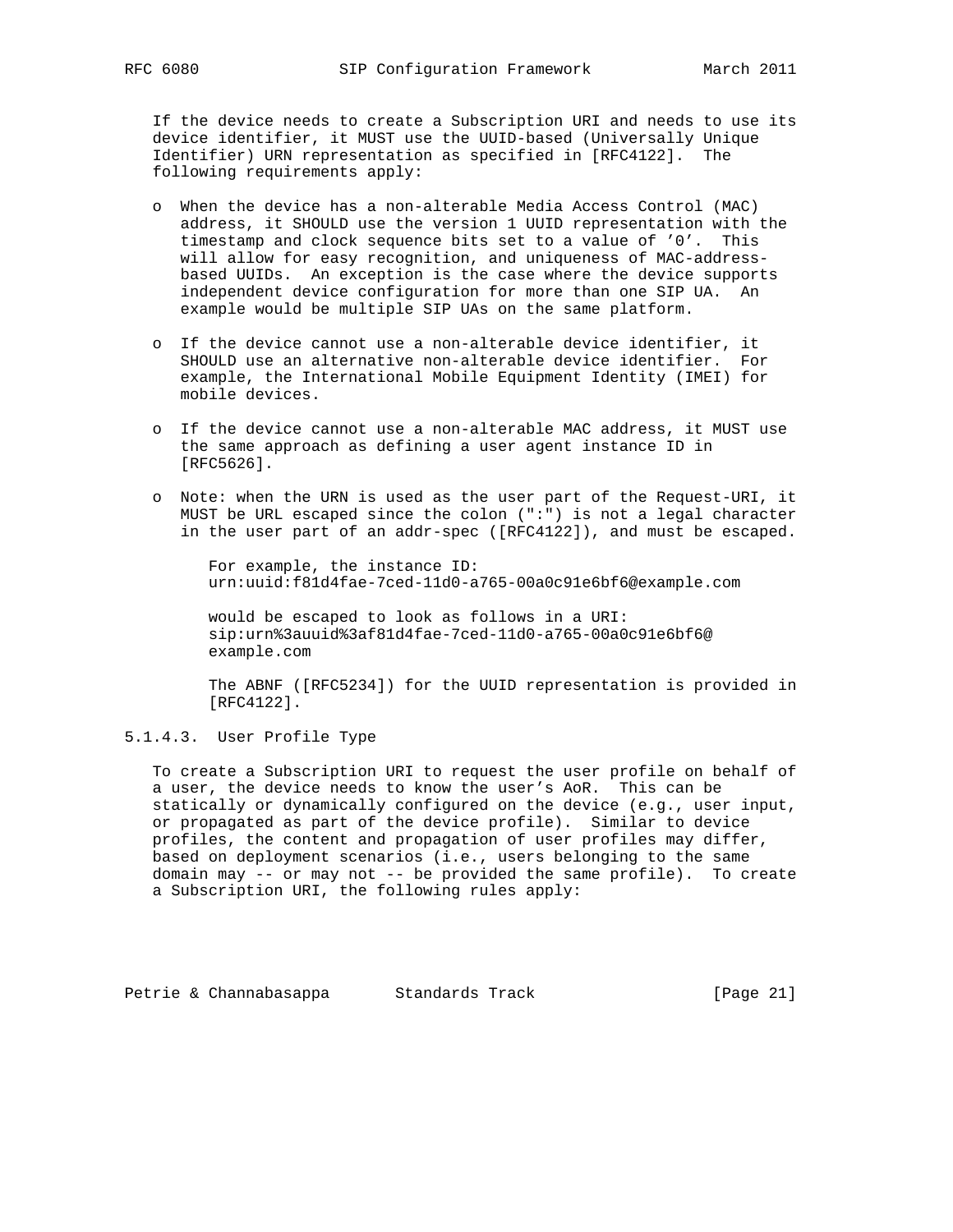- o The device MUST set the Request-URI to the user AoR.
- o The device MUST populate the From field with the user AoR.

 An authoritative SIP proxy for a SIP provider's network that receives a profile enrollment request for the user profile type will route based on the Event Header field values, thus allowing a subscription to the user's AoR to be routed to the appropriate PDS.

### 5.2. Securing Profile Delivery

 Profile data can contain sensitive information that needs to be secured, such as identities and credentials. Security involves authentication, data integrity and data confidentiality. Authentication is the process by which you verify that an entity is who it claims to be, such as a user AoR presented during profile enrollment. Message integrity provides the assurance that the message contents transmitted between two entities, such as between the PDS and the device, has not been modified during transit. Privacy ensures that the message contents have not been subjected to monitoring by unwanted elements during transit. Authentication and data integrity are required to ensure that the profile contents were received by a valid entity, from a valid source, and without any modifications during transit. For profiles that contain sensitive data, data confidentiality is also required.

 For an overview of potential security threats, refer to Section 9. For information on how the device can be configured with identities and credentials, refer to Section 5.3.1. The following subsections provide the security requirements associated with each profile delivery stage, and applies to each of profile types specified by this framework.

# 5.2.1. Securing Profile Enrollment

 Profile enrollment may result in sensitive profile data. In such cases, the PDS MUST authenticate the device, except during the bootstrapping scenario when the device does not have existing credentials (see Section 5.3.1 for more information on bootstrapping). Additionally, the device MUST authenticate the PDS to ensure that it is obtaining sensitive profile data from a valid PDS.

 To authenticate a device that has been configured with identities and credentials, as specified in Section 5.3.1, and support profiles containing sensitive profile data (refer to Section 5.3.3), devices and PDSs MUST support digest authentication (over Transport Layer Security (TLS)) as specified in [RFC3261]. Future enhancements may

Petrie & Channabasappa Standards Track [Page 22]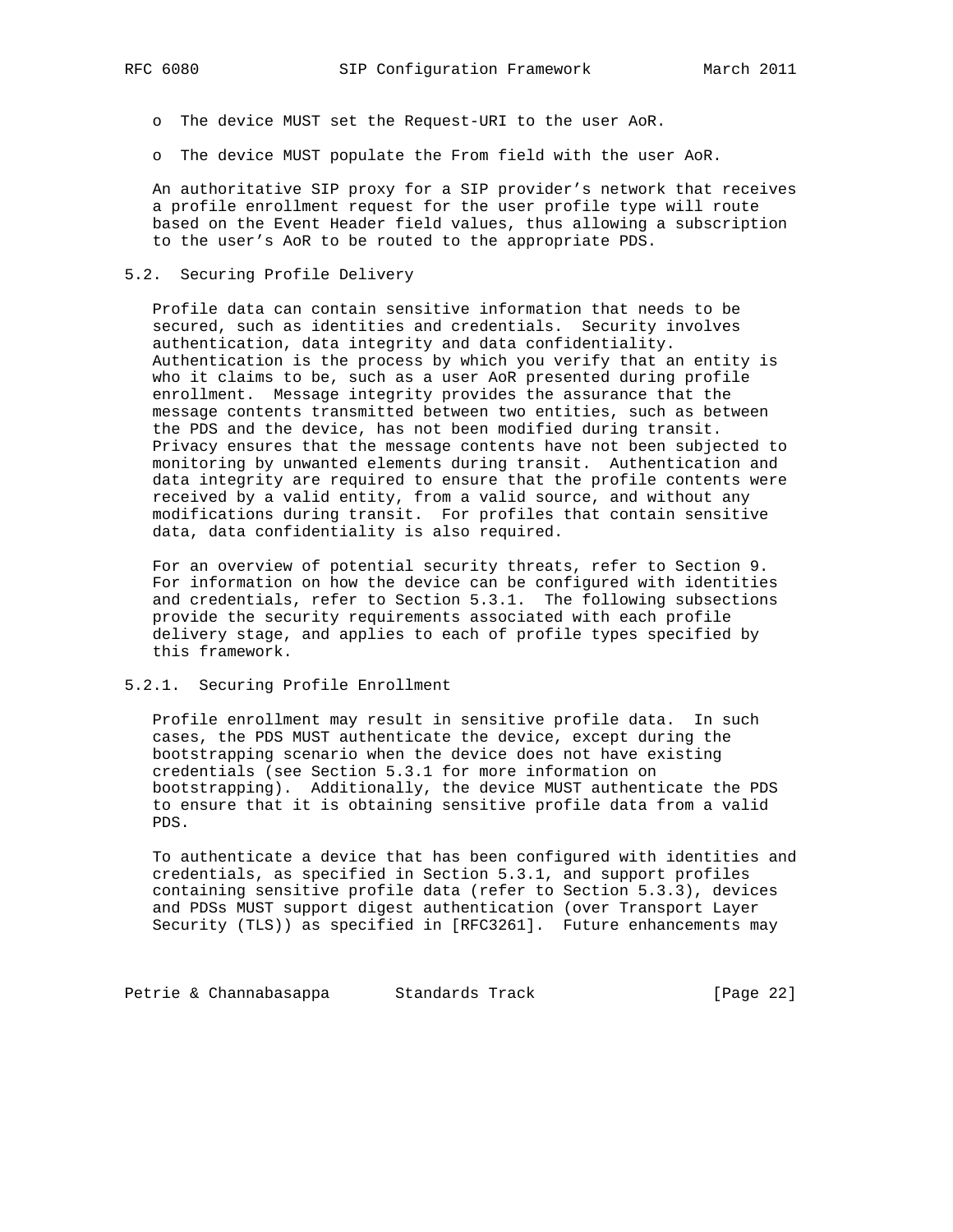provide other authentication methods such as authentication using X.509 certificates. For the device to authenticate the PDS, the device MUST mutually authenticate with the PDS during digest authentication (device challenges the PDS, which responds with the Authorization header). Transmission of sensitive profile data also requires data integrity. This can be accomplished by configuring the device with, or by ensuring that the discovery process during profile enrollment provides, a Session Initiation Protocol Secure (SIPS) URI resulting in TLS establishment ([RFC5246]). TLS also prevents offline dictionary attacks when digest authentication is used. Thus, in the absence of TLS, the device MUST NOT respond to any authentication challenges. It is to be noted that the digest credentials used for obtaining profile data via this framework may, or may not, be the same as those used for SIP registration (see Section 5.3.1). In addition, while [RFC3261] considers MD5 to be a reasonable choice to compute the hash, and this may have been true when [RFC3261] was published, implementers are recommended to use stronger alternatives such as SHA-256. Refer to [FIPS-180-3] and [RFC4634] for more information about SHA-256.

 When the PDS challenges a profile enrollment request, and it fails, the PDS MAY refuse enrollment or provide profile data without the user-specific information (e.g., to bootstrap a device as indicated in Section 5.3.1). If the device challenges, but fails to authenticate the PDS, it MUST reject the initial notification and retry the profile enrollment process. If the device is configured with, or discovers, a SIPS URI but TLS establishment fails because the next-hop SIP entity does not support TLS, the device SHOULD attempt other resolved next-hop SIP entities. When the device establishes TLS with the next-hop entity, the device MUST use the procedures specified in [RFC2818], Section 3.1, for authentication, unless it does not have any configured information (e.g., certification authority (CA) certificate) to perform authentication (like prior to bootstrapping). The 'Server Identity' for authentication is always the domain of the next-hop SIP entity. If the device attempts validation, and it fails, it MUST reject the initial notification and retry profile enrollment. In the absence of a SIPS URI for the device and a mechanism for mutual authentication, the PDS MUST NOT present any sensitive profile data in the initial notification, except when the device is being bootstrapped. It MAY still use content indirection to transmit sensitive profile data.

 When a device is being provided with bootstrapping profile data within the notification, and it contains sensitive information, the SIP Identity header SHOULD be used, as specified in [RFC4474]. This helps with devices that MAY be pre-configured with certificates to validate bootstrapping sources (e.g., list of allowed domain certificates, or a list of root CA certificates using Public Key

Petrie & Channabasappa Standards Track [Page 23]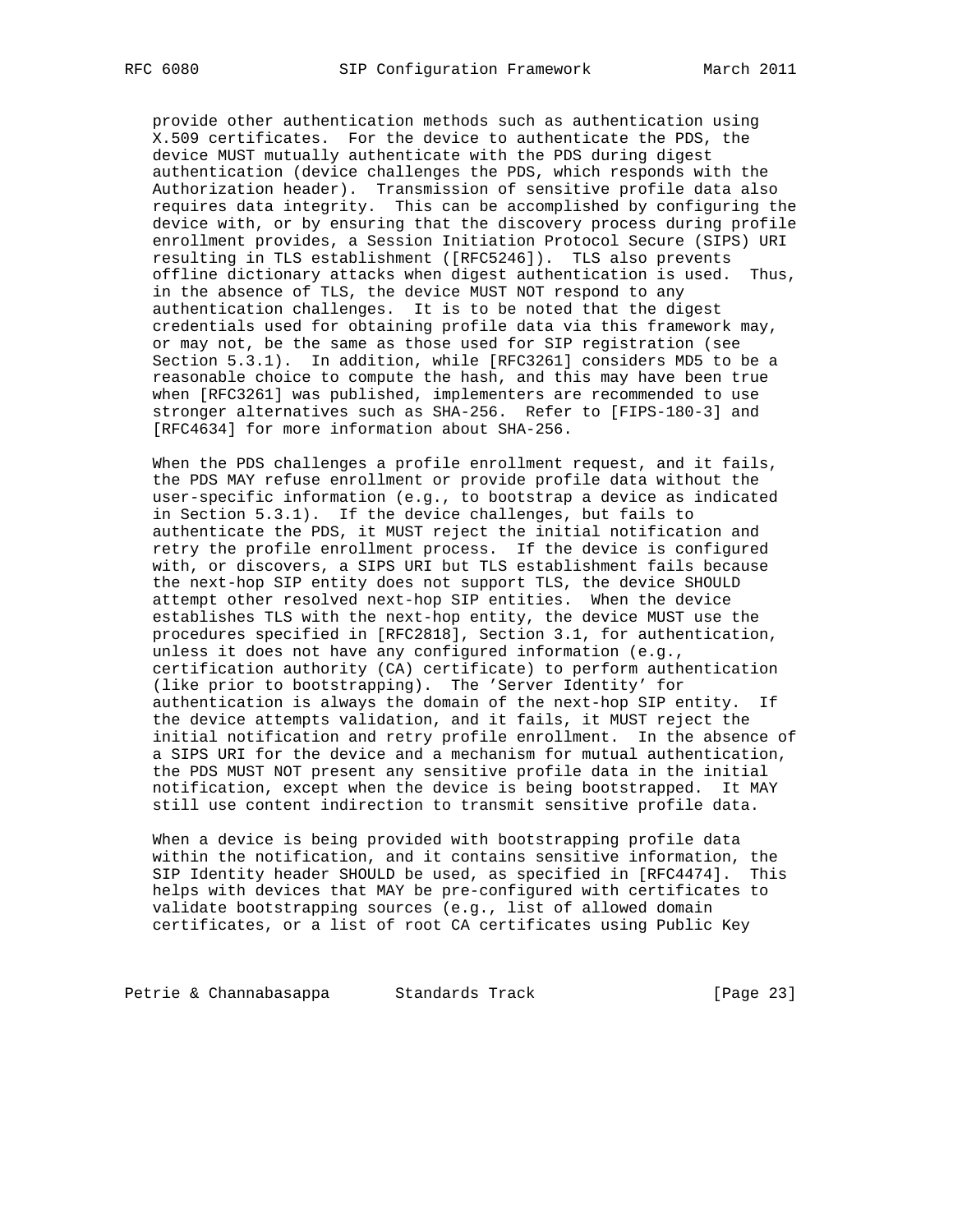Infrastructure (PKI)). When the SIP Identity header is used, the PDS MUST set the host portion of the AoR in the From header to the Provider's domain (the user portion is a entity-specific identifier). If the device is capable of validating the SIP Identity, and it fails, it MUST reject bootstrapping profile data.

# 5.2.2. Securing Content Retrieval

 Initial or change notifications following a successful enrollment can provide a device with the requested profile data or use content indirection to direct it to a PCC that can provide the profile data. This document specifies HTTP and HTTPS as content retrieval protocols.

 If the profile is provided via content indirection and contains sensitive profile data, then the PDS MUST use a HTTPS URI for content indirection. PCCs and devices MUST NOT use HTTP for sensitive profile data, except for bootstrapping a device via the device profile. A device MUST authenticate the PCC as specified in [RFC2818], Section 3.1. A device that is being provided with profile data that contains sensitive data MUST be authenticated using digest authentication as specified in [RFC2617], with the exception of a device that is being bootstrapped for the first time via the device profile. The resulting TLS channel also provides data integrity and data confidentiality.

### 5.2.3. Securing Change Notification

 If the device requested enrollment via a SIP subscription with a non zero 'Expires' parameter, it can also result in change notifications for the duration of the subscription. For change notifications containing sensitive profile data, this framework RECOMMENDS the use of the SIP Identity header as specified in [RFC4474]. When the SIP Identity header is used, the PDS MUST set the host portion of the AoR in the From header to the Provider's domain (the user portion is a entity-specific identifier). This provides header and body integrity as well. However, for sensitive profile data requiring data confidentiality , if the contact URI to which the NOTIFY request is to be sent is not SIPS, the PDS MUST use content indirection. Additionally, the PDS MUST also use content indirection for notifications containing sensitive profile data, when the profile enrollment was not authenticated.

### 5.3. Additional Considerations

 This section provides additional considerations, such as details on how a device obtains identities and credentials, back-off and retry methods, guidelines on profile data, and additional profile types.

Petrie & Channabasappa Standards Track [Page 24]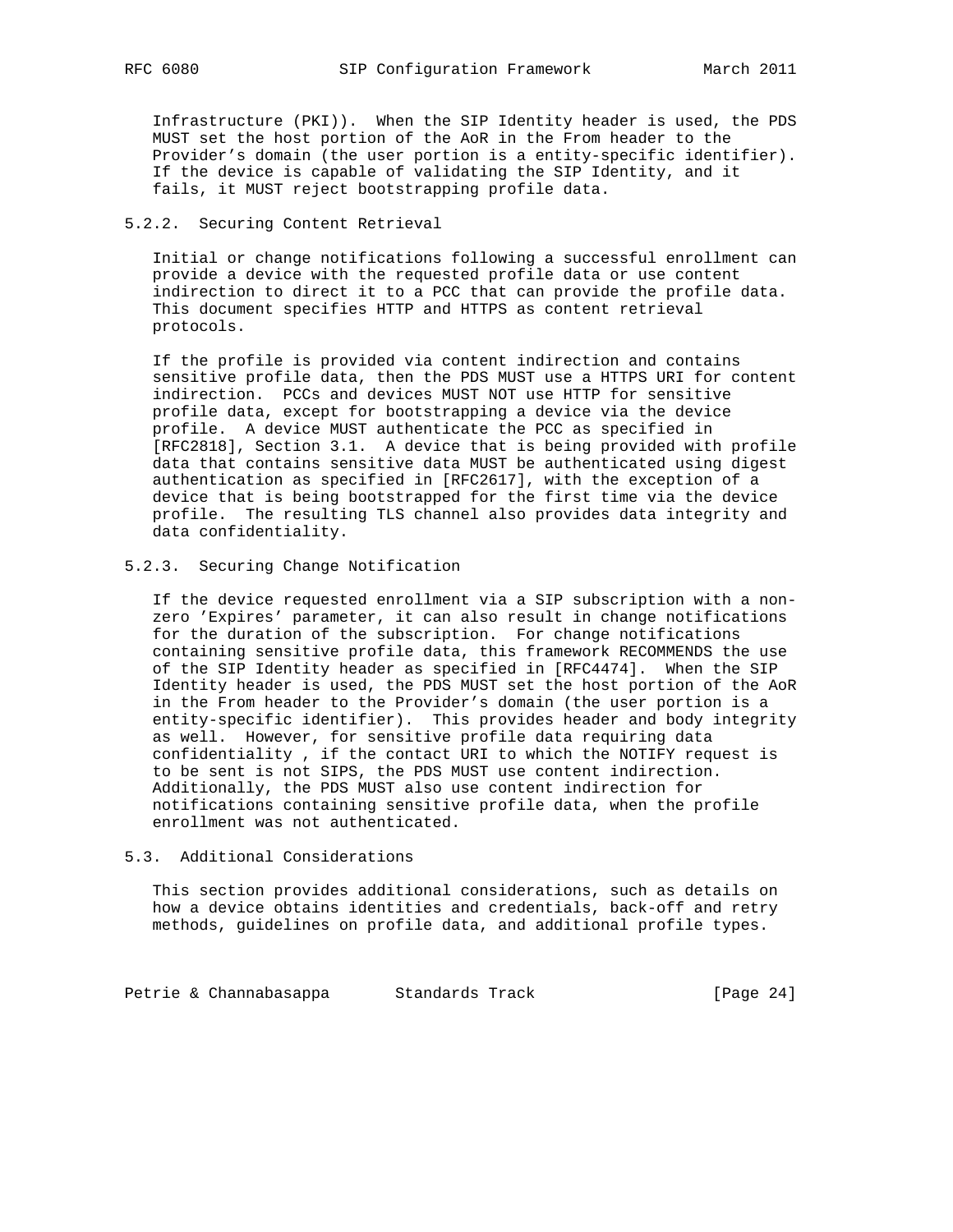### 5.3.1. Bootstrapping Identities and Credentials

 When requesting a profile, the profile delivery server will likely require the device to provide an identity (i.e., a user AoR) and associated credentials for authentication. During this process (e.g., digest authentication), the PDS is also required to present its knowledge of the credentials to ensure mutual authentication (see Section 5.2.1). For mutual authentication with the PDS, the device needs to be provided with the necessary identities and credentials (e.g., username/password, certificates). This is done via bootstrapping. For a discussion around the security considerations related to bootstrapping, please see Section 9.2.

 Bootstrapping a device with the required identities and credentials can be accomplished in one of the following ways:

Pre-configuration

 The device may be pre-configured with identities and associated credentials, such as a user AoR and digest password.

Out-of-band methods

 A device or Provider may provide hardware- or software-based credentials such as Subscriber Identity Module (SIM) cards or Universal Serial Bus (USB) drives.

End-user interface

 The end-user may be provided with the necessary identities and credentials. The end-user can then configure the device (using a user interface), or present when required (e.g., IM login screen).

Using this framework

 When a device is initialized, even if it has no pre-configured information, it can request the local-network and device profiles. For purposes of bootstrapping, this framework recommends that the device profile provide one of the following to bootstrap the device:

 \* Profile data that allows the end-user to communicate with the device provider or SIP service provider using non-SIP methods. For example, the profile data can direct the end-user to a web portal to obtain a subscription. Upon obtaining a successful subscription, the end-user or the device can be provided with the necessary identities and credentials.

Petrie & Channabasappa Standards Track [Page 25]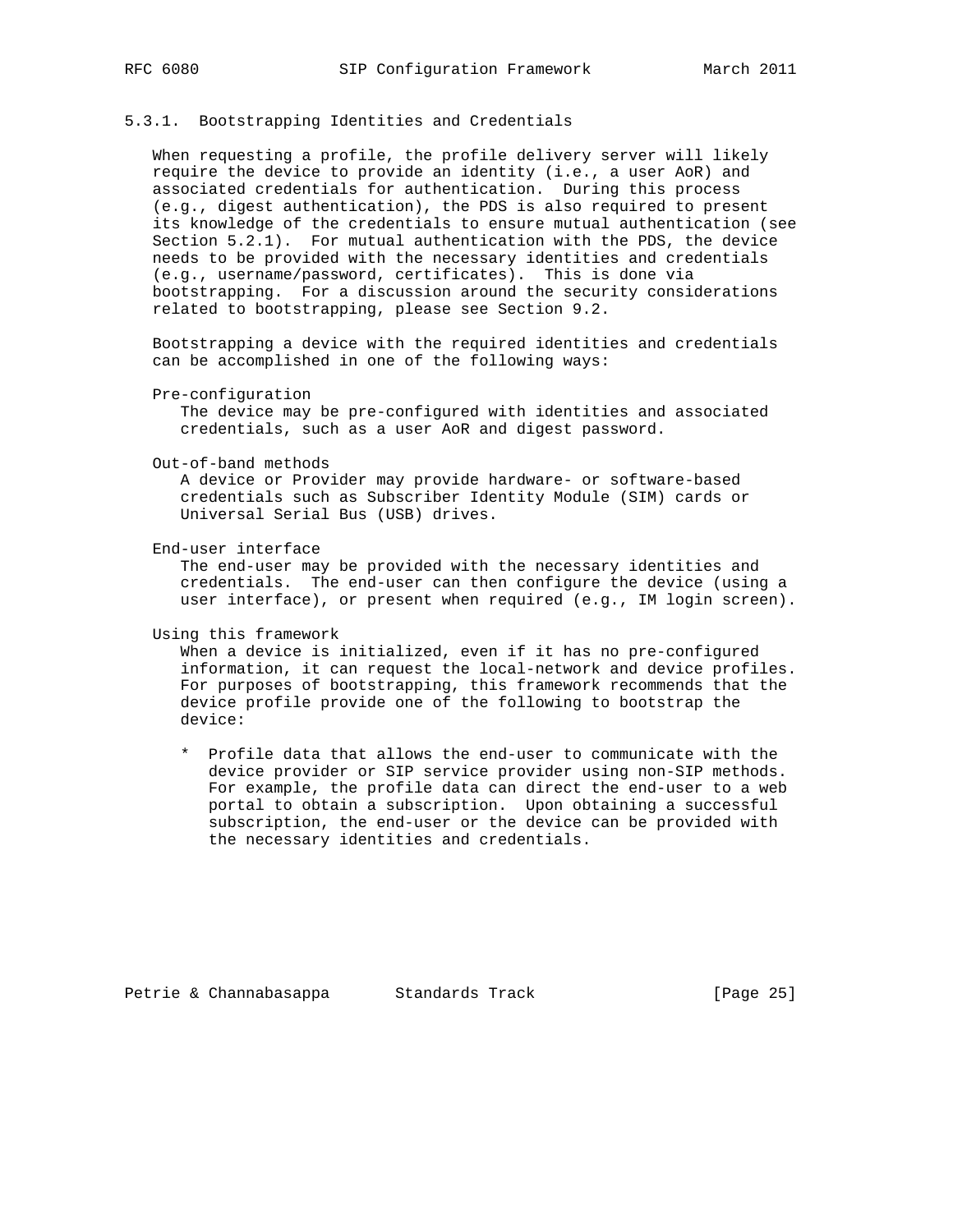- \* Content indirection information to a PCC that can provide identities and credentials. As an example, consider a device that has an X.509 certificate that can be authenticated by the PCC. In such a case, the PCC can use HTTPS to provide identities and associated credentials.
- \* Profile data containing identities and credentials that can be used to bootstrap the device (see Section 5.3.3 for profile data recommendations). This can be used in cases where the device is initialized for the first time, or after a factory reset. This can be considered only in cases where the device is initialized in the Provider's network, for obvious security reasons.

 For interoperability purposes, this framework requires PDSs and devices to support the last option (above), which is to use this framework. Specifically, the option of providing identities and credentials via the profile data MUST be supported.

 Additionally, AoRs are typically known by PDSs that serve the domain indicated by the AoR. Thus, devices can only present the configured AoRs in the respective domains. An exception is the use of federated identities. This allows a device to use a user's AoR in multiple domains. Further even within the same domain, the device's domain proxy and the PDS may be in two different realms, and as such may be associated with different credentials for digest authentication. In such cases, multiple credentials may be configured, and associated with the realms in which they are to be used. This framework specifies only digest authentication for profile enrollment and the device is not expected to contain any other credentials. For profile retrieval using content indirection, the device will need to support additional credentials such as X.509 certificates (for TLS). Future enhancements can specify additional credential types for profile enrollment and retrieval.

5.3.2. Profile Enrollment Request Attempt

 A state diagram representing a device requesting any specific profile defined by this framework is shown in Figure 6.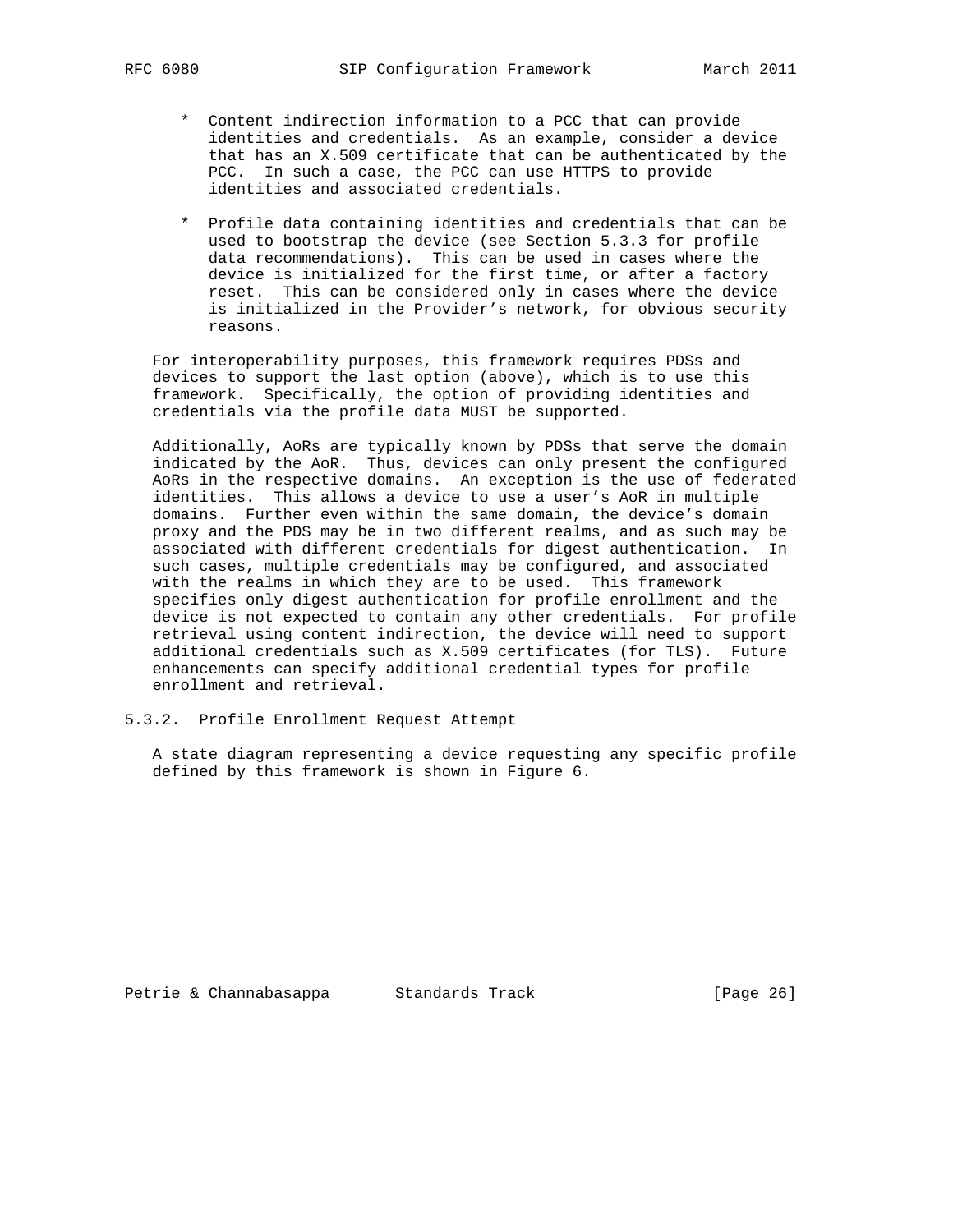

Figure 6: Device State Diagram

Petrie & Channabasappa Standards Track [Page 27]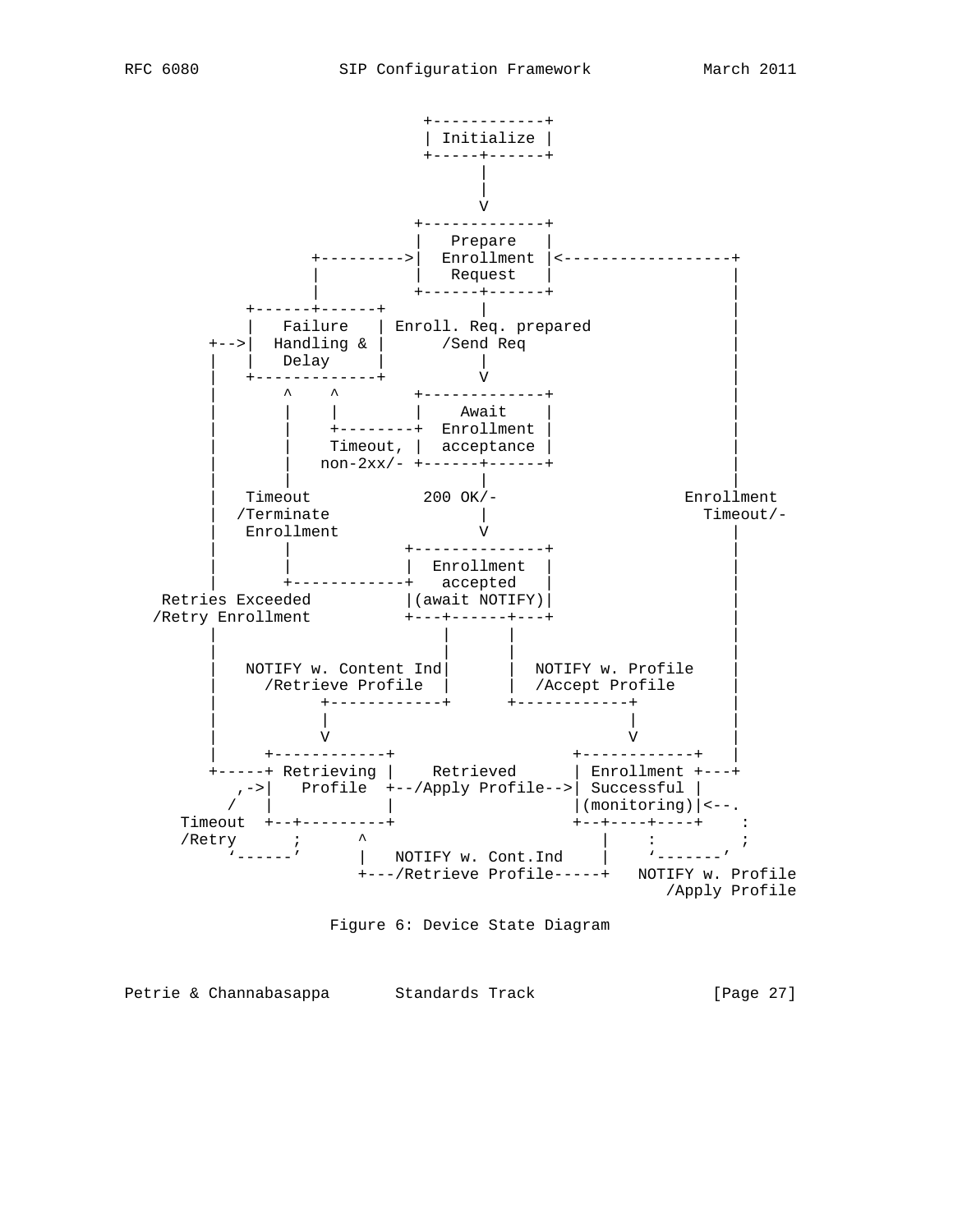As a reminder:

- o The timeout for SIP messages is specified by [RFC3261]. In the cases where this is not specified such as the timeout to wait for the initial notification during profile enrollment, it is left to device implementations or future protocol enhancements.
- o The timeout for profile retrieval using content indirection will be as specified by profile retrieval protocols employed. If none exists, it is left to device implementations.

 In addition, since profile enrollment is a process unique to this framework, the device MUST follow the enrollment attempt along with exponential back-off and retry mechanisms as indicated in Figure 7.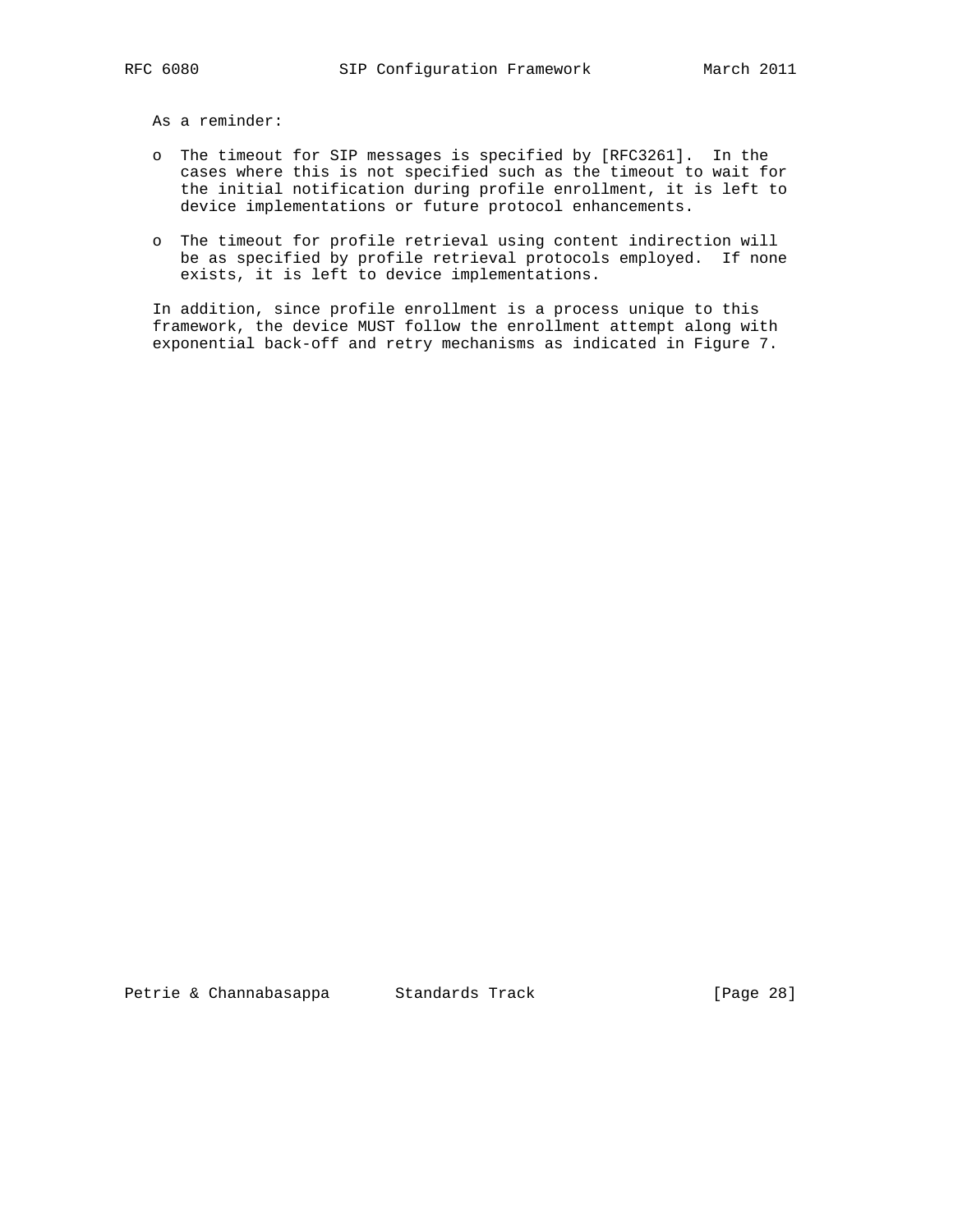Function for Profile Enrollment ()

Init Function: Iteration i=0

Loop 1: Attempt

Loop 2: For each SIP Subscription URI

Loop 3: For each next-hop SIP entity

- Prepare and transmit Enrollment Request
- Await Enrollment Acceptance and initial NOTIFY
- + If the profile enrollment is successful = Exit this function()
- + If profile enrollment fails due to an explicit failure or a timeout as specified in [RFC3261] = Continue with the next-hop SIP entity (Loop 3)

End Loop: Loop 3

End Loop: Loop 2

(Note: If you are here, profile enrollment did not succeed)

- + Is any valid cached profile data available? = If yes, use it and continue with Loop 1
- + If the enrollment request is for a non-mandatory profile = Start profile enrollment for the next profile, if applicable

- Delay for  $2^i*(64*T1);$  -- this is exponential back-off

- increment i;
- If i>8, reset i=8;

End loop: Loop 1

End Function()

Figure 7: Profile Enrollment Attempt (Pseudo-Code)

Petrie & Channabasappa Standards Track [Page 29]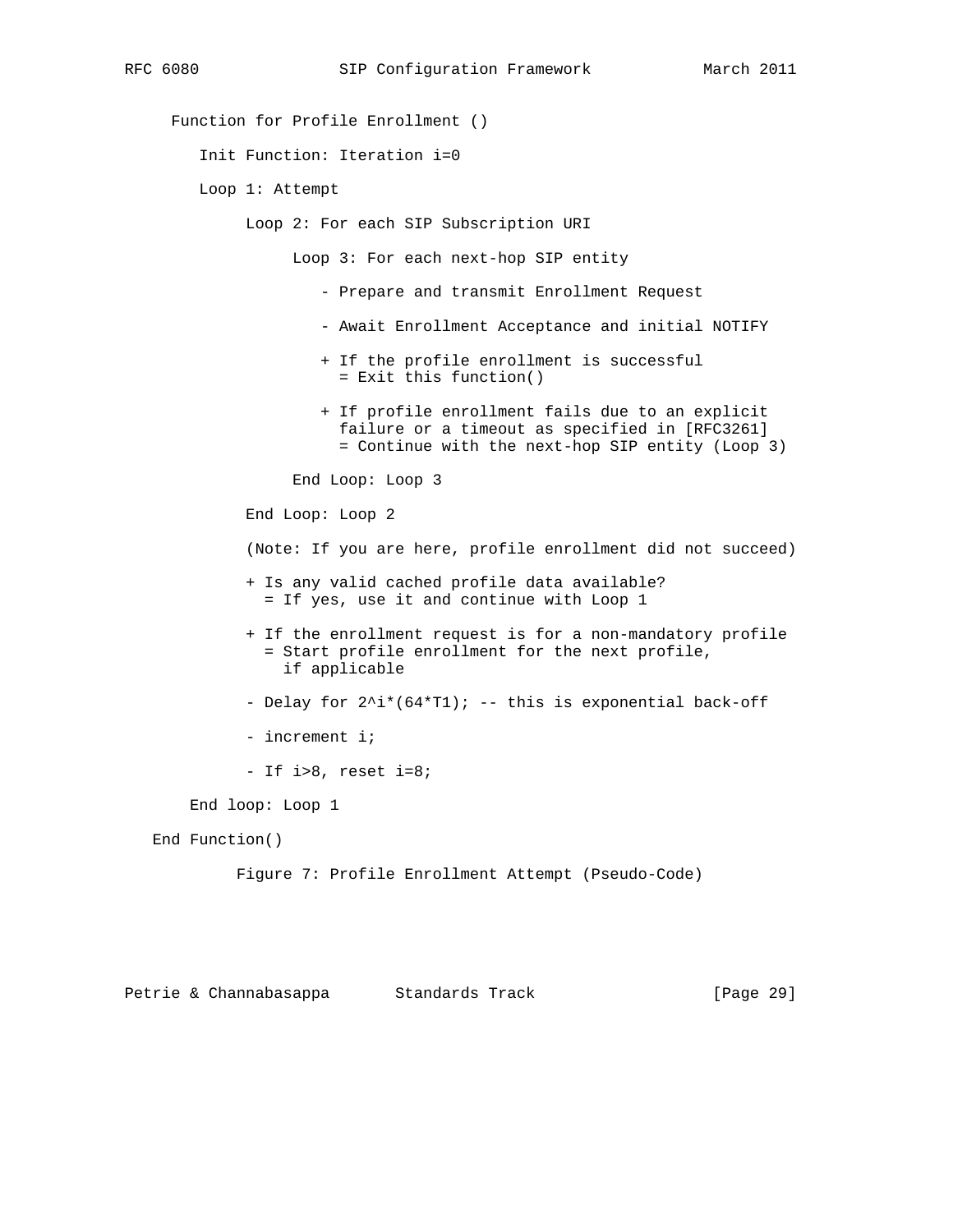The pseudo-code above (Figure 7) allows for cached profiles to be used. However, any cached local-network profile MUST NOT be used unless the device can ensure that it is in the same local network that provided the cached data. This framework does not provide any procedures for local network recognition. Any cached device and user profiles MUST only be used in domains with which they are associated. For example, a cached device profile is used only when the associated domain matches the current device provider's domain. If a PDS wants to invalidate a profile it may do so by transmitting a NOTIFY with an 'empty profile', i.e., profile instance without any included data (if supported by the profile data model; not to be confused with an empty NOTIFY), or via an explicit profile data element that invalidates the data. A device receiving such a NOTIFY MUST discard the applicable profile (i.e., it cannot even store it in the cache). Additionally, if a factory reset is available and performed on a device, it MUST reset the device to its initial state prior to any configuration. Specifically, the device MUST set the device back to the state when it was originally distributed.

 The order of profile enrollment is important. For the profiles specified in this framework, the device MUST enroll in the following default order: local network, device, and user. The pseudo-code presented earlier (Figure 7) differentiates between 'mandatory' and 'non-mandatory' profiles. This distinction is left to profile data definitions.

 It is to be noted that this framework does not allow the devices to inform the PDSs of profile retrieval errors such as invalid data. Follow-on standardization activities are expected to address this feature.

### 5.3.3. Profile Data

 This framework does not specify the contents for any profile type. Follow-on standardization activities are expected to address profile contents. However, the framework provides the following requirements and recommendations for profile data definitions:

 o The device profile type SHOULD specify parameters to configure the identities and credentials for use in scenarios such as bootstrapping (see Section 5.3.1) and run-time modifications to identities and credentials. This framework recommends the device profile provide the identities and credentials due to a couple of reasons. The local-network profile may not always be available, and even if present, may not be controlled by the device provider who controls device configuration to provide services. Further, the device may not have any users configured prior to being bootstrapped, resulting in an absence of user profile requests.

Petrie & Channabasappa Standards Track [Page 30]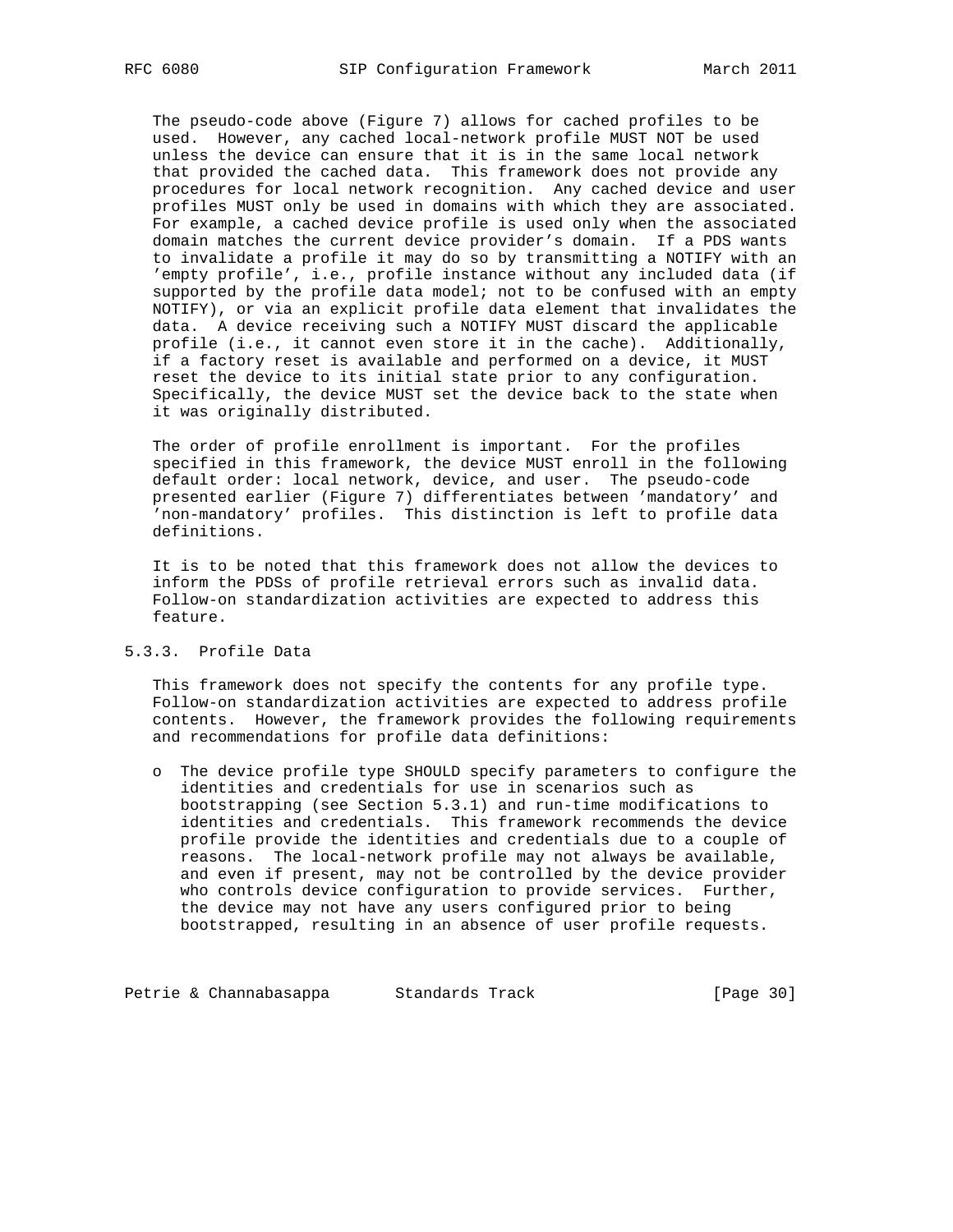However, this framework does not prevent other profile types from providing identities and credentials to meet deployment needs. For example, the user profile can contain identities and credentials for communicating with specific applications.

- o Each profile MUST clearly identify if it may contain any sensitive data. Such profiles MUST also identify the data elements that are considered sensitive, i.e., data that cannot be disclosed to unauthorized parties. As an example, a device profile definition may identify itself as containing sensitive data and indicate data such as device credentials to be sensitive.
- o When the device receives multiple profiles, the contents of each profile type SHOULD only contain data relevant to the entity it represents. As an example, consider a device that obtains all the defined profiles. Information pertaining to the local network is contained in the 'local-network' profile and not the 'user' profile. This does not preclude relevant data about a different entity from being included in a profile type, e.g., the 'device' profile type may contain information about the users allowed to access services via the device. A profile may also contain starting information to obtain subsequent profiles.
- o Data overlap SHOULD be avoided across profile types, unless necessary. If data overlap is present, prioritization of the data is left to data definitions. As an example, the device profile may contain the list of codecs to be used by the device and the user profile (for a user on the device) may contain the codecs preferred by the user. Thus, the same data (usable codecs) is present in two profiles. However, the data definitions may indicate that, to function effectively, any codec chosen for communication needs to be present in both the profiles.

### 5.3.4. Profile Data Frameworks

 The framework specified in this document does not address profile data representation, storage, or retrieval protocols. It assumes that the PDS has a PCC based on existing or other Profile Data Frameworks.

 While this framework does not impose specific constraints on any such framework, it does allow for the propagation of profile content to the PDS (specifically the PCC). Thus, Profile Data Frameworks or retrieval frameworks used in conjunction with this framework MAY consider techniques for propagating incremental, atomic changes to the PDS. One means for propagating changes to a PDS is XML Configuration Access Protocol (XCAP) ([RFC4825]).

Petrie & Channabasappa Standards Track [Page 31]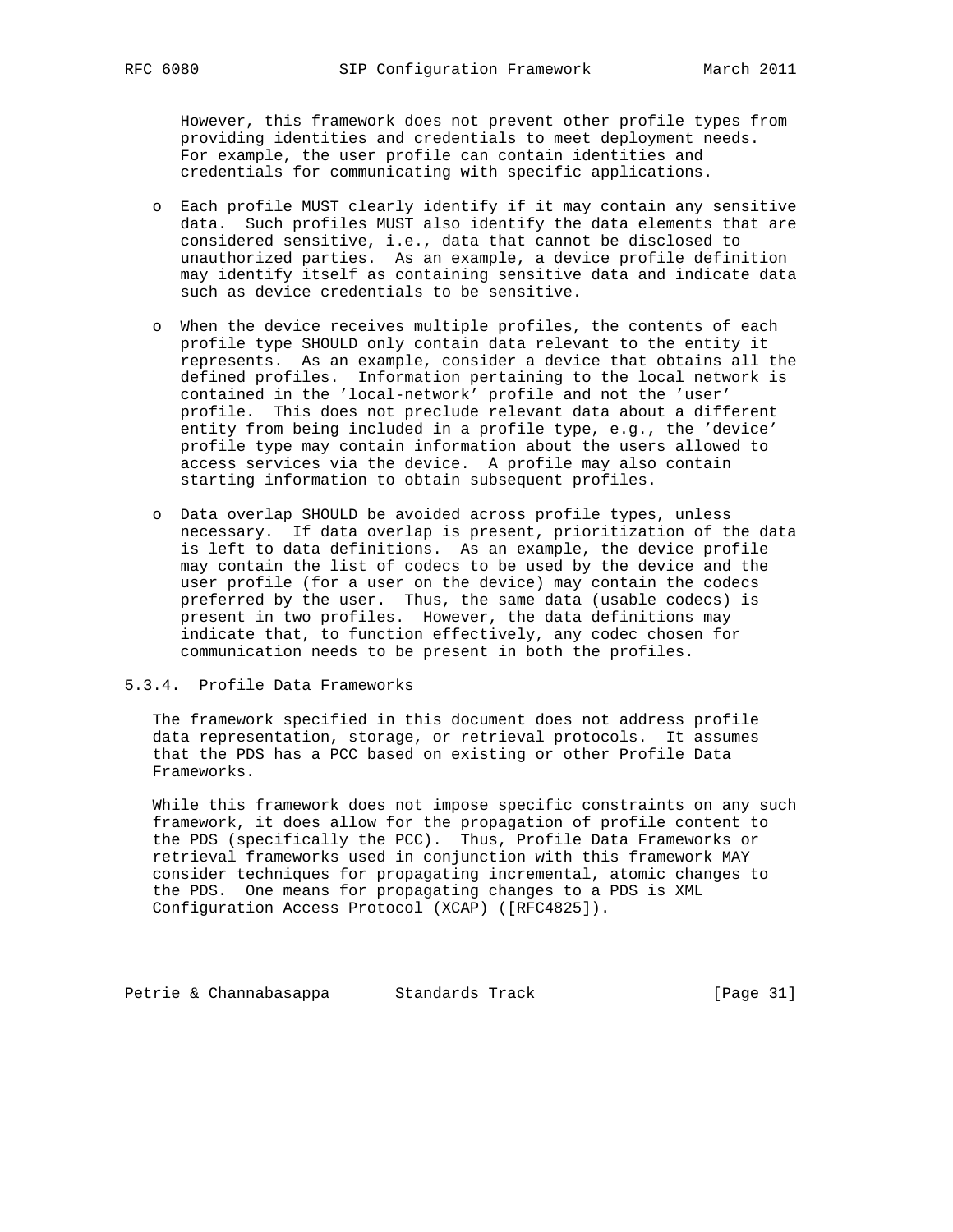### 5.3.5. Additional Profile Types

 This document specifies three profile types: local-network, device, and user. However, there may be use cases for additional profile types. e.g., profile types for application specific profile data or to provide enterprise-specific policies. Definition of such additional profile types is not prohibited, but considered out of scope for this document. Such profile definitions MUST specify the order of retrieval with respect to all the other profiles such as the local-network, device, and user profile types defined in this document.

5.3.6. Deployment Considerations

 The framework defined in this document was designed to address various deployment considerations, some of which are highlighted below.

Provider relationships:

- o The local network provider and the SIP service provider can often be different entities, with no administrative or business relationship with each other.
- o There may be multiple SIP service providers involved, one for each service to which a user subscribes (telephony service, instant messaging, etc.); this framework does not specify explicit behavior in such a scenario, but it does not prohibit its usage either.
- o Each user accessing services via the same device may subscribe to different sets of services, from different service providers.

User-device relationship:

- o The relationship between devices and users can be many-to-many (e.g., a particular device may allow for many users to obtain subscription services through it, and individual users may have access to multiple devices).
- o Each user may have different preferences for use of services, and presentation of those services in the device user interface.
- o Each user may have different personal information applicable to use of the device, either as related to particular services, or independent of them.

Petrie & Channabasappa Standards Track [Page 32]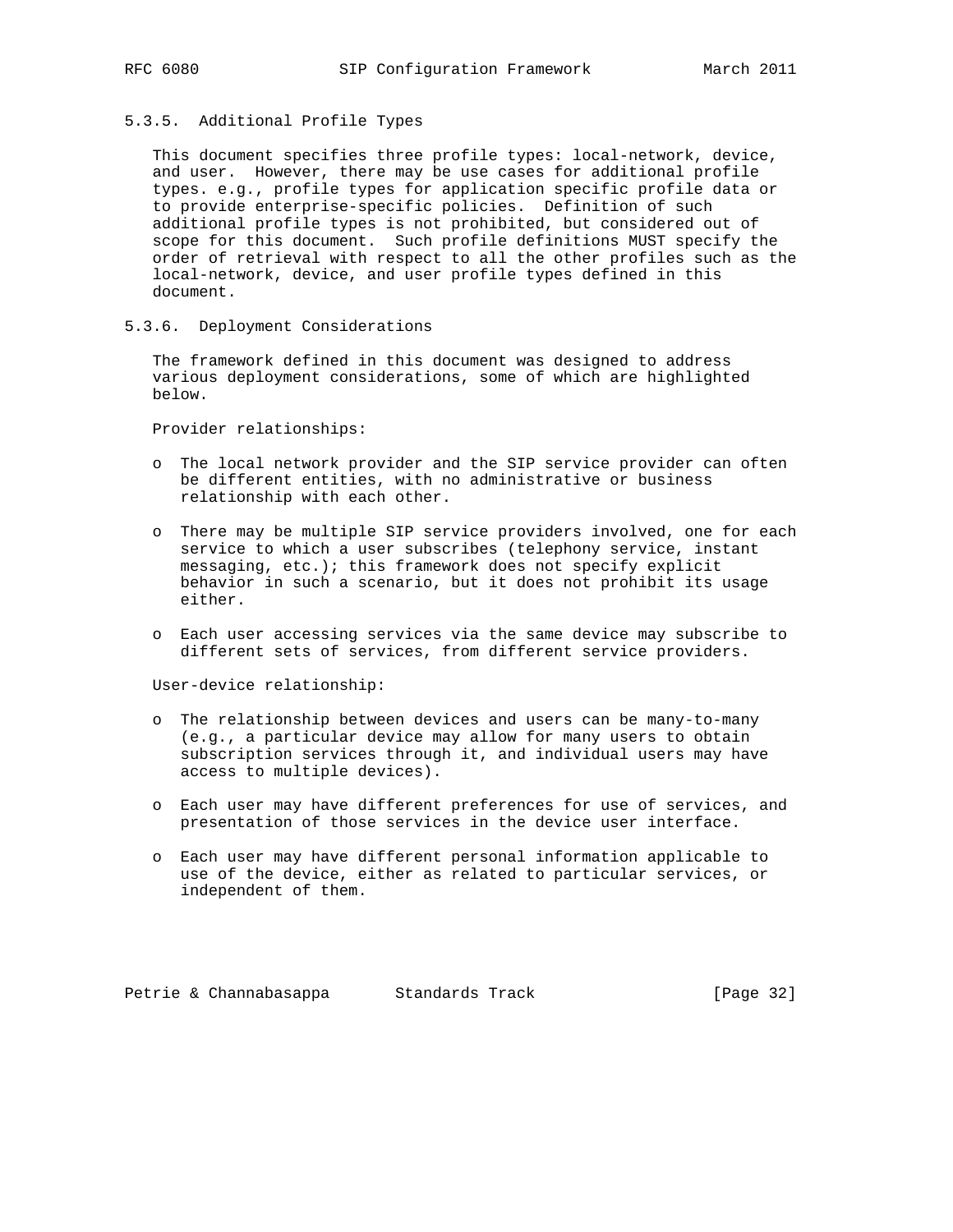### 5.4. Support for NATs

 PDSs that support devices behind NATs, and devices that can be behind NATs can use procedures specified in [RFC5626]. The Outbound proxies can be configured or discovered. Clients that support such behavior MUST include the 'outbound' option-tag in a Supported header field value, and add the "ob" parameter, as specified in [RFC5626], within the SIP SUBSCRIBE for profile enrollment.

## 6. Event Package Definition

 The framework specified in this document proposes and specifies a new SIP event package, as allowed by [RFC3265]. The purpose is to allow for devices to subscribe to specific profile types with PDSs and for the PDSs to notify the devices with the profile data or content indirection information.

 The requirements specified in [RFC3265] apply to this package. The following subsections specify the event package description and the associated requirements. The framework requirements are defined in Section 5.

### 6.1. Event Package Name

 The name of this package is "ua-profile". This value appears in the Event header field present in SUBSCRIBE and NOTIFY requests for this package, as defined in [RFC3265].

6.2. Event Package Parameters

 This package defines the following new parameters for the event header:

"profile-type", "vendor", "model", "version", and "effective-by"

The following rules apply:

- o All the new parameters, with the exception of the "effective-by" parameter, MUST only be used in SUBSCRIBE requests and ignored if they appear in NOTIFY requests.
- o The "effective-by" parameter is for use in NOTIFY requests only and MUST be ignored if it appears in SUBSCRIBE requests.

 The semantics of these new parameters are specified in the following subsections.

Petrie & Channabasappa Standards Track [Page 33]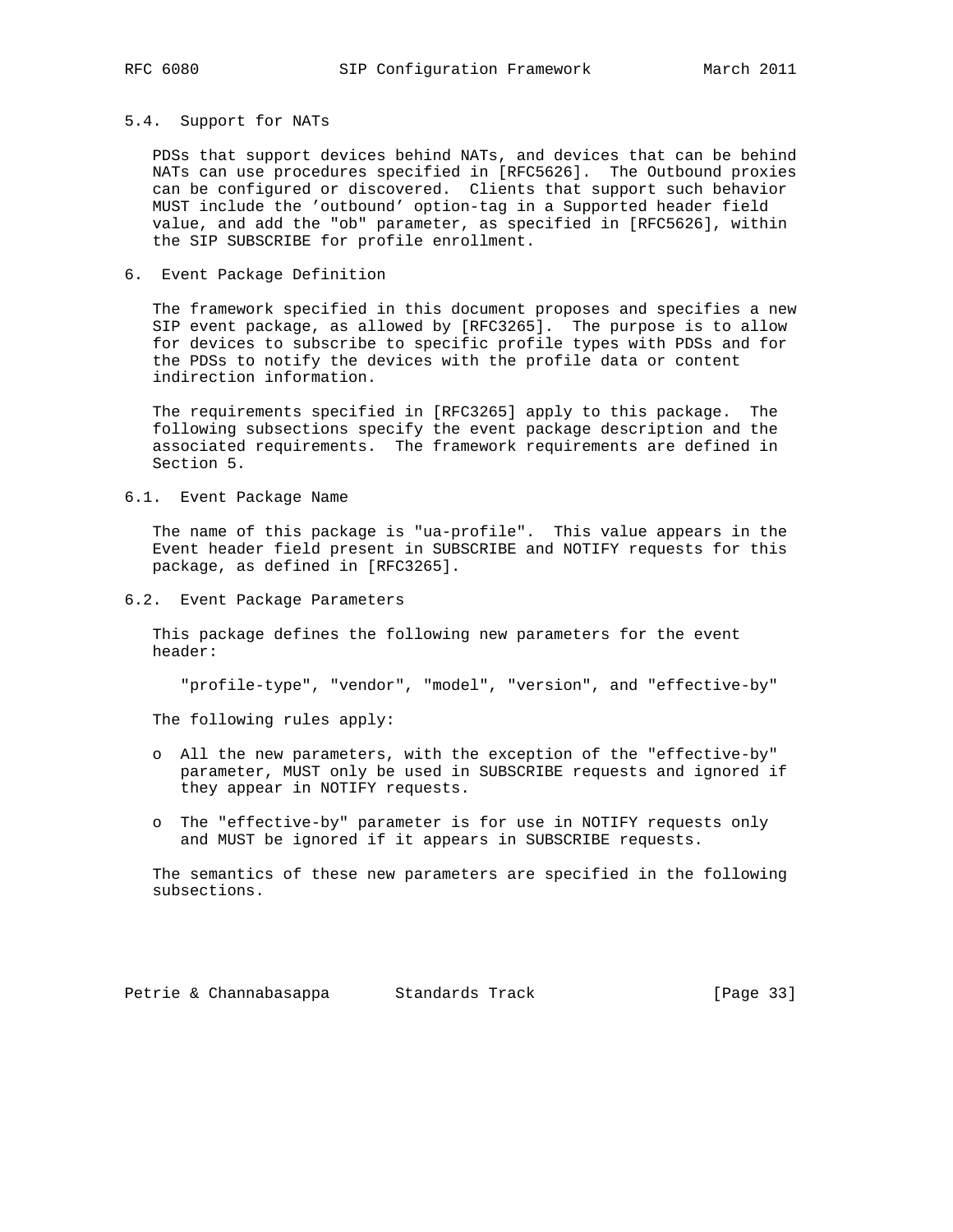# 6.2.1. "profile-type" Parameter

 The "profile-type" parameter is used to indicate the token name of the profile type the user agent wishes to obtain and to be notified of subsequent changes. This document defines three logical types of profiles and their token names. They are as follows:

- local-network: specifying the "local-network" type profile indicates the desire for profile data, and potentially, profile change notifications specific to the local network.
- device: specifying the "device" type profile(s) indicates the desire for the profile data, and potentially, profile change notification that is specific to the device or user agent.
- user: specifying the "user" type profile indicates the desire for the profile data, and potentially, profile change notification specific to the user.

 The profile type is identified in the Event header parameter: "profile-type". A separate SUBSCRIBE dialog is used for each profile type. Thus, the subscription dialog on which a NOTIFY arrives implies which profile's data is contained in, or referred to, by the NOTIFY message body. The Accept header of the SUBSCRIBE request MUST include the MIME types for all profile content types for which the subscribing user agent wishes to retrieve profiles, or receive change notifications.

 In the following syntax definition using ABNF, EQUAL and token are defined in [RFC3261]. It is to be noted that additional profile types may be defined in subsequent documents.

 Profile-type = "profile-type" EQUAL profile-value profile-value = profile-types / token profile-types = "device" / "user" / "local-network"

 The "device", "user", or "local-network" token in the profile-type parameter may represent a class or set of profile properties. Follow-on standards defining specific profile contents may find it desirable to define additional tokens for the profile-type parameter. Also, additional content types may be defined along with the profile formats that can be used in the Accept header of the SUBSCRIBE to filter or indicate what data sets of the profile are desired.

Petrie & Channabasappa Standards Track [Page 34]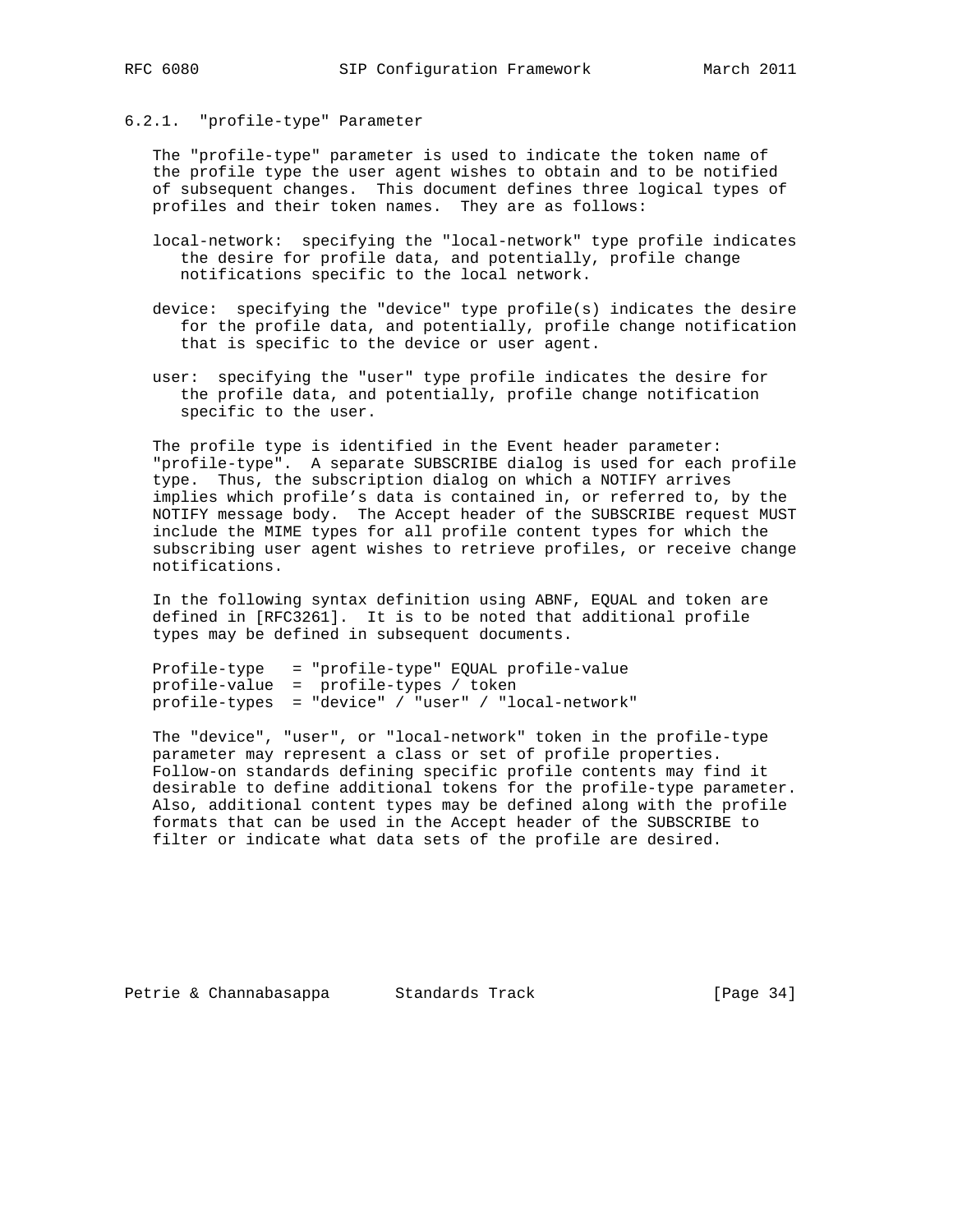# 6.2.2. "vendor", "model", and "version" Parameters

 The "vendor", "model", and "version" parameter values are tokens specified by the implementer of the user agent. These parameters MUST be provided in the SUBSCRIBE request for all profile types. The implementer SHOULD use their DNS domain name (e.g., example.com) as the value of the "vendor" parameter so that it is known to be unique, unless there is a good reason not to. Examples of exceptions include: if the vendor does not have an assigned DNS domain name, if they are using a different vendor's implementation, etc. These parameters are useful to the PDS to affect the profiles provided. In some scenarios, it is desirable to provide different profiles based upon these parameters. For example, feature property X in a profile may work differently on two versions of the same user agent. This gives the PDS the ability to compensate for or take advantage of the differences. In the following ABNF defining the syntax, EQUAL and quoted-string are defined in [RFC3261].

| Vendor  | = "vendor" EOUAL quoted-string |
|---------|--------------------------------|
| Model   | = "model" EOUAL quoted-string  |
| Version | "version" EQUAL quoted-string  |

### 6.2.3. "effective-by" Parameter

 The "effective-by" parameter in the Event header of the NOTIFY request specifies the maximum number of seconds before the user agent MUST attempt to make the new profile effective. The "effective-by" parameter MAY be provided in the NOTIFY request for any of the profile types. A value of 0 (zero) indicates that the subscribing user agent MUST attempt to make the profiles effective immediately (despite possible service interruptions). This gives the PDS the power to control when the profile is effective. This may be important to resolve an emergency problem or disable a user agent immediately. If it is absent, the device SHOULD attempt to make the profile data effective at the earliest possible opportunity that does not disrupt any services being offered. The "effective-by" parameter is ignored in all messages other than the NOTIFY request. In the following ABNF, EQUAL and DIGIT are defined in [RFC3261].

Effective-By = "effective-by" EQUAL 1\*DIGIT

# 6.2.4. Summary of Event Parameters

 The following are example Event headers that may occur in SUBSCRIBE requests. These examples are not intended to be complete SUBSCRIBE requests.

Petrie & Channabasappa Standards Track [Page 35]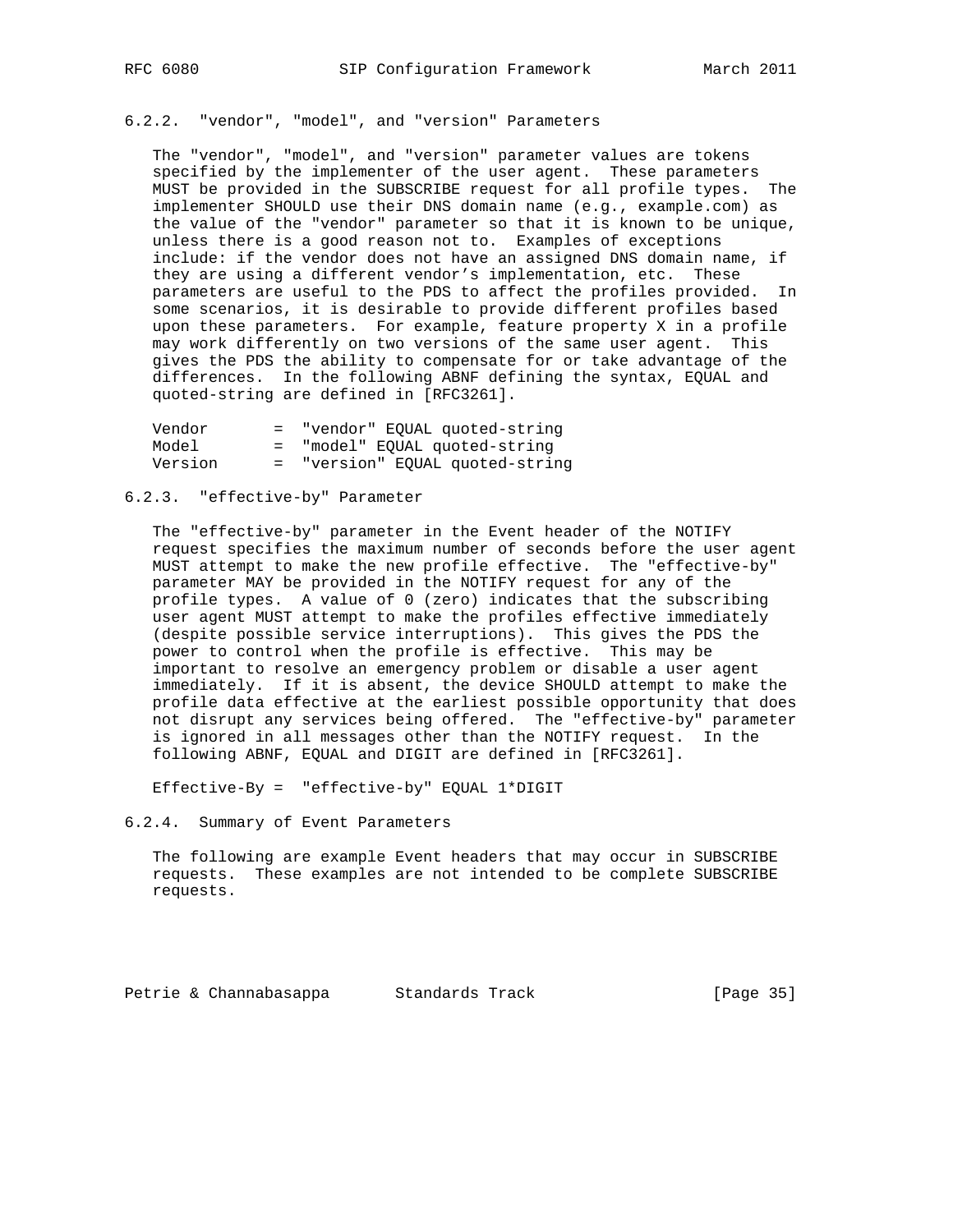```
 Event: ua-profile;profile-type=device;
        vendor="vendor.example.com";model="Z100";version="1.2.3"
```
 Event: ua-profile;profile-type=user; vendor="premier.example.com";model="trs8000";version="5.5"

 The following are example Event headers that may occur in NOTIFY requests. These example headers are not intended to be complete SUBSCRIBE requests.

Event: ua-profile;effective-by=0

Event: ua-profile;effective-by=3600

 The following table shows the use of Event header parameters in SUBSCRIBE requests for the three profile types:

|              |  |   | profile-type    device   user   local-network |
|--------------|--|---|-----------------------------------------------|
|              |  |   |                                               |
| vendor       |  | m |                                               |
| model        |  |   |                                               |
| version      |  | m |                                               |
| effective-by |  |   |                                               |

 m - MUST be provided s - SHOULD be provided o - OPTIONAL to be provided

 Non-specified means that the parameter has no meaning and should be ignored.

 The following table shows the use of Event header parameters in NOTIFY requests for the three profile types:

|                                            |  | profile-type    device   user   local-network |
|--------------------------------------------|--|-----------------------------------------------|
| vendor<br>model<br>version<br>effective-by |  |                                               |

6.3. SUBSCRIBE Bodies

 This package defines no use of the SUBSCRIBE request body. If present, it SHOULD be ignored. Exceptions include future enhancements to the framework that may specify a use for the SUBSCRIBE request body.

Petrie & Channabasappa Standards Track [Page 36]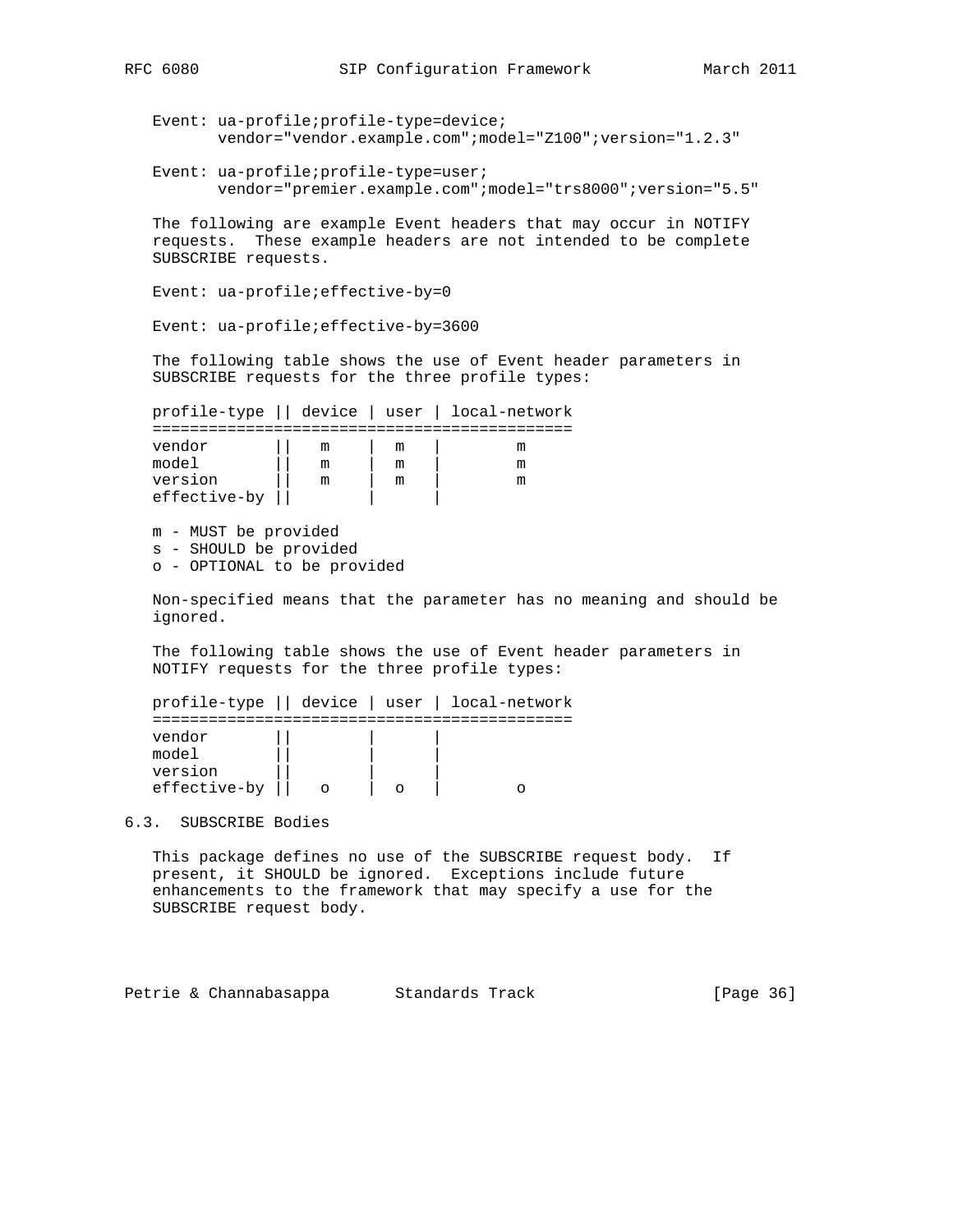### 6.4. Subscription Duration

 The duration of a subscription is specific to SIP deployments, and no specific recommendation is made by this event package. If absent, a value of 86400 seconds (24 hours; 1 day) is RECOMMENDED since the presence (or absence) of a device subscription is not time critical to the regular functioning of the PDS.

 It is to be noted that a one-time fetch of a profile, without ongoing subscription, can be accomplished by setting the 'Expires' parameter to a value of Zero, as specified in [RFC3265].

# 6.5. NOTIFY Bodies

 The framework specifying the event package allows for the NOTIFY body to contain the profile data, or a pointer to the profile data using content indirection. For profile data delivered via content indirection, i.e., a pointer to a PCC, then the Content-ID MIME header, as described in [RFC4483], MUST be used for each profile document URI. At a minimum, the "http:" [RFC2616] and "https:" [RFC2818] URI schemes MUST be supported; other URI schemes MAY be supported based on the Profile Data Frameworks (examples include FTP [RFC0959], Lightweight Directory Access Protocol (LDAP) [RFC4510], and XCAP [RFC4825] ).

 A non-empty NOTIFY body MUST include a MIME type specified in the Accept header of the SUBSCRIBE. Further, if the Accept header of the SUBSCRIBE included the MIME type message/external-body (indicating support for content indirection) then the PDS MAY use content indirection in the NOTIFY body for providing the profiles.

### 6.6. Notifier Processing of SUBSCRIBE Requests

 A successful SUBSCRIBE request results in a NOTIFY with either profile contents or a pointer to it (via content indirection). The SUBSCRIBE SHOULD be either authenticated or transmitted over an integrity protected SIP communications channel. Exceptions include cases where the identity of the Subscriber is unknown and the Notifier is configured to accept such requests.

 The Notifier MAY also authenticate SUBSCRIBE messages even if the NOTIFY is expected to only contain a pointer to profile data. Securing data sent via content indirection is covered in Section 9.

 If the profile type indicated in the "profile-type" Event header parameter is unavailable or the Notifier is configured not to provide it, the Notifier SHOULD return a 404 response to the SUBSCRIBE

Petrie & Channabasappa Standards Track [Page 37]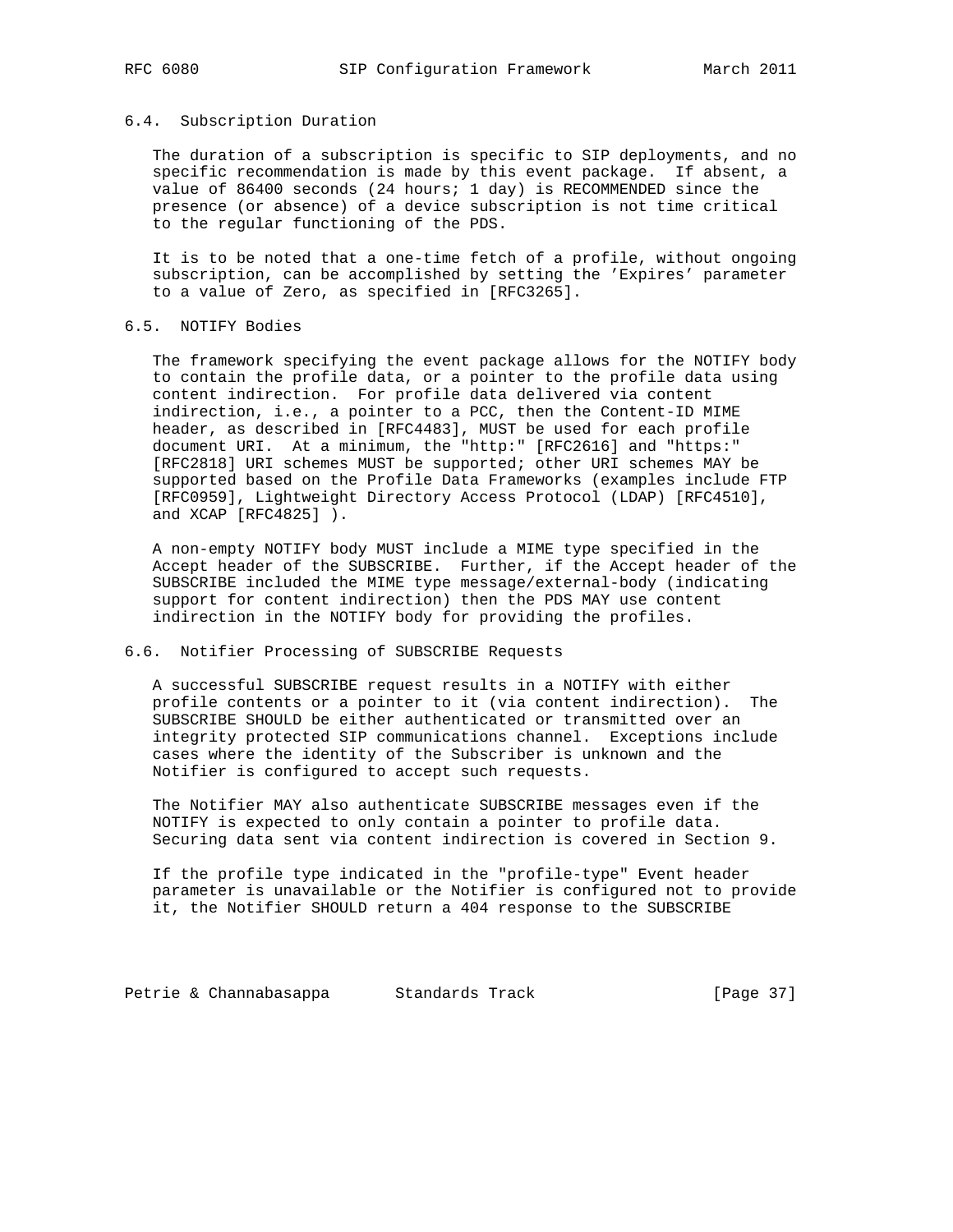request. If the specific user or device is unknown, the Notifier MAY accept the subscription, or else it may reject the subscription (with a 403 response).

6.7. Notifier Generation of NOTIFY Requests

 As specified in [RFC3265], the Notifier MUST always send a NOTIFY request upon accepting a subscription. If the device or user is unknown and the Notifier chooses to accept the subscription, the Notifier MAY either respond with profile data (e.g., default profile data) or provide no profile information (i.e., empty NOTIFY).

 If the identity indicated in the SUBSCRIBE request (From header) is a known identity and the requested profile information is available (i.e., as specified in the "profile-type" parameter of the Event header), the Notifier SHOULD send a NOTIFY with profile data. Profile data MAY be sent as profile contents or via content indirection (if the content indirection MIME type was included in the Accept header). The Notifier MUST NOT use any scheme that was not indicated in the "schemes" Contact header field.

 The Notifier MAY specify when the new profiles must be made effective by the Subscriber by specifying a maximum time in seconds (zero or more) in the "effective-by" Event header parameter.

 If the SUBSCRIBE was received over an integrity protected SIP communications channel, the Notifier SHOULD send the NOTIFY over the same channel.

6.8. Subscriber Processing of NOTIFY Requests

 A Subscriber to this event package MUST adhere to the NOTIFY request processing behavior specified in [RFC3265]. If the Notifier indicated an effective time (using the "effective-by" Event header parameter), the Subscriber SHOULD attempt to make the profiles effective within the specified time. Exceptions include deployments that prohibit such behavior in certain cases (e.g., emergency sessions are in progress). When profile data cannot be applied within the recommended time frame and this affects device behavior, any actions to be taken SHOULD be defined by the profile data definitions. By default, the Subscriber is RECOMMENDED to make the profiles effective as soon as possible.

 When accepting content indirection, the Subscriber MUST always support "http:" or "https:" and be prepared to accept NOTIFY messages with those URI schemes. If the Subscriber wishes to support alternative URI schemes they MUST each be indicated in the "schemes" Contact header field parameter as defined in [RFC4483]. The

Petrie & Channabasappa Standards Track [Page 38]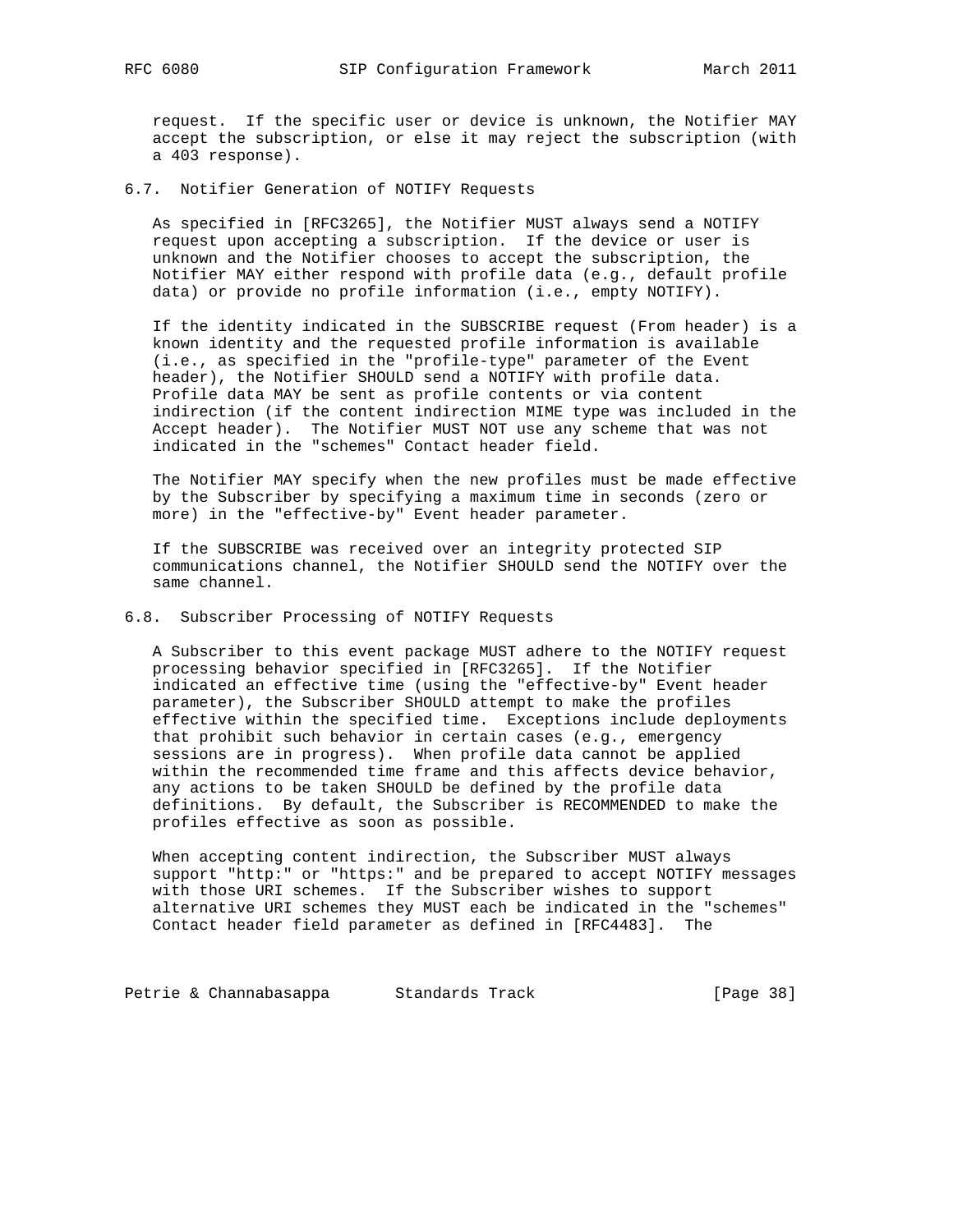Subscriber MUST also be prepared to receive a NOTIFY request with no body. The subscriber MUST NOT reject the NOTIFY request with no body. The subscription dialog MUST NOT be terminated by a empty NOTIFY, i.e., with no body.

### 6.9. Handling of Forked Requests

 This event package allows the creation of only one dialog as a result of an initial SUBSCRIBE request as described in Section 4.4.9 of [RFC3265]. It does not support the creation of multiple subscriptions using forked SUBSCRIBE requests.

6.10. Rate of Notifications

 The rate of notifications for the profiles in this framework is deployment specific, but expected to be infrequent. Hence, the event package specification does not specify a throttling or minimum period between NOTIFY requests.

6.11. State Agents

State agents are not applicable to this event package.

7. Examples

 This section provides examples along with sample SIP message bodies relevant to this framework. Both the examples are derived from the use case illustrated in Section 4.1, specifically the request for the device profile. The examples are informative only.

### 7.1. Example 1: Device Requesting Profile

 This example illustrates the detailed message flows between the device and the SIP service provider's network for requesting and retrieving the profile (the flow uses the device profile as an example).

The following are assumed for this example:

- o Device is assumed to have established local network connectivity; NAT and firewall considerations are assumed to have been addressed by the SIP service provider.
- o Examples are snapshots only and do not illustrate all the interactions between the device and the service provider's network (and none between the entities in the SIP service provider's network).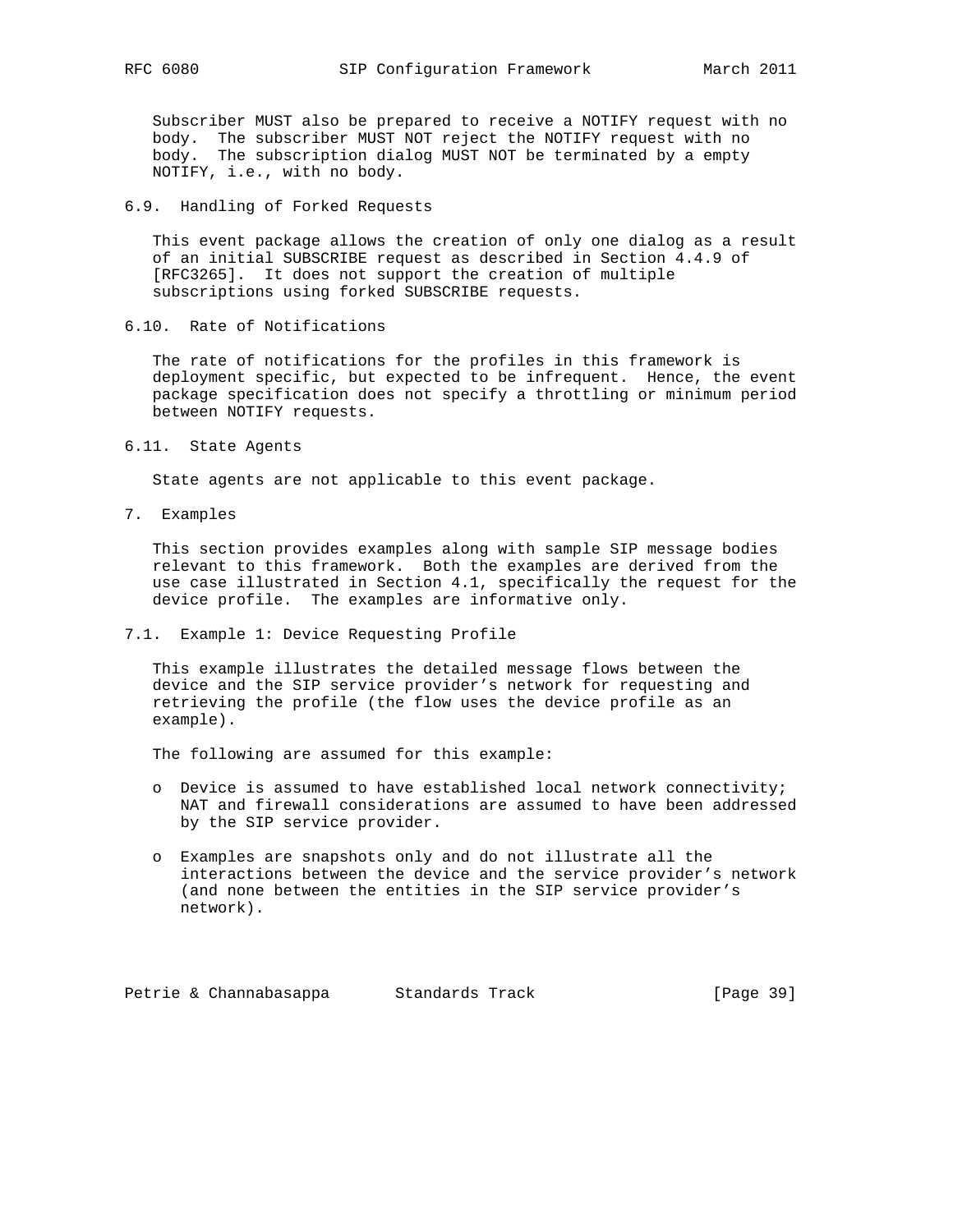- o All SIP communication with the SIP service provider happens via a SIP proxy.
- o HTTP over TLS is assumed to be the Content Retrieval method used (any suitable alternative can be used as well).

The flow diagram and an explanation of the messages follow.



Petrie & Channabasappa Standards Track [Page 40]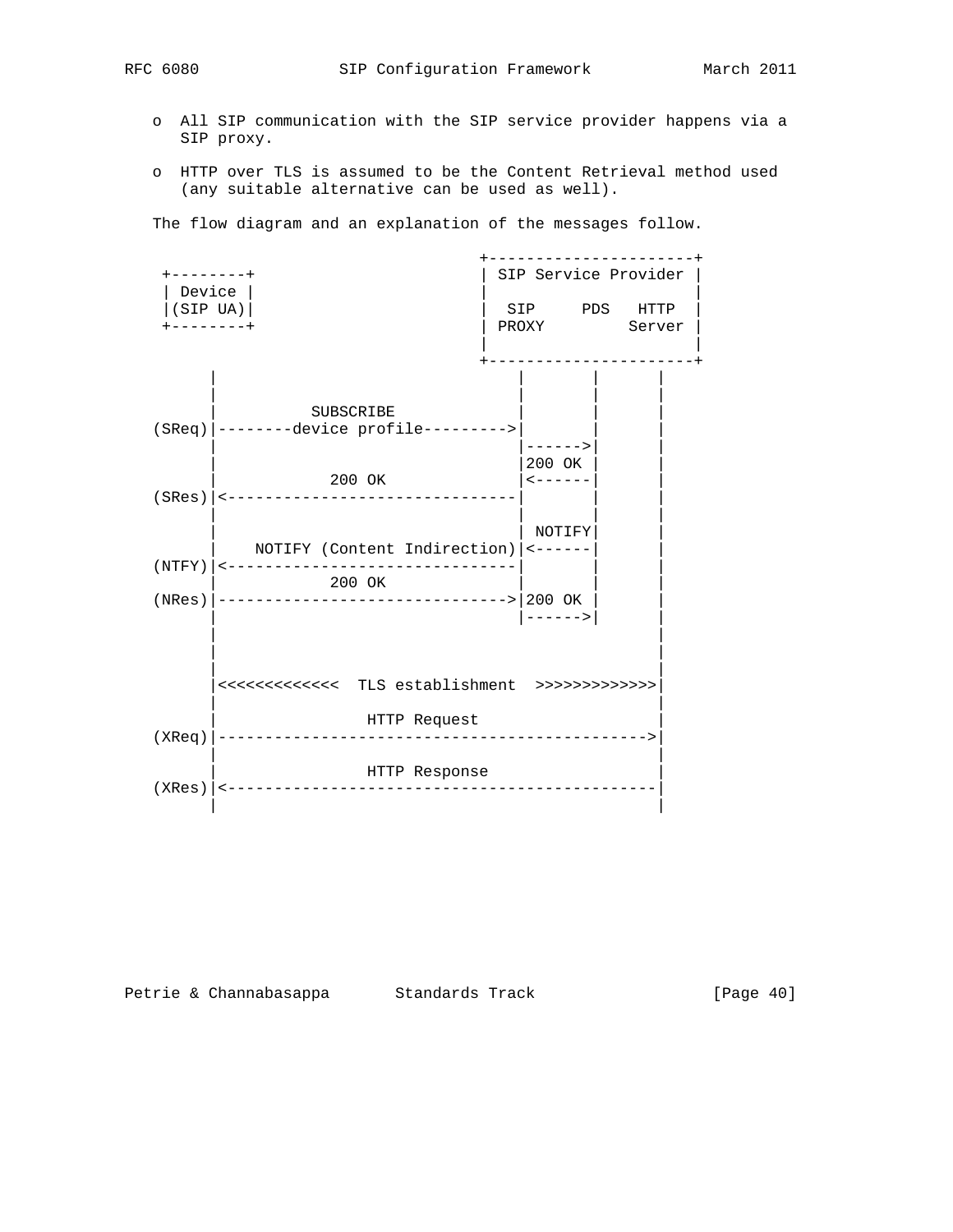```
 (SReq)
    the device transmits a request for the 'device' profile using the
    SIP SUBSCRIBE utilizing the event package specified in this
    framework.
    * Note: Some of the header fields (e.g., SUBSCRIBE, Event, Via)
       are continued on a separate line due to format constraints of
       this document.
 SUBSCRIBE sip:urn%3auuid%3a00000000-0000-1000-0000-00FF8D82EDCB
          @example.com SIP/2.0
 Event: ua-profile;profile-type=device;vendor="vendor.example.net";
       model="Z100";version="1.2.3"
From: anonymous@example.com;tag=1234
 To: sip:urn%3auuid%3a00000000-0000-1000-0000-00FF8D82EDCB@example.com
 Call-ID: 3573853342923422@192.0.2.44
 CSeq: 2131 SUBSCRIBE
 Contact: sip:urn%3auuid%3a00000000-0000-1000-0000-00FF8D82EDCB
   @192.168.1.44
    ;+sip.instance="<urn:uuid:00000000-0000-0000-0000-123456789AB0>"
   ;schemes="http,https"
 Via: SIP/2.0/TCP 192.0.2.41;
  branch=z9hG4bK6d6d35b6e2a203104d97211a3d18f57a
 Accept: message/external-body, application/x-z100-device-profile
 Content-Length: 0
 (SRes) the SUBSCRIBE request is received by a SIP proxy in the
    service provider's network, which transmits it to the PDS. The
    PDS accepts the response and responds with a 200 OK.
    * Note: The device and the SIP proxy may have established a
     secure communications channel (e.g., TLS).
```

```
 (NTFY) subsequently, the PDS transmits a SIP NOTIFY message
   indicating the profile location.
```
 \* Note: Some of the fields (e.g., content-type) are continued on a separate line due to format constraints of this document.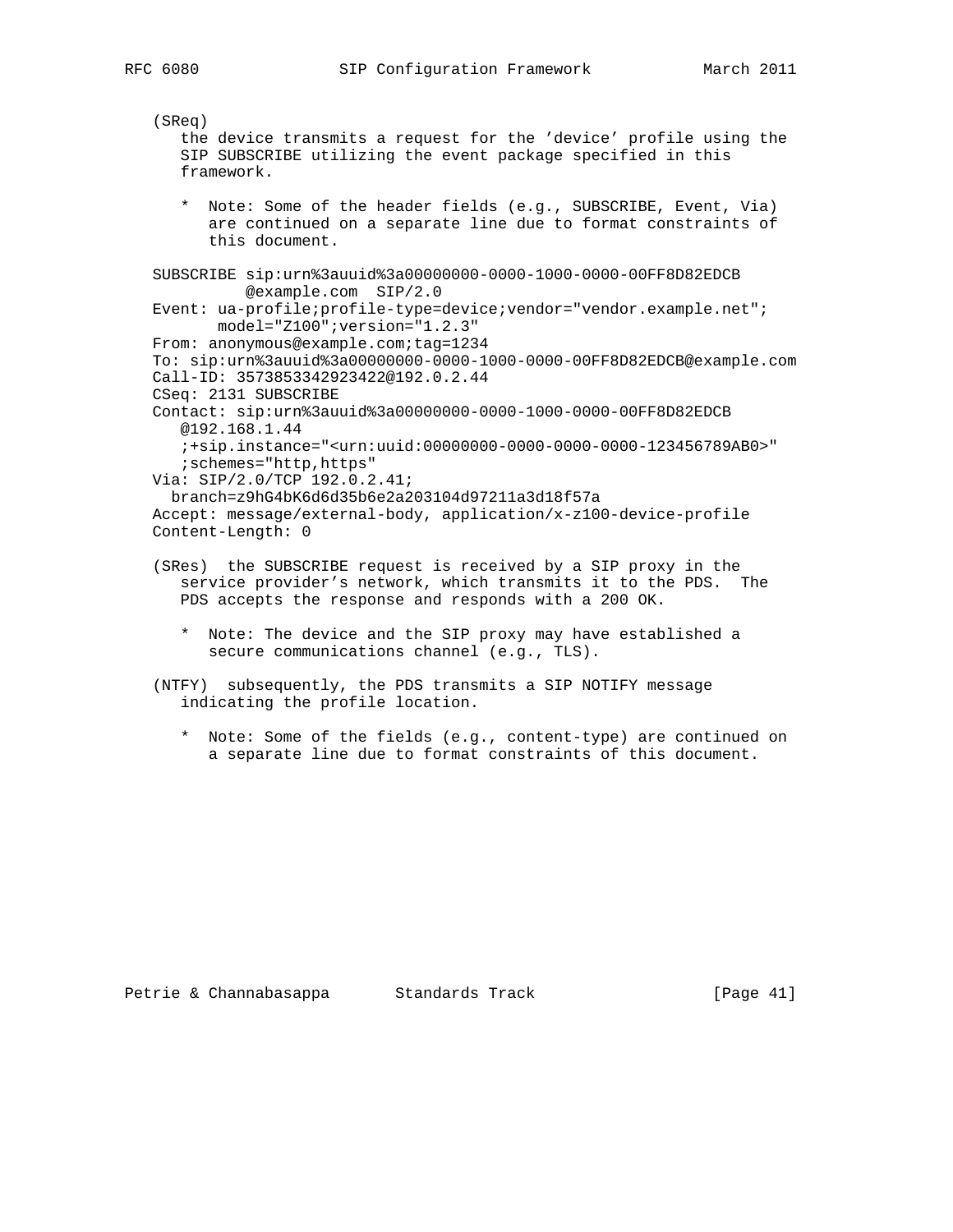NOTIFY sip:urn%3auuid%3a00000000-0000-1000-0000-00FF8D82EDCB @192.168.1.44 SIP/2.0 Event: ua-profile;effective-by=3600 From: sip:urn%3auuid%3a00000000-0000-1000-0000-00FF8D82EDCB@example.com ;tag=abca To: sip:urn%3auuid%3a00000000-0000-1000-0000-00FF8D82EDCB@example.com ;tag=1234 Call-ID: 3573853342923422@192.0.2.44 CSeq: 322 NOTIFY Via: SIP/2.0/UDP 192.0.2.3; branch=z9hG4bK1e3effada91dc37fd5a0c95cbf6767d0 MIME-Version: 1.0 Content-Type: message/external-body; access-type="URL"; expiration="Mon, 01 Jan 2010 09:00:00 UTC"; URL="http://example.com/z100-000000000000.html"; size=9999; hash=10AB568E91245681AC1B Content-Type: application/x-z100-device-profile Content-ID: <39EHF78SA@example.com> . . . (NRes) Device accepts the NOTIFY message and responds with a 200 OK. (XReq) once the necessary secure communications channel is established, the device sends an HTTP request to the HTTP server indicated in the NOTIFY. (XRes) the HTTP server responds to the request via a HTTP response containing the profile contents. 7.2. Example 2: Device Obtaining Change Notification The following example illustrates the case where a user  $(X)$  is simultaneously accessing services via two different devices (e.g., multimedia entities on a PC and PDA) and has access to a user interface that allows for changes to the user profile. The following are assumed for this example: o The devices (A & B) obtain the necessary profiles from the same SIP service provider. o The SIP service provider also provides a user interface that allows the user to change preferences that impact the user profile. Petrie & Channabasappa Standards Track [Page 42]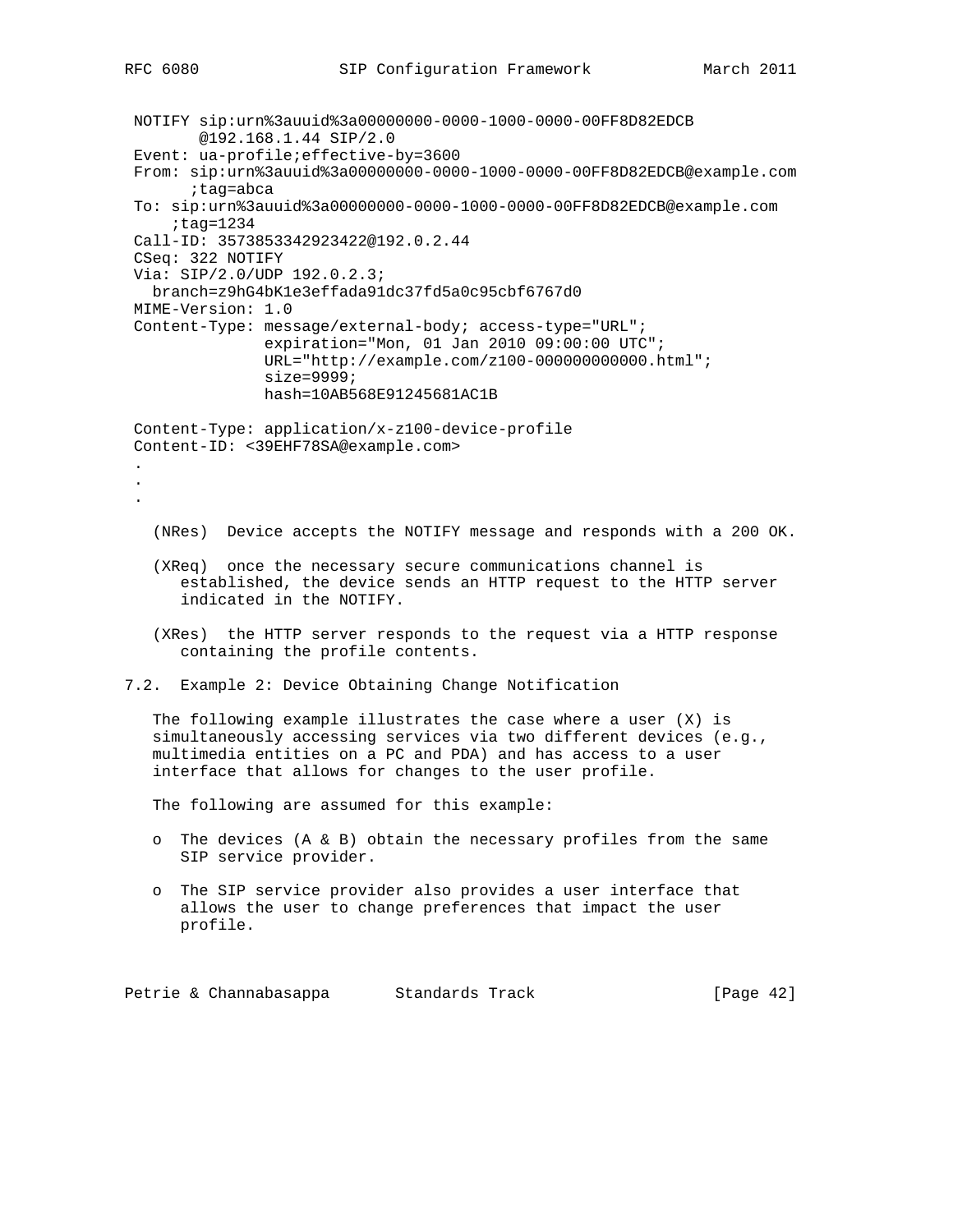The flow diagram and an explanation of the messages follow.

 o Note: The example only shows retrieval of user X's profile, but it may request and retrieve other profiles (e.g., local-network, device).



Petrie & Channabasappa Standards Track [Page 43]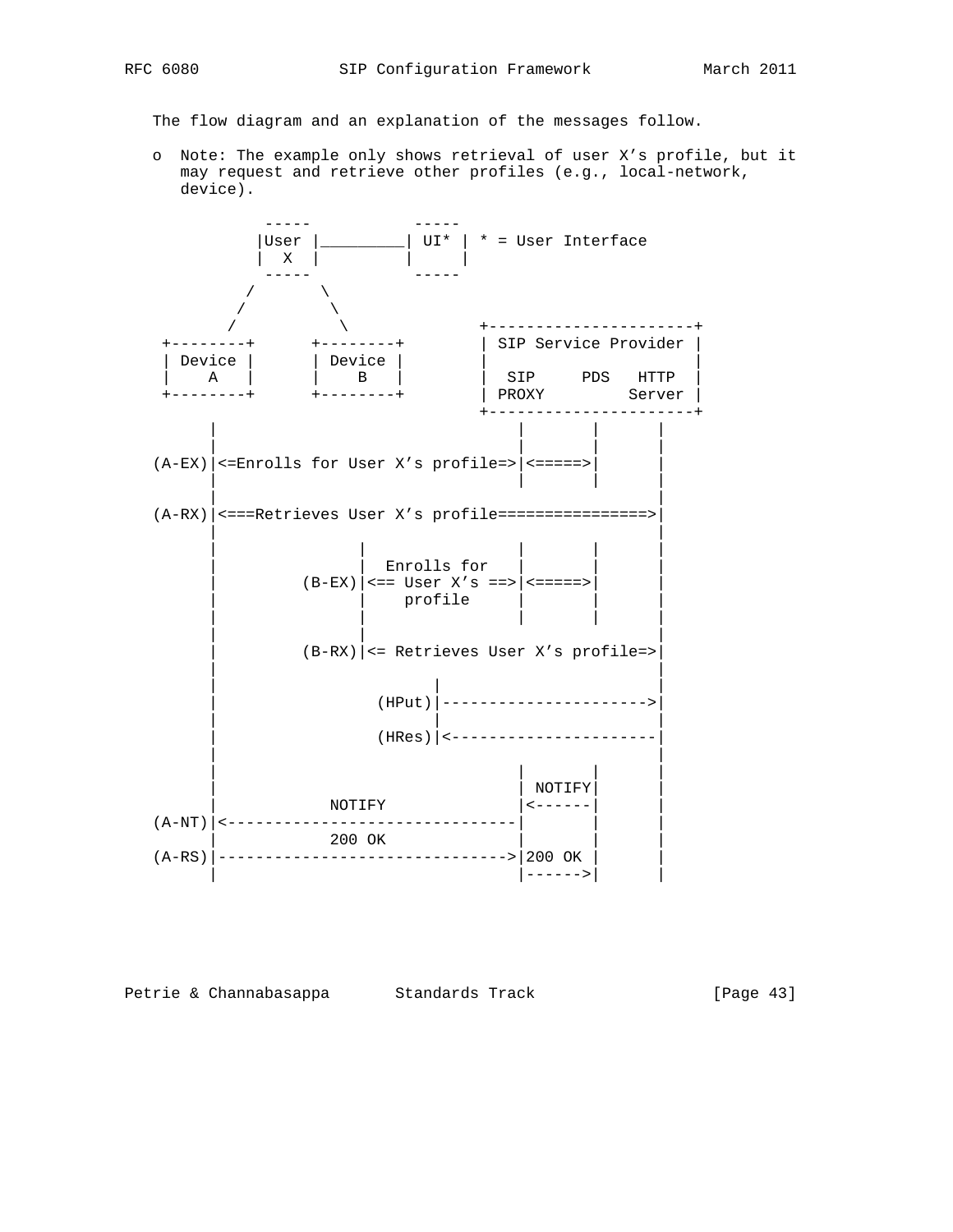|          | NOTIFY<br>$(B-RS)$ 200 OK<br>$\begin{vmatrix} 200 & \text{OK} \\ -200 & \text{OK} \\ 200 & \text{OK} \end{vmatrix}$                                  |
|----------|------------------------------------------------------------------------------------------------------------------------------------------------------|
|          | $(A-RX)$   <===Retrieves User X's profile=================>><br>$(B-RX)$   <= Retrieves User X's profile=>                                           |
| (A-EX)   | Device A discovers, enrolls, and obtains notification<br>related to user X's profile.                                                                |
|          | (A-RX) Device A retrieves user X's profile.                                                                                                          |
| $(B-EX)$ | Device B discovers, enrolls, and obtains notification<br>related to user X's profile.                                                                |
|          | (B-RX) Device B retrieves user X's profile.                                                                                                          |
| (HPut)   | Changes affected by the user via the user interface are<br>uploaded to the HTTP server.                                                              |
|          | Note: The Unique Identifier (UI) itself can act as a<br>*<br>device and subscribe to user X's profile. This is not<br>the case in the example shown. |
| (HRes)   | Changes are accepted by the HTTP server.                                                                                                             |
| (A-NT)   | PDS transmits a NOTIFY message to device A indicating the<br>changed profile. A sample message is shown below:                                       |

 \* Note: Some of the fields (e.g., Via) are continued on a separate line due to format constraints of this document.

| Petrie & Channabasappa | Standards Track |  |
|------------------------|-----------------|--|
|------------------------|-----------------|--|

 $[Page 44]$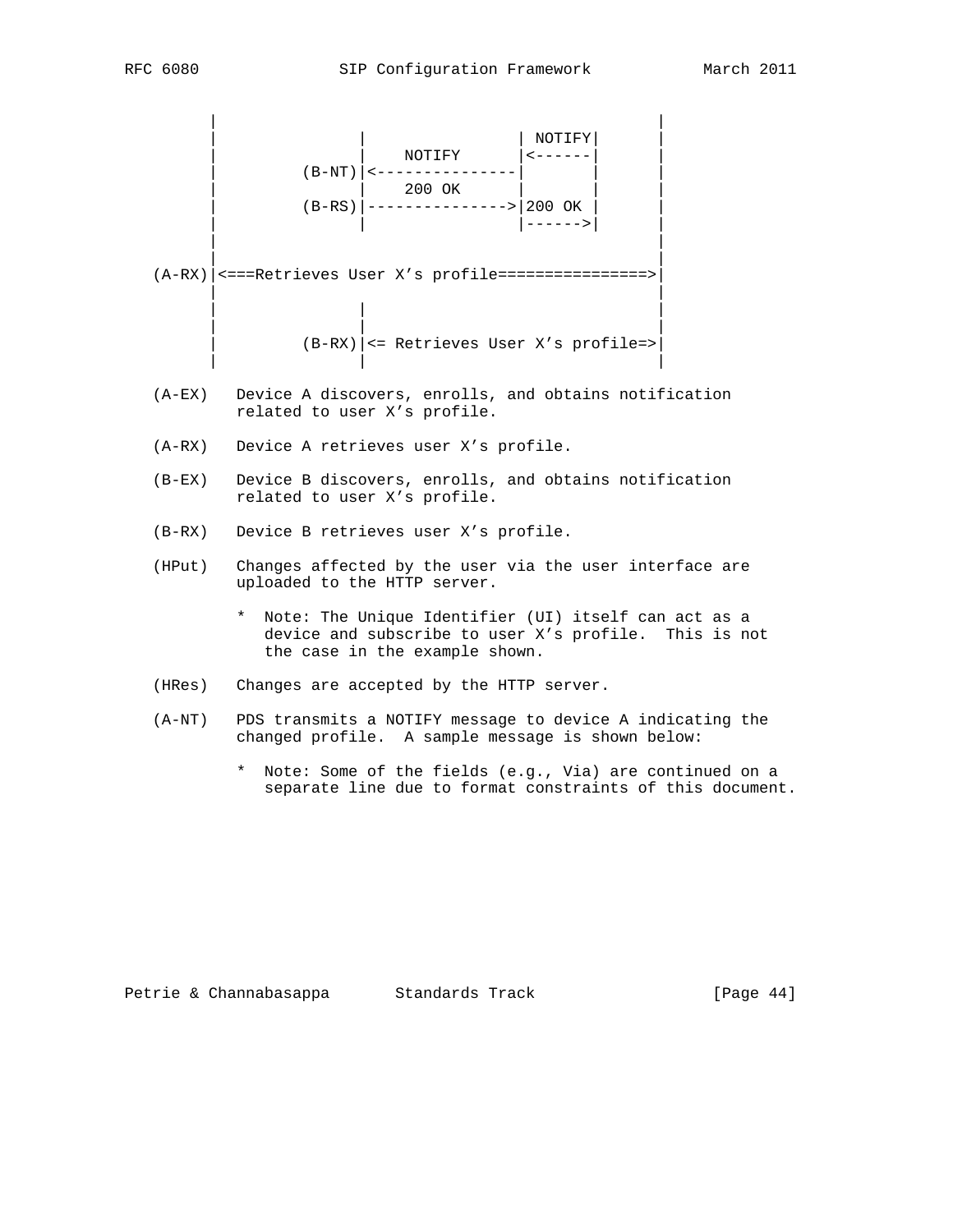```
 NOTIFY sip:userX@192.0.2.44 SIP/2.0
   Event: ua-profile;effective-by=3600
   From: sip:userX@sip.example.net;tag=abcd
   To: sip:userX@sip.example.net.net;tag=1234
   Call-ID: 3573853342923422@192.0.2.44
   CSeq: 322 NOTIFY
   Via: SIP/2.0/UDP 192.0.2.3;
     branch=z9hG4bK1e3effada91dc37fd5a0c95cbf6767d1
   MIME-Version: 1.0
   Content-Type: message/external-body; access-type="URL";
                  expiration="Mon, 01 Jan 2010 09:00:00 UTC";
                  URL="http://www.example.com/user-x-profile.html";
                  size=9999;
                  hash=123456789AAABBBCCCDD
    .
    .
 .
   (A-RS) Device A accepts the NOTIFY and sends a 200 OK.
   (B-NT) PDS transmits a NOTIFY message to device B indicating the
            changed profile. A sample message is shown below:
             * Note: Some of the fields (e.g., Via) are continued on a
                separate line due to format constraints of this document.
   NOTIFY sip:userX@192.0.2.43 SIP/2.0
   Event: ua-profile;effective-by=3600
   From: sip:userX@sip.example.net;tag=abce
   To: sip:userX@sip.example.net.net;tag=1234
   Call-ID: 3573853342923422@192.0.2.43
   CSeq: 322 NOTIFY
   Via: SIP/2.0/UDP 192.0.2.3;
     branch=z9hG4bK1e3effada91dc37fd5a0c95cbf6767d2
   MIME-Version: 1.0
   Content-Type: message/external-body; access-type="URL";
                 expiration="Mon, 01 Jan 2010 09:00:00 UTC";
                  URL="http://www.example.com/user-x-profile.html";
                  size=9999;
                  hash=123456789AAABBBCCCDD
 .
    .
 .
   (B-RS) Device B accepts the NOTIFY and sends a 200 OK.
   (A-RX) Device A retrieves the updated profile pertaining to user X.
```
Petrie & Channabasappa Standards Track [Page 45]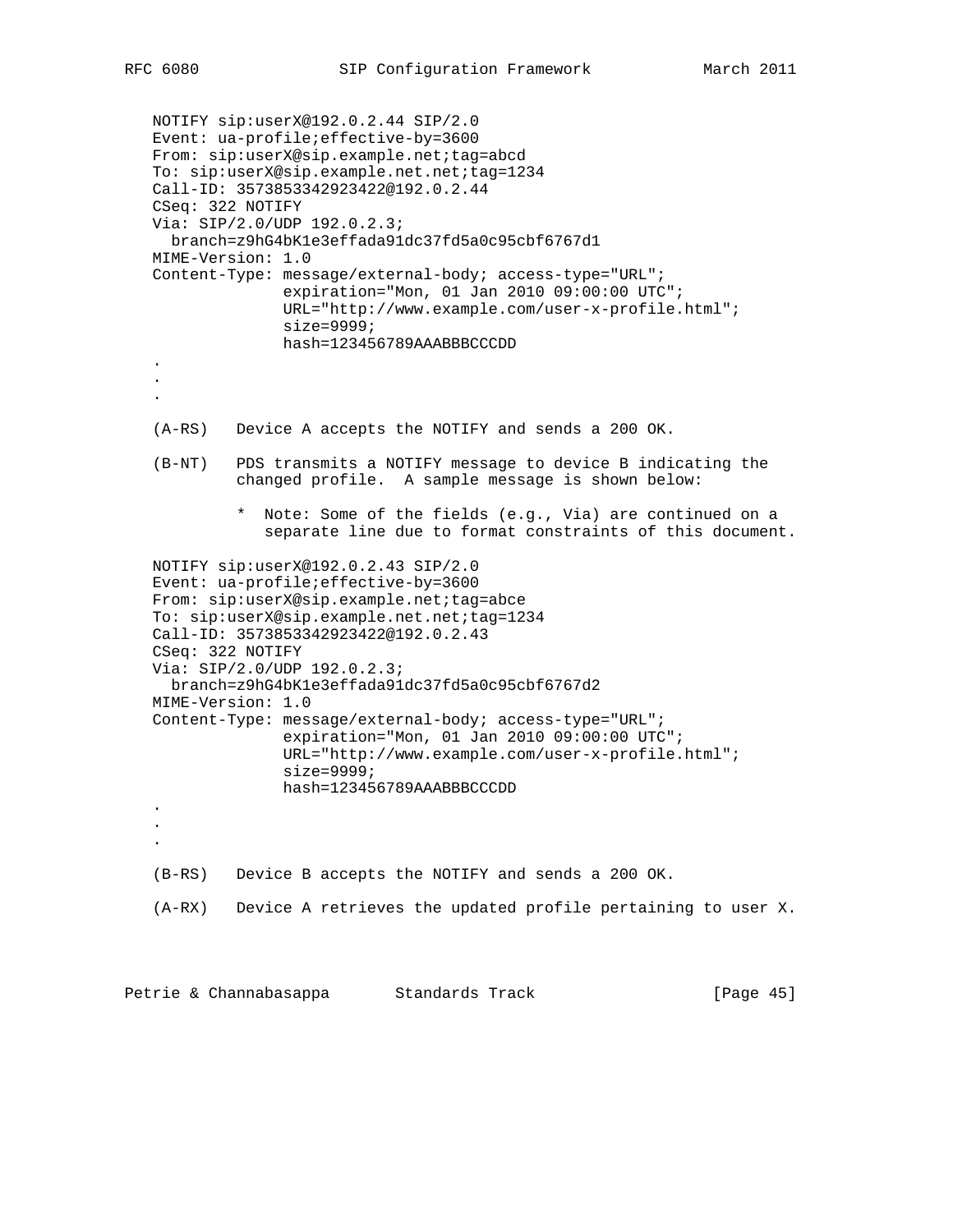(B-RX) Device B retrieves the updated profile pertaining to user X.

8. IANA Considerations

 IANA has registered a SIP event package, event header parameters, and SIP configuration profile types as outlined in the following subsections.

8.1. SIP Event Package

 This specification registers a new event package as defined in [RFC3265]. The registration is as follows:

Package Name: ua-profile

Package or Template-Package: This is a package

Published Document: RFC 6080

- Persons to Contact: Daniel Petrie <dan.ietf@SIPez.com>, Sumanth Channabasappa <sumanth@cablelabs.com>
- New event header parameters: profile-type, vendor, model, version, effective-by (The profile-type parameter has predefined values. The new event header parameters do not.)

 The following table illustrates the additions to the IANA SIP "Header Field Parameters and Parameter Values" registry:

| Parameter Name |     | Reference                              |
|----------------|-----|----------------------------------------|
| profile-type   | Yes | [RFC6080]                              |
| vendor         |     | [RFC6080]                              |
| model          |     | [RFC6080]                              |
| version        |     | [RFC6080]                              |
| effective-by   | No  | [RFC6080]                              |
|                |     | Predefined<br>Values<br>No<br>Nο<br>No |

### 8.2. Registry of SIP Configuration Profile Types

 IANA has registered new SIP configuration profile types at http://www.iana.org in the "SIP Configuration Profile Types" registry.

 The registration procedures are "Specification Required", as explained in "Guidelines for Writing an IANA Considerations Section in RFCs" ([RFC5226]).

Petrie & Channabasappa Standards Track [Page 46]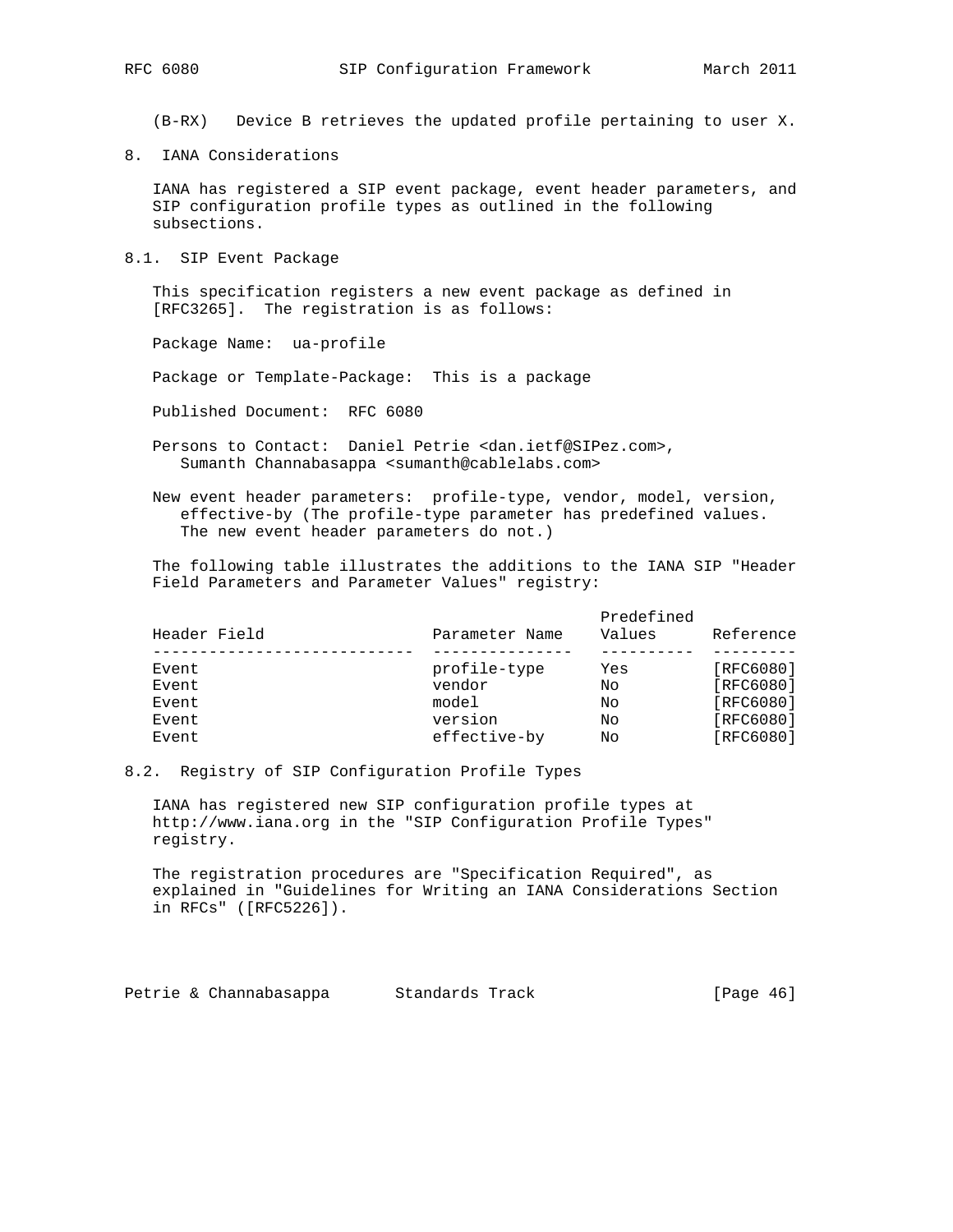Registrations with the IANA MUST include the profile type, and a published document that describes its purpose and usage.

 As this document specifies three SIP configuration profile types, the initial IANA registration contains the information shown in the table below.

| Profile Type  | Reference |
|---------------|-----------|
|               |           |
| local-network | [RFC6080] |
| device        | [RFC6080] |
| user          | [RFC6080] |

### 9. Security Considerations

 The framework specified in this document specifies profile delivery stages, an event package, and three profile types to enable profile delivery. The profile delivery stages are enrollment, content retrieval, and change notification. The event package helps with enrollment and change notifications. Each profile type allows for profile retrieval from a PDS belonging to a specific provider.

 Enrollment allows a device to request, and if successful, enroll with a PDS to obtain profile data. To transmit the request the device relies on configured, cached, or discovered data. Such data includes provider domain names, identities, and credentials. The device either uses configured outbound proxies or discovers the next-hop entity using [RFC3263] that can result in a SIP proxy or the PDS. It then transmits the request. A SIP proxy receiving the request uses the Request-URI and event header contents to route it to a PDS (via other SIP proxies, if required).

 When a PDS receives the enrollment request, it can either challenge any contained identity or admit the enrollment. Authorization rules then decide if the enrollment gets accepted. If accepted, the PDS sends an initial notification that contains either the profile data, or content indirection information. The profile data can contain generic profile data (common across multiple devices) or information specific to an entity (such as the device or a user). If specific to an entity, it may contain sensitive information such as credentials. Disclosure of sensitive data can lead to threats such as impersonation attacks (establishing rogue sessions), theft of service (if services are obtainable), and zombie attacks. It is important for the device to ensure the authenticity of the PNC and the PCC since impersonation of the SIP service provider can lead to DoS and man-in-the-middle (MITM) attacks.

Petrie & Channabasappa Standards Track [Page 47]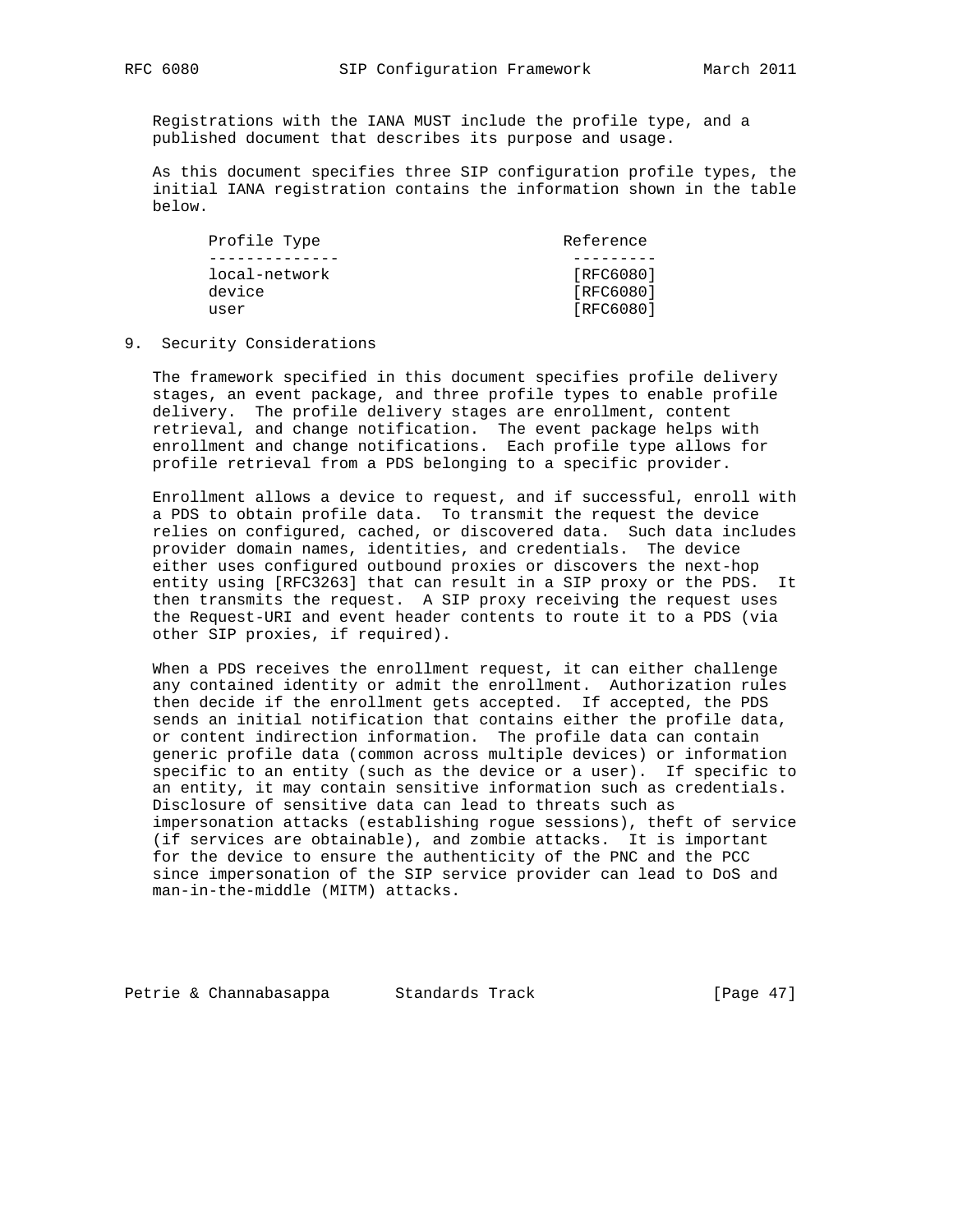Profile content retrieval allows a device to retrieve profile data via content indirection from a PCC. This communication is accomplished using one of many profile delivery protocols or frameworks, such as HTTP or HTTPS as specified in this document. However, since the profile data returned is subject to the same considerations as that sent via profile notification, similar threats exist. For example, DoS attacks (rogue devices bombard the PCC with requests for a specific profile) and attempts to modify erroneous data onto the PCC (since the location and format may be known). Thus, for the delivery of any sensitive profile data, authentication of the entity requesting profile data is required. It is also important for the requesting entity to authenticate the profile source via content indirection and ensure that the sensitive profile data is protected via data integrity. For sensitive data that should not be disclosed to unauthorized parties, data confidentiality is also required.

 The following subsections highlight the security considerations that are specific to each profile type.

### 9.1. Local-Network Profile

 A local network may or may not (e.g., home router) support local network profiles as specified in this framework. Even if supported, the PDS may only be configured with a generic local-network profile that is provided to every device that requests the local-network profile. Such a PDS may not implement any authentication requirements or TLS.

 Alternatively, certain deployments may require the entities -- device and the PDS -- to authenticate each other prior to successful profile enrollment. Such networks may pre-configure user identities to the devices and allow user-specific local-network profiles. In such networks, the PDS will support digest authentication, and the devices are configured with user identities and credentials as specified in Section 5.3.1. If sensitive profile data is being transmitted, the user identity is a SIPS URI that results in TLS with the next-hop (which is authenticated), and digest authentication is used by the PDS and the device.

 This framework supports both use cases and any variations in between. However, devices obtaining local-network profiles from an unauthenticated PDS are cautioned against potential MITM or PDS impersonation attacks. This framework requires that a device reject sensitive data, such as credentials, from unauthenticated local network sources. It also prohibits devices from responding to authentication challenges in the absence of TLS on all hops as a result of using a SIPS URI. Responding to unauthenticated challenges

Petrie & Channabasappa Standards Track [Page 48]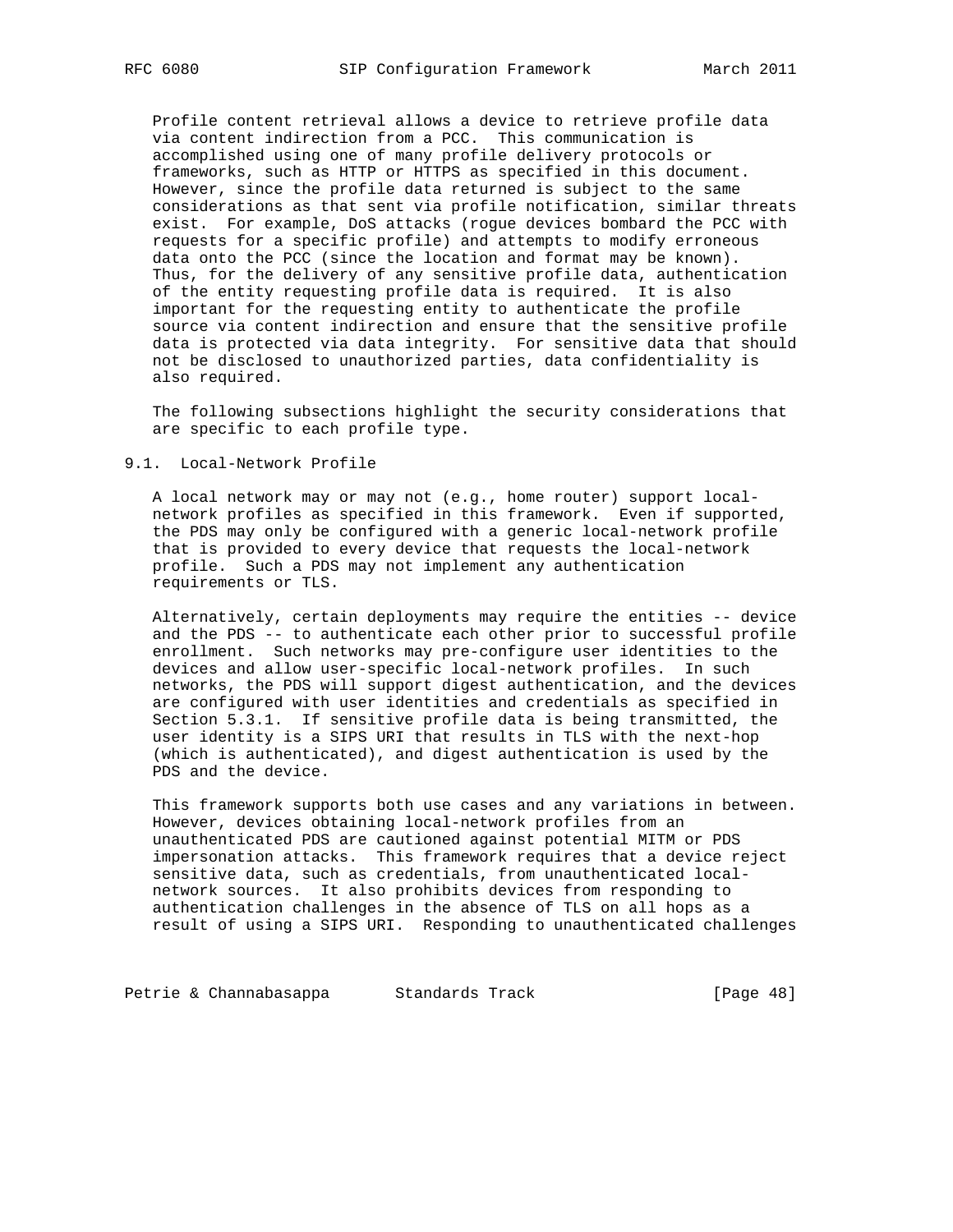allows for dictionary attacks that can reveal weak passwords. The only exception to accepting such sensitive data without authentication of the PDS is in the case of bootstrapping (see Section 5.3.1). In the case of bootstrapping, the methods employed need to be aware of potential security threats such as impersonation.

 SIP Identity is useful for the device to validate notifications in the absence of a secure channel such as TLS when a SIPS URI is used. In such cases, the device can validate the SIP Identity header to verify the source of the profile notification, and the source of the profile data when content indirection is not used. However, the presence of the header does not guarantee the validity of the data. It verifies the source and confirms data integrity, but the data obtained from an undesired source may still be invalid, e.g., invalid outbound proxy information, resulting in DoS. Thus, devices requesting the local-network profile from unknown networks need to be prepared to discard information that prevent retrieval of other, required, profiles.

### 9.2. Device Profile

 Device profiles deal with device-specific configuration. They may be provided to unknown devices that are attempting to obtaining profiles for purposes such as trials, self-subscription (not to be confused with [RFC3265]), and emergency services [PHONEBCP].

 This framework allows the device profile to be used for bootstrapping a device. Such bootstrapping profile data may contain enough information to connect to a Provider. For example, it may enable the device to communicate with a device provider, allowing for trial or self-subscription services via visual or audio interfaces (e.g., interactive voice response), or customer service representatives. The profile data may also allow the device a choice of device providers and allow the end-user to choose one. The profile data may also contain identities and credentials (temporary or long-term) that can be used to obtain further profile data from the network. This framework recommends the use of the SIP Identity header by the PDS. However, to be able to validate the SIP Identity header, the device needs to be pre-configured with the knowledge of allowable domains or certificates for validation (e.g., using PKI). If not, the device can still guarantee header and body integrity if the profile data contains the domain certificate (but the data can still be invalid or malicious). In such cases, devices supporting user interfaces may obtain confirmation from the user trying to bootstrap the device (confirming header and body integrity). However, when the SIP Identity header is not present, or the device is not capable of validating it, the bootstrapping data is unauthenticated and obtained without any integrity protection. Such bootstrapping data, however,

Petrie & Channabasappa Standards Track [Page 49]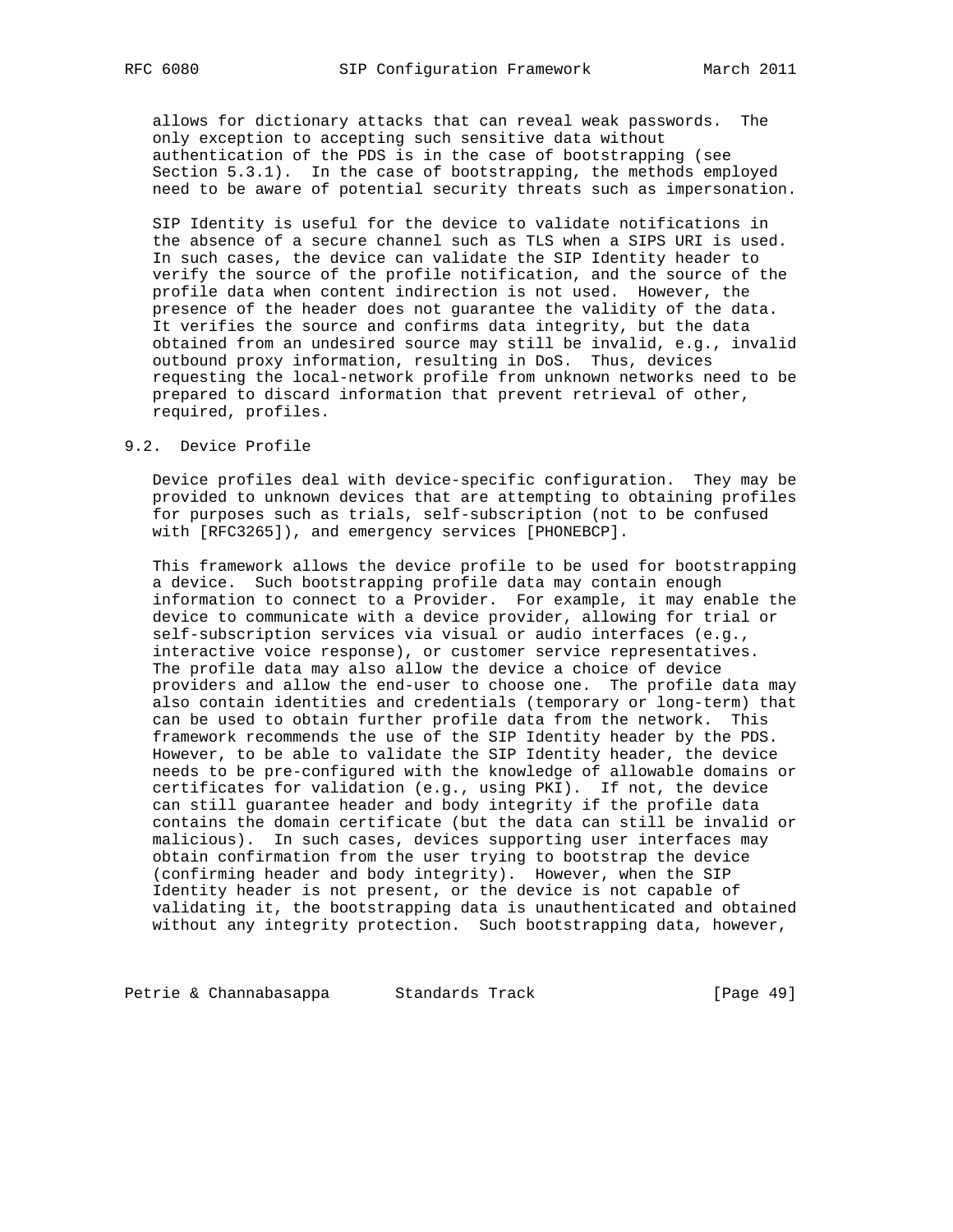may contain only temporary credentials (SIPS URI and digest credentials) that can be used to reconnect to the network to ensure data integrity and data confidentiality prior to obtaining long-term credentials. It is to be noted that such devices are at the mercy of the network they request the device profile from. If they are initialized in a rogue network, or get hijacked by a rogue PDS, the end-user may be left without desired device operation or, worse, unwanted operation. To mitigate such factors the device provider may communicate temporary credentials (e.g., passwords that can be entered via an interface) or permanent credentials (e.g., a USB device) to the end-user for connectivity. If such methods are used, those credentials MUST be quickly replaced by large-entropy credentials, to minimize the impact of dictionary attacks. Future enhancements to this framework may specify device capabilities that allow for authentication without any provider-specific configuration (e.g., X.509 certificates using PKI can allow for authentication by any provider with access to the CA certificate). Alternatively, the device may be pre-configured with credentials for use with content indirection mechanisms. In such circumstances a PDS can use secure content indirection mechanism, such as HTTPS, to provide the bootstrapping data.

 Once a device is associated with a device provider the device profile is vital to device operation. This is because the device profile can contain important operational information such as users that are to be allowed access (white-list or black-list), user credentials (if required) and other sensitive information. Thus, it is necessary to ensure that any device profile containing sensitive information is obtained via an authenticated source, with integrity protection, and delivered to an authenticated device. For sensitive information such as credentials, data confidentiality is also required. The framework requires that devices obtain sensitive information only from authenticated entities except while it is being bootstrapped. In cases where data confidentiality needs to be mandated for notifications, the device provider can configure the device with a SIPS URI, to be used as the Subscription URI, during profile enrollment. The framework also requires a PDS presenting sensitive profile data to use digest authentication. This ensures that the data is delivered to an authenticated entity. Authentication of profile retrieval via content indirection for sensitive profiles is via HTTPS utilizing HTTP digest.

# 9.3. User Profile

 Devices can only request user profiles for users that are known by a SIP service provider. PDSs are required to reject user profile enrollment requests for any users that are unknown in the network.

Petrie & Channabasappa Standards Track [Page 50]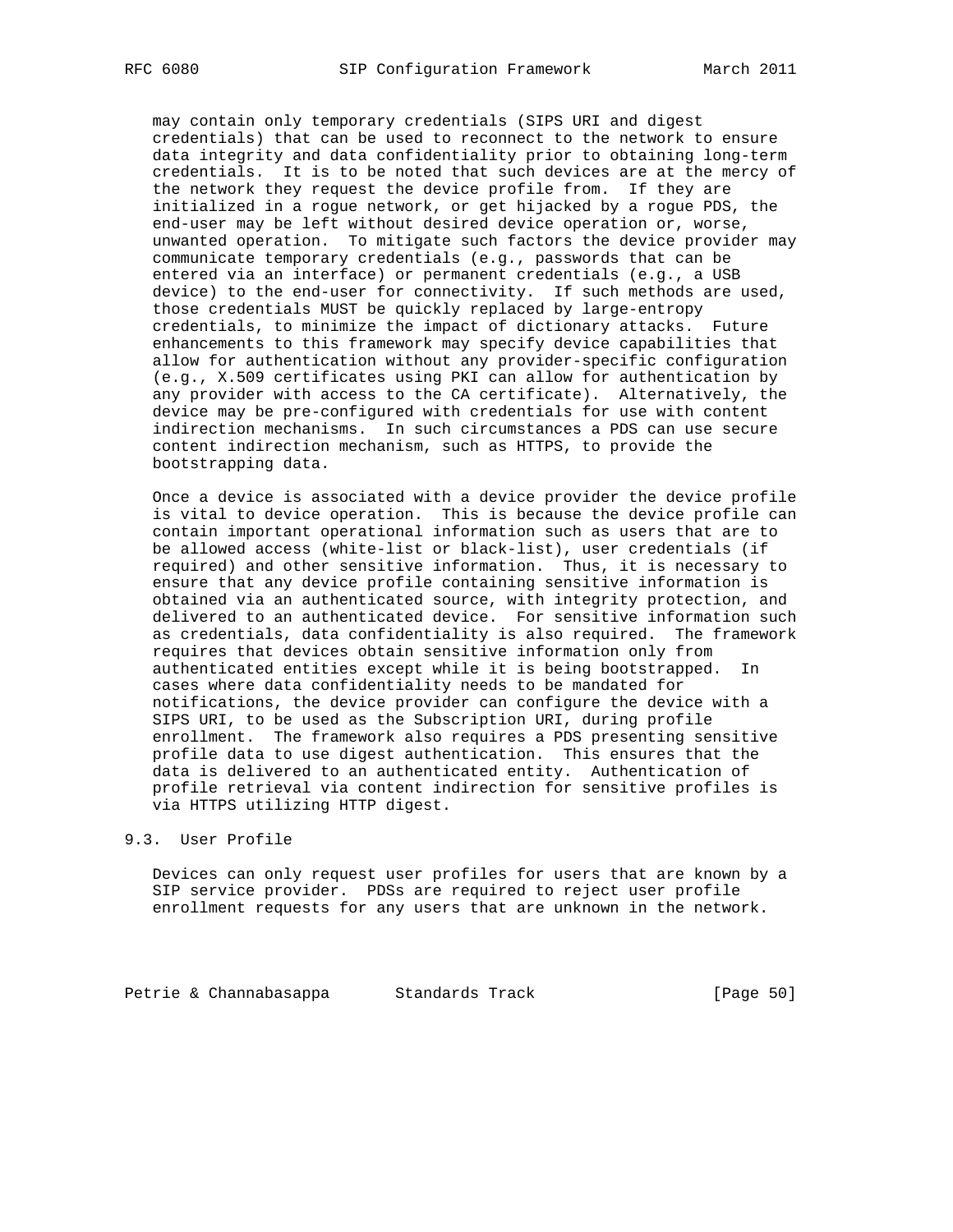For known user AoRs that are allowed to retrieve profiles, the security considerations are similar to that of the device profile (except for bootstrapping).

10. Acknowledgements

 The author appreciates all those who contributed and commented on the many iterations of this document. Detailed comments were provided by the following individuals: Jonathan Rosenberg, Henning Schulzrinne, Cullen Jennings, Rohan Mahy, Rich Schaaf, Volker Hilt, Adam Roach, Hisham Khartabil, Henry Sinnreich, Martin Dolly, John Elwell, Elliot Eichen, Robert Liao, Dale Worley, Francois Audet, Roni Even, Jason Fischl, Josh Littlefield, and Nhut Nguyen.

 The final revisions of this document were a product of design team discussions. The editor wishes to extend special appreciation to the following design team members for their numerous reviews and specific contributions to various sections: Josh Littlefield (Overview, Section 6), Peter Blatherwick (Section 6), Cullen Jennings (Security), Sam Ganesan (Section 6), and Mary Barnes (layout, Section 6).

 The following design team members are thanked for numerous reviews and general contributions: Martin Dolly, Jason Fischl, Alvin Jiang, and Francois Audet.

 The following SIPPING WG members are thanked for numerous reviews, comments and recommendations: John Elwell, Donald Lukacs, Roni Even, David Robbins, Shida Schubert, and Eugene Nechamkin. The editor would also like to extend a special thanks to the comments and recommendations provided by the SIPPING WG, specifically Keith Drage (restructuring proposal) and John Elwell (numerous reviews and recommendations).

 Additionally, appreciation is also due to Peter Koch for expert DNS advice.

 Finally, sincere appreciation is extended to the chairs (Mary Barnes and Gonzalo Camarillo); the past/current Area Directors (Cullen Jennings, Jon Peterson, and Robert Sparks) for facilitating discussions, reviews, and contributions; and, the expert reviewers from the IESG (Peter McCann, Catherine Meadows).

Petrie & Channabasappa Standards Track [Page 51]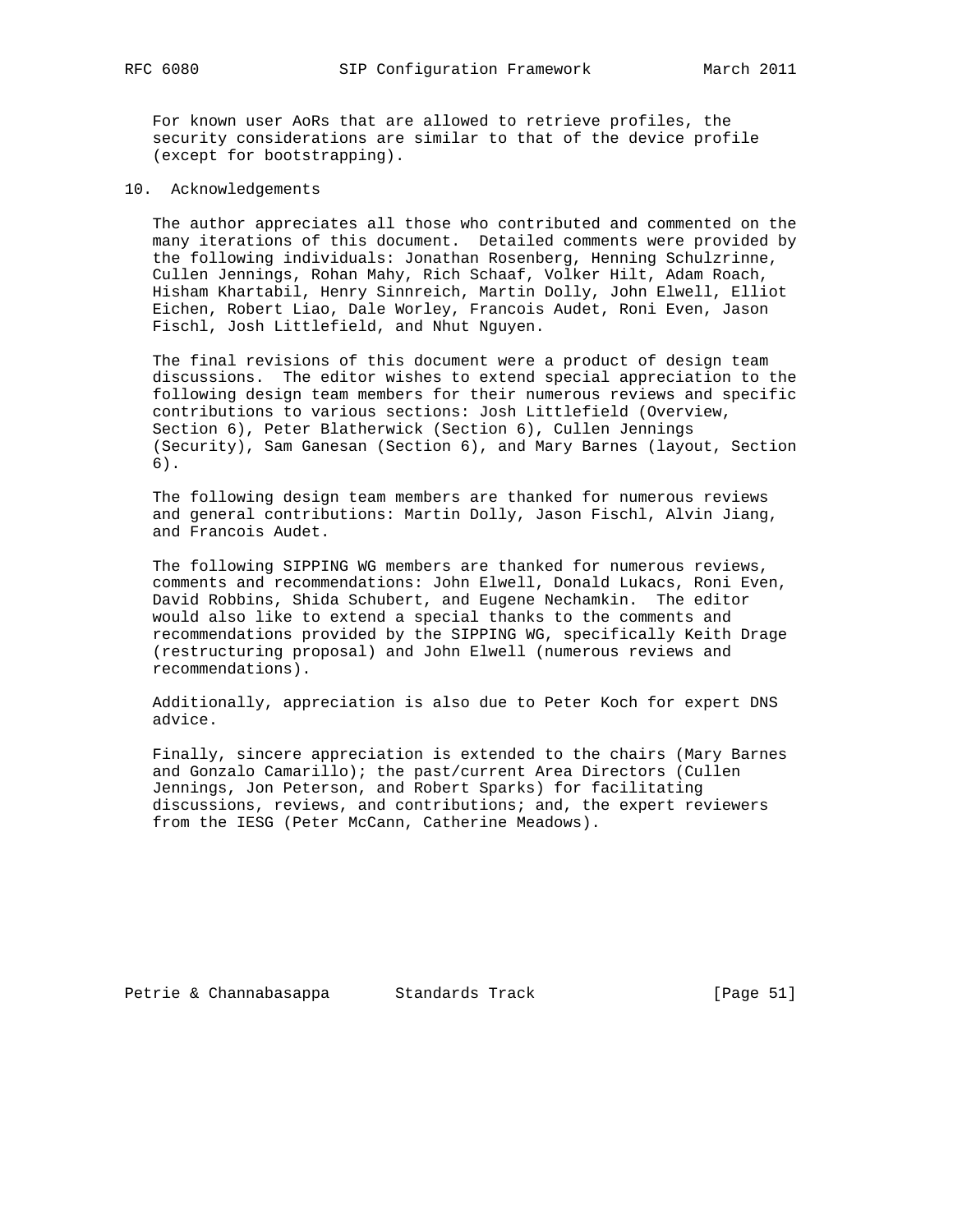# 11. References

- 11.1. Normative References
	- [FIPS-180-3] National Institute of Standards and Technology (NIST), "Secure Hash Standard (SHS)", FIPS PUB 180-3, October 2008.
	- [RFC2119] Bradner, S., "Key words for use in RFCs to Indicate Requirement Levels", BCP 14, RFC 2119, March 1997.
	- [RFC2616] Fielding, R., Gettys, J., Mogul, J., Frystyk, H., Masinter, L., Leach, P., and T. Berners-Lee, "Hypertext Transfer Protocol -- HTTP/1.1", RFC 2616, June 1999.
	- [RFC2617] Franks, J., Hallam-Baker, P., Hostetler, J., Lawrence, S., Leach, P., Luotonen, A., and L. Stewart, "HTTP Authentication: Basic and Digest Access Authentication", RFC 2617, June 1999.
	- [RFC2818] Rescorla, E., "HTTP Over TLS", RFC 2818, May 2000.
	- [RFC3261] Rosenberg, J., Schulzrinne, H., Camarillo, G., Johnston, A., Peterson, J., Sparks, R., Handley, M., and E. Schooler, "SIP: Session Initiation Protocol", RFC 3261, June 2002.
	- [RFC3263] Rosenberg, J. and H. Schulzrinne, "Session Initiation Protocol (SIP): Locating SIP Servers", RFC 3263, June 2002.
	- [RFC3265] Roach, A., "Session Initiation Protocol (SIP)-Specific Event Notification", RFC 3265, June 2002.
	- [RFC3319] Schulzrinne, H. and B. Volz, "Dynamic Host Configuration Protocol (DHCPv6) Options for Session Initiation Protocol (SIP) Servers", RFC 3319, July 2003.
	- [RFC3361] Schulzrinne, H., "Dynamic Host Configuration Protocol (DHCP-for-IPv4) Option for Session Initiation Protocol (SIP) Servers", RFC 3361, August 2002.
	- [RFC4122] Leach, P., Mealling, M., and R. Salz, "A Universally Unique IDentifier (UUID) URN Namespace", RFC 4122, July 2005.

Petrie & Channabasappa Standards Track [Page 52]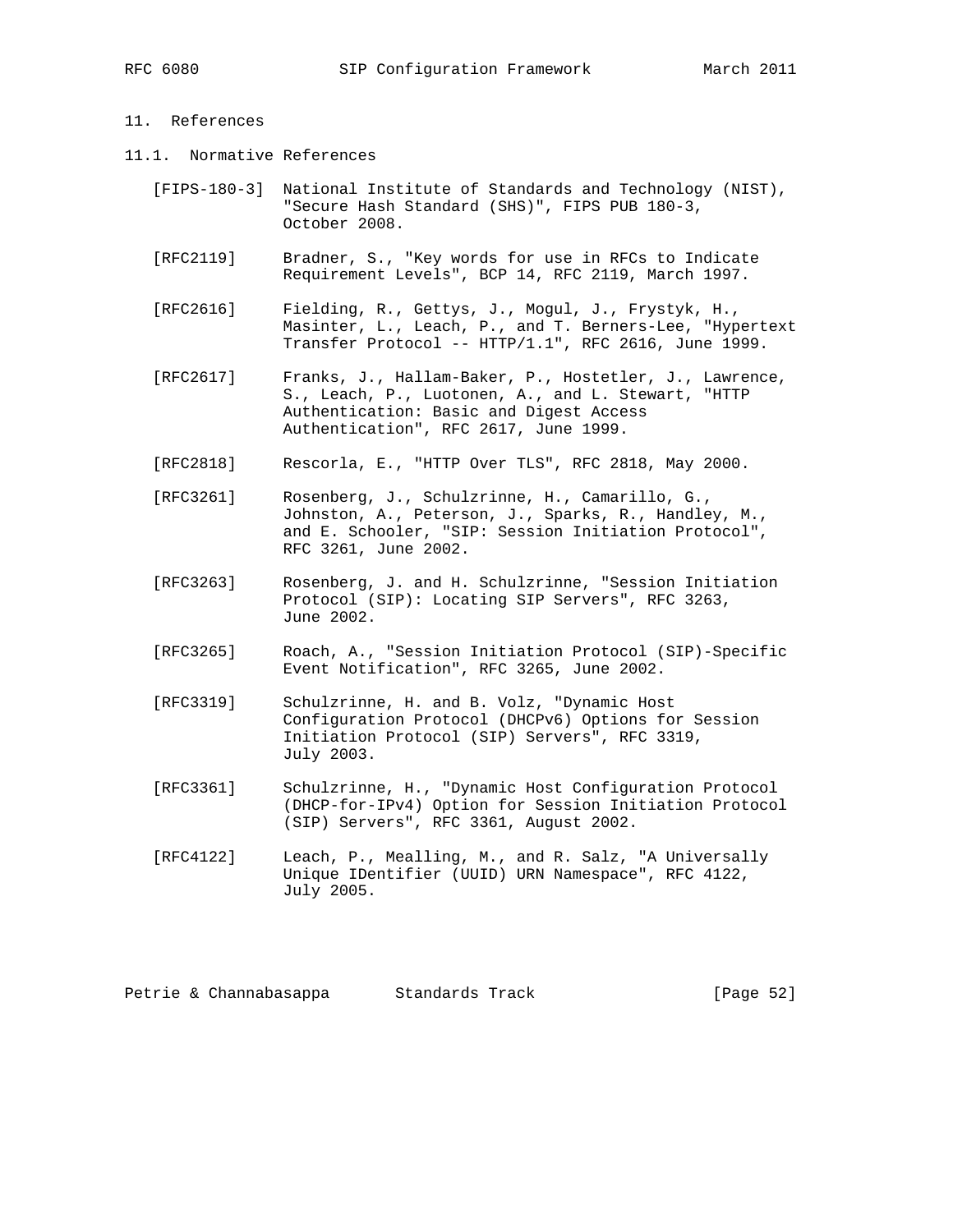- [RFC4474] Peterson, J. and C. Jennings, "Enhancements for Authenticated Identity Management in the Session Initiation Protocol (SIP)", RFC 4474, August 2006.
- [RFC4483] Burger, E., "A Mechanism for Content Indirection in Session Initiation Protocol (SIP) Messages", RFC 4483, May 2006.
- [RFC4704] Volz, B., "The Dynamic Host Configuration Protocol for IPv6 (DHCPv6) Client Fully Qualified Domain Name (FQDN) Option", RFC 4704, October 2006.
- [RFC5226] Narten, T. and H. Alvestrand, "Guidelines for Writing an IANA Considerations Section in RFCs", BCP 26, RFC 5226, May 2008.
- [RFC5234] Crocker, D. and P. Overell, "Augmented BNF for Syntax Specifications: ABNF", STD 68, RFC 5234, January 2008.
- [RFC5246] Dierks, T. and E. Rescorla, "The Transport Layer Security (TLS) Protocol Version 1.2", RFC 5246, August 2008.
- [RFC5626] Jennings, C., Mahy, R., and F. Audet, "Managing Client- Initiated Connections in the Session Initiation Protocol (SIP)", RFC 5626, October 2009.

### 11.2. Informative References

| [PHONEBCP] | Rosen, B. and J. Polk, "Best Current Practice for |  |  |  |  |  |
|------------|---------------------------------------------------|--|--|--|--|--|
|            | Communications Services in support of Emergency   |  |  |  |  |  |
|            | Calling", Work in Progress, October 2010.         |  |  |  |  |  |

- [RFC0959] Postel, J. and J. Reynolds, "File Transfer Protocol", STD 9, RFC 959, October 1985.
- [RFC2132] Alexander, S. and R. Droms, "DHCP Options and BOOTP Vendor Extensions", RFC 2132, March 1997.
- [RFC4510] Zeilenga, K., "Lightweight Directory Access Protocol (LDAP): Technical Specification Road Map", RFC 4510, June 2006.
- [RFC4634] Eastlake, D. and T. Hansen, "US Secure Hash Algorithms (SHA and HMAC-SHA)", RFC 4634, July 2006.

Petrie & Channabasappa Standards Track [Page 53]